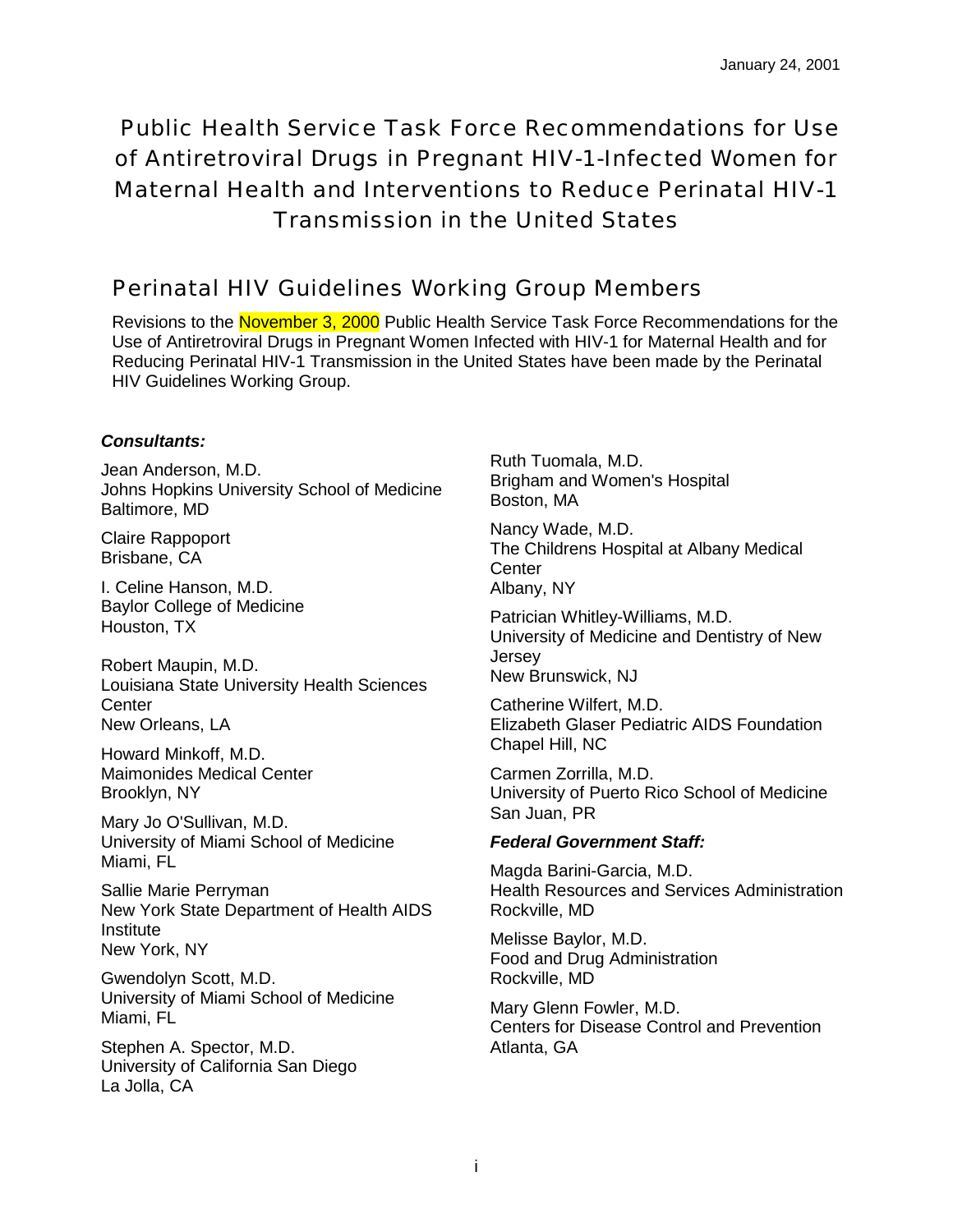#### *Federal Government Staff (Cont.):*

Eric Goosby, M.D. Office of HIV/AIDS Policy Washington, D.C.

Karen Hench, R.N. Health Resources and Services Administration Rockville, MD

Denise Jamieson, M.D. Centers for Disease Control and Prevention Atlanta, GA

James McNamara, M.D. National Institutes of Health Rockville, MD

Lynne Mofenson, M.D. (Executive Secretary) National Institutes of Health Rockville, MD

Jose Morales, M.D. Health Resources and Services Administration Rockville, MD

 Deborah von Zinkernagel, R.N. Office of HIV/AIDS Policy Washington, D.C.

D. Heather Watts, M.D. National Institutes of Health Rockville, MD

#### *Working Group Coordinating Center Staff:*

Carolyn Burr, Ed.D., R.N. National Pediatric and Family HIV Resource **Center** Newark, NJ

Elaine Gross, R.N., M.S., C.N.S.-C. National Pediatric and Family HIV Resource **Center** Newark, NJ

Cheryl Thiemann National Pediatric and Family HIV Resource **Center** Newark, NJ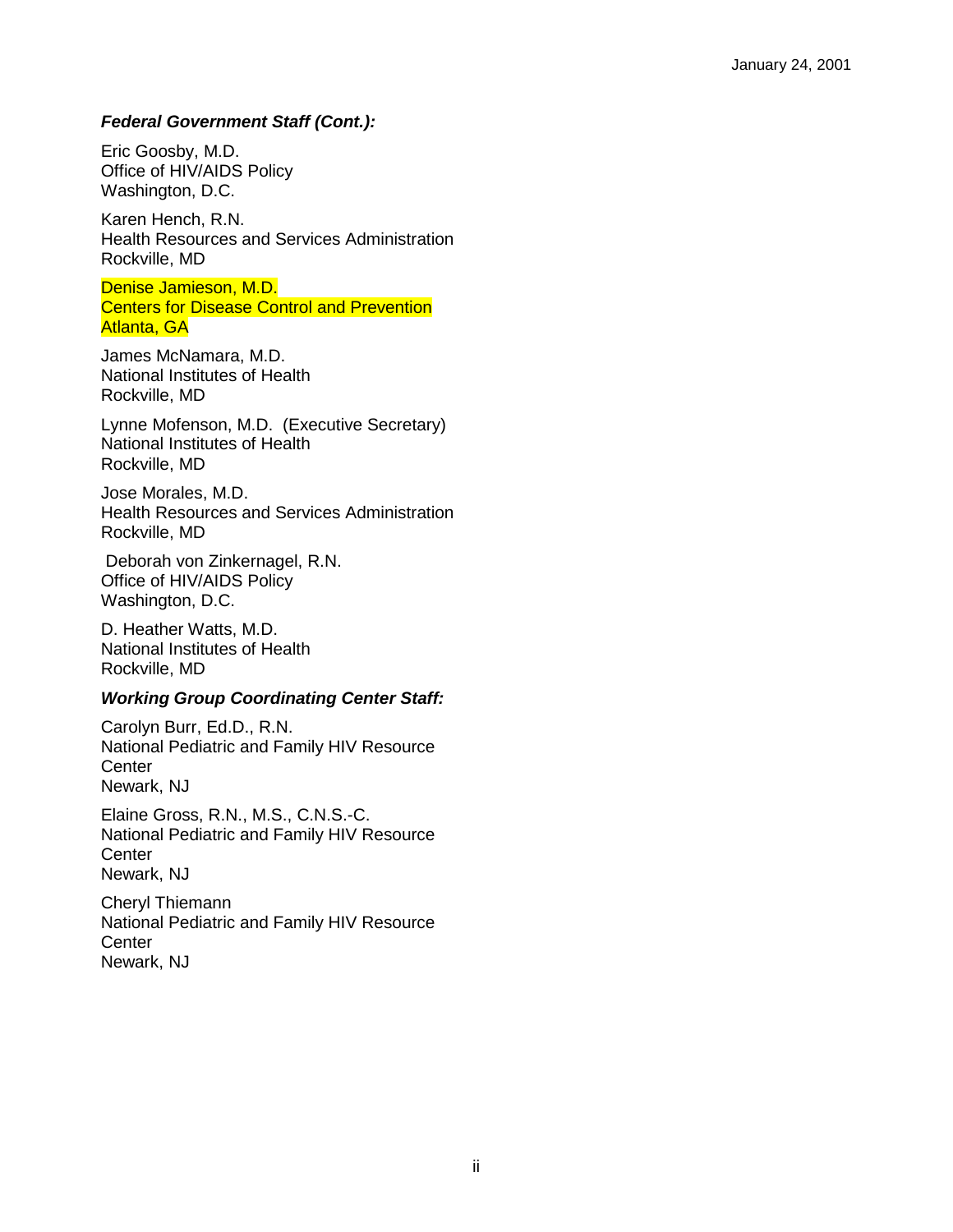Public Health Service Task Force Recommendations for Use of Antiretroviral Drugs in Pregnant HIV-1-Infected Women for Maternal Health and Interventions to Reduce Perinatal HIV-1 Transmission in the United States

# Summary

 $\overline{a}$ 

*These recommendations update the November 3, 2000 guidelines developed by the Public Health Service for the use of zidovudine (ZDV) to reduce the risk for perinatal human immunodeficiency virus type 1 (HIV-1) transmission*<sup>∗</sup> *. This report provides health-care providers with information for discussion with HIV-1 infected pregnant women to enable such women to make an informed decision regarding the use of antiretroviral drugs during pregnancy and use of elective cesarean delivery to reduce perinatal HIV-1 transmission. Various circumstances that commonly occur in clinical practice are presented as scenarios and the factors influencing treatment considerations are highlighted in this report. It is recognized that strategies to prevent perinatal transmission and concepts related to management of HIV disease in pregnant women are rapidly evolving. The Perinatal HIV Guidelines Working Group will review new data on an ongoing basis and provide regular updates to the guidelines; the most recent information is available on the HIV/AIDS Treatment Information Service (ATIS) website [\(http://www.hivatis.org\)](http://www.hivatis.org/).*

*In February 1994, the results of Pediatric AIDS Clinical Trials Group (PACTG) Protocol 076 documented that ZDV chemoprophylaxis could reduce perinatal HIV-1 transmission by nearly 70%. Epidemiologic data have since confirmed the efficacy of ZDV for reduction of perinatal transmission and have extended this efficacy to children of women with advanced disease, low CD4+ T-lymphocyte counts, and prior ZDV therapy. Additionally, substantial advances have been made in the understanding of the pathogenesis of HIV-1 infection and in the treatment and monitoring of HIV-1 disease. These advances have resulted in changes in standard antiretroviral therapy for HIV-1 infected adults. More aggressive combination drug regimens that maximally suppress viral replication are now recommended. Although considerations associated with pregnancy may affect decisions regarding timing and choice of therapy, pregnancy is not a reason to defer standard therapy. The use of antiretroviral drugs in pregnancy requires unique considerations, including the potential need to alter dosing as a result of physiologic changes associated with pregnancy, the potential for adverse short- or long-term effects on the fetus and newborn, and the effectiveness for reducing the risk for perinatal transmission. Data to address many of these considerations are not yet available. Therefore, offering antiretroviral therapy to HIV-1-infected women during pregnancy, whether primarily to treat HIV-1 infection, to reduce perinatal transmission, or for both purposes, should be accompanied by a discussion of the known and unknown short- and long-term benefits and risks of such therapy for infected women and their infants. Standard antiretroviral therapy should be discussed with and offered to HIV-1 infected pregnant women. Additionally, to prevent perinatal transmission, ZDV chemoprophylaxis should be incorporated into the antiretroviral regimen.*

<sup>∗</sup> Information included in these guidelines may not represent approval by the Food and Drug Administration (FDA) or approved labeling for the particular product or indications in question. Specifically, the terms "safe" and "effective" may not be synonymous with the FDA-defined legal standards for product approval.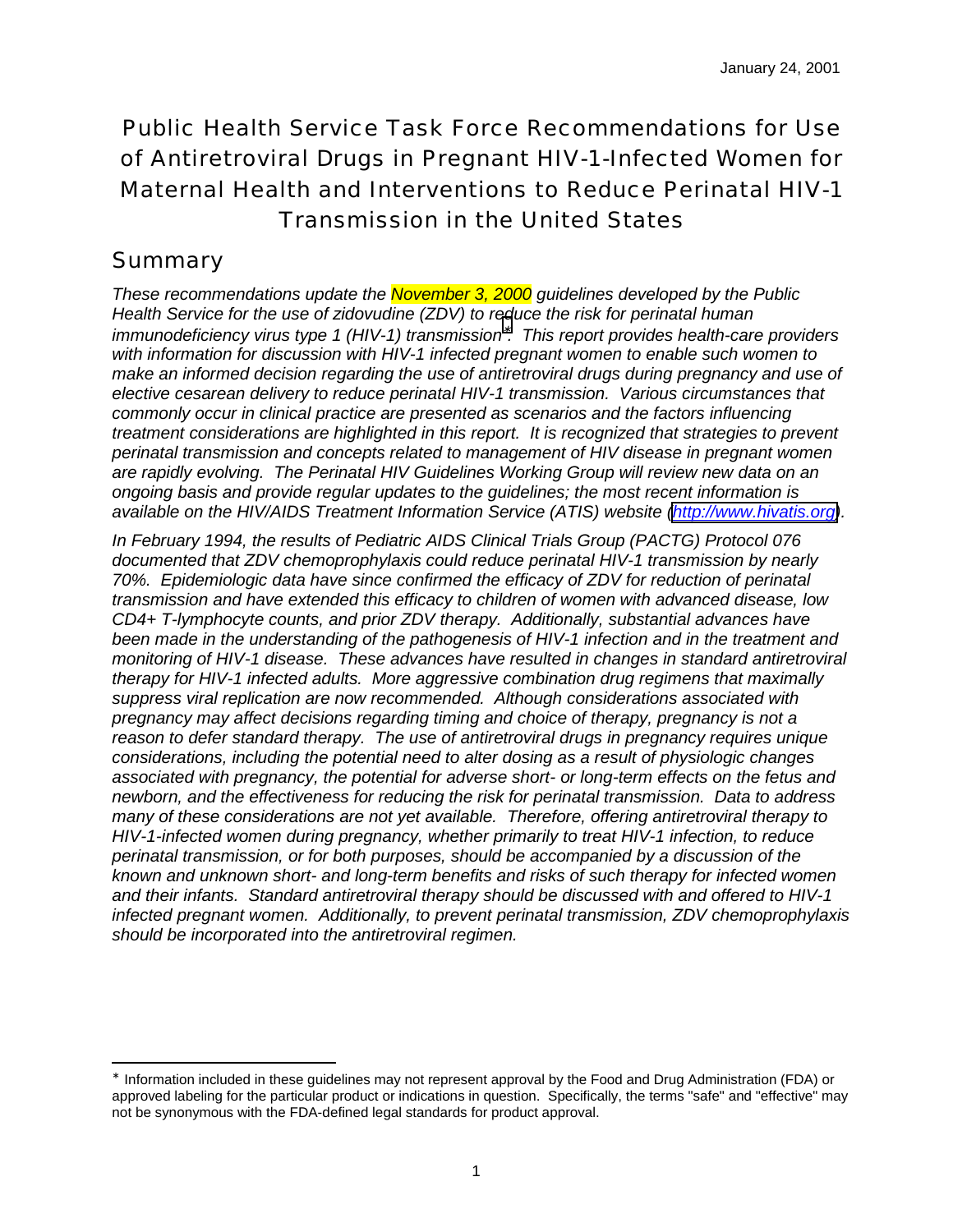# INTRODUCTION

In February 1994, the Pediatric AIDS Clinical Trials Group (PACTG) Protocol 076 demonstrated that a three-part regimen of zidovudine (ZDV) could reduce the risk for mother-to-child HIV-1 transmission by nearly 70% *(1)*. The regimen includes oral ZDV initiated at 14-34 weeks' gestation and continued throughout pregnancy, followed by intravenous ZDV during labor and oral administration of ZDV to the infant for six weeks after delivery (Table 1). In August 1994, a Public Health Service (PHS) task force issued recommendations for the use of ZDV for reduction of perinatal HIV-1 transmission *(2)*, and in July 1995, PHS issued recommendations for universal prenatal HIV-1 counseling and HIV-1 testing with consent for all pregnant women in the United States *(3)*. Following the results of PACTG 076, epidemiologic studies in the United States and France have demonstrated dramatic decreases in perinatal transmission with incorporation of the PACTG 076 ZDV regimen into general clinical practice *(4-9)*.

Since 1994, advances have been made in the understanding of the pathogenesis of HIV-1 infection and in the treatment and monitoring of HIV-1 disease. The rapidity and magnitude of viral turnover during all stages of HIV-1 infection are greater than previously recognized; plasma virions are estimated to have a mean half-life of only six hours *(10)*. Thus, current therapeutic interventions focus on early initiation of aggressive combination antiretroviral regimens to maximally suppress viral replication, preserve immune function, and reduce the development of resistance *(11)*. New, potent antiretroviral drugs that inhibit the protease enzyme of HIV-1 are now available. When a protease inhibitor is used in combination with nucleoside analogue reverse transcriptase inhibitors, plasma HIV-1 RNA levels may be reduced for prolonged periods to levels that are undetectable using current assays. Improved clinical outcome and survival have been observed in adults receiving such regimens *(12, 13)*. Additionally, viral load can now be more directly quantified through assays that measure HIV-1 RNA copy number; these assays have provided powerful new tools to assess disease stage, risk for progression, and the effects of therapy. These advances have led to substantial changes in the standard of treatment and monitoring for HIV-1-infected adults in the United States *(14)*. (See the ["Guidelines for the Use of](http://hivatis.org/guidelines/adult/pdf/A&ajani.pdf) [Antiretroviral Agents in HIV-Infected Adults and Adolescents"](http://hivatis.org/guidelines/adult/pdf/A&ajani.pdf))

| Time of ZDV<br>administration | Regimen                                                                                                                                                                                                                                                                                                                  |
|-------------------------------|--------------------------------------------------------------------------------------------------------------------------------------------------------------------------------------------------------------------------------------------------------------------------------------------------------------------------|
| Antepartum                    | Oral administration of 100 mg ZDV five times daily, initiated at 14-34<br>weeks' gestation and continued throughout the pregnancy.                                                                                                                                                                                       |
| Intrapartum                   | During labor, intravenous administration of ZDV in a one-hour initial<br>dose of 2 mg/kg body weight, followed by a continuous infusion of 1<br>mg/kg body weight/hour until delivery.                                                                                                                                   |
| Postpartum                    | Oral administration of ZDV to the newborn (ZDV syrup at 2 mg/kg)<br>body weight/dose every six hours) for the first six weeks of life,<br>beginning at eight-12 hours after birth. (Note: intravenous dosage for<br>infants who can not tolerate oral intake is 1.5 mg/kg body weight<br>intravenously every six hours.) |

TABLE 1. Pediatric AIDS Clinical Trials Group (PACTG) 076 zidovudine (ZDV) regimen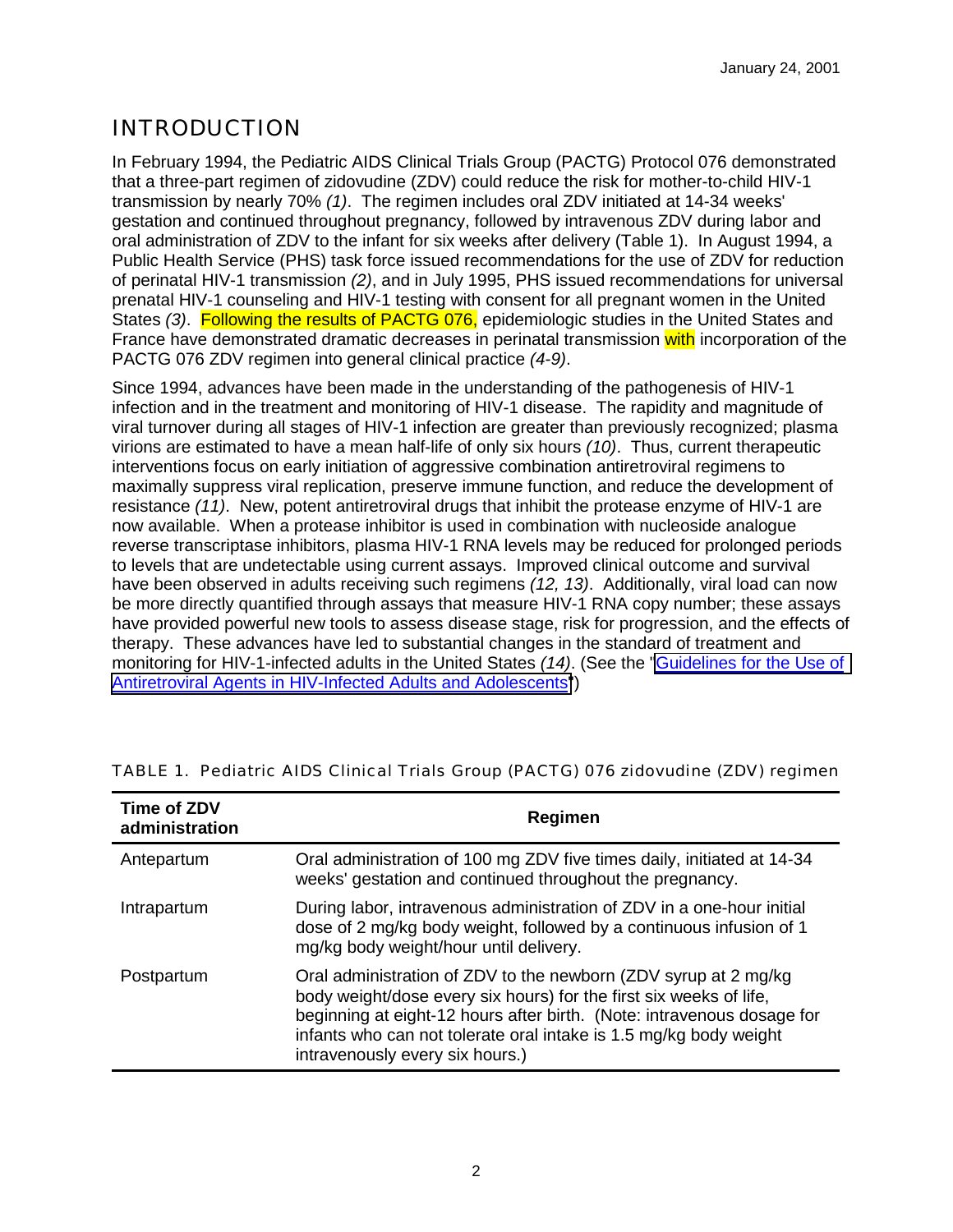Advances also have been made in the understanding of the pathogenesis of perinatal HIV-1 transmission. Most perinatal transmission likely occurs close to the time of or during childbirth *(15)*. Additional data that demonstrate the short-term safety of the ZDV regimen are now available as a result of follow-up of infants and women enrolled in PACTG 076; however, recent data from studies of animals concerning the potential for transplacental carcinogenicity of ZDV affirm the need for long-term follow-up of children with antiretroviral exposure *in utero (16)*.

These advances have important implications for maternal and fetal health. Health-care providers considering the use of antiretrovirals in HIV-1 infected women during pregnancy must take into account two separate but related issues: a) antiretroviral treatment of the woman's HIV infection and b) antiretroviral chemoprophylaxis to reduce the risk for perinatal HIV-1 transmission. The benefits of antiretroviral therapy in a pregnant woman must be weighed against the risk for adverse events to the woman, fetus, and newborn. Although ZDV chemoprophylaxis alone has substantially reduced the risk for perinatal transmission, when considering treatment of pregnant women with HIV infection, antiretroviral monotherapy is now considered suboptimal for treatment; combination drug therapy is the current standard of care *(14)*. This report a) reviews the special considerations regarding the use of antiretroviral drugs in pregnant women, b) updates the results of PACTG 076 and related clinical trials and epidemiologic studies, c) discusses the use of HIV-1 RNA assays during pregnancy, d) provides updated recommendations on antiretroviral chemoprophylaxis for reducing perinatal transmission, and e) provides recommendations related to use of elective cesarean delivery as an intervention to reduce perinatal transmission.

These recommendations have been developed for use in the United States. Although perinatal HIV-1 transmission occurs worldwide, alternative strategies may be appropriate in other countries. The policies and practices in other countries regarding the use of antiretroviral drugs for reduction of perinatal HIV-1 transmission may differ from the recommendations in this report and will depend on local considerations, including availability and cost of ZDV, access to facilities for safe intravenous infusions among pregnant women during labor, and alternative interventions that may be being evaluated in that area.

# BACKGROUND

Considerations Regarding the Use of Antiretroviral Drugs By HIV-1- Infected Pregnant Women and Their Infants

Treatment recommendations for pregnant women infected with HIV-1 have been based on the belief that therapies of known benefit to women should not be withheld during pregnancy unless there are known adverse effects on the mother, fetus or infant and unless these adverse effects outweigh the benefit to the woman *(17)*. Combination antiretroviral therapy, generally consisting of two nucleoside analogue reverse transcriptase inhibitors and a protease inhibitor, is the currently recommended standard treatment for HIV-1 infected adults who are not pregnant *(14)* (See the ["Guidelines for the Use of Antiretroviral Agents in HIV-Infected Adults and](http://hivatis.org/guidelines/adult/pdf/A&ajani.pdf) [Adolescents"](http://hivatis.org/guidelines/adult/pdf/A&ajani.pdf).) Pregnancy should not preclude the use of optimal therapeutic regimens. However, recommendations regarding the choice of antiretroviral drugs for treatment of infected pregnant women are subject to unique considerations, including a) potential changes in dosing requirements resulting from physiologic changes associated with pregnancy, b) potential effects of antiretroviral drugs on the pregnant woman, and c) the potential short- and long-term effects of the antiretroviral drug on the fetus and newborn, which may not be known for many antiretroviral drugs. The decision to use any antiretroviral drug during pregnancy should be made by the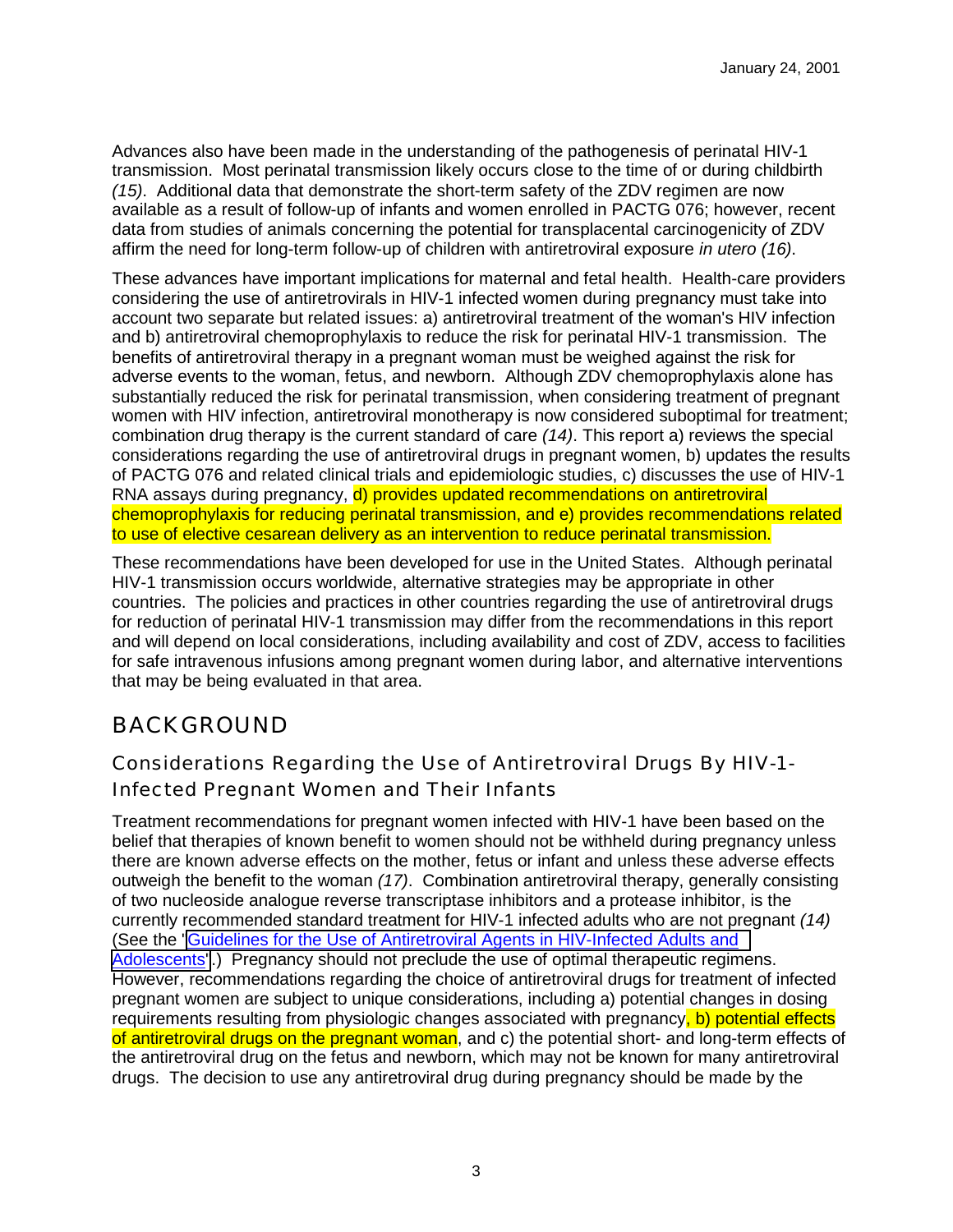woman after discussing the known and unknown benefits and risks to her and her fetus with her health-care provider.

Physiologic changes that occur during pregnancy may affect the kinetics of drug absorption, distribution, biotransformation, and elimination, thereby affecting requirements for drug dosing and potentially altering the susceptibility of the pregnant woman to drug toxicity. During pregnancy, gastrointestinal transit time becomes prolonged; body water and fat increase throughout gestation and are accompanied by increases in cardiac output, ventilation, and liver and renal blood flow; plasma protein concentrations decrease; renal sodium reabsorption increases; and changes occur in metabolic enzyme pathways in the liver. Placental transport of drugs, compartmentalization of drugs in the embryo/fetus and placenta, biotransformation of drugs by the fetus and placenta, and elimination of drugs by the fetus also can affect drug pharmacokinetics in the pregnant woman. Additional considerations regarding drug use in pregnancy are a) the effects of the drug on the fetus and newborn, including the potential for teratogenicity, mutagenicity, or carcinogenicity and b) the pharmacokinetics and toxicity of transplacentally transferred drugs. The potential harm to the fetus from maternal ingestion of a specific drug depends not only on the drug itself, but on the dose ingested, the gestational age at exposure, the duration of exposure, the interaction with other agents to which the fetus is exposed, and, to an unknown extent, the genetic makeup of the mother and fetus.

Information about the safety of drugs in pregnancy is derived from animal toxicity data, anecdotal experience, registry data, and clinical trials. Minimal data are available regarding the pharmacokinetics and safety of antiretrovirals other than ZDV during pregnancy. In the absence of data, drug choice should be individualized and must be based on discussion with the woman and available data from preclinical and clinical testing of the individual drugs.

Preclinical data include *in vitro* and animal *in vivo* screening tests for carcinogenicity, clastogenicity/mutagenicity, and reproductive and teratogenic effects. However, the predictive value of such tests for adverse effects in humans is unknown. For example, of approximately 1,200 known animal teratogens, only about 30 are known to be teratogenic in humans *(18)*. In addition to antiretroviral agents, many drugs commonly used to treat HIV-1 related illnesses may have positive findings on one or more of these screening tests. For example, acyclovir is positive on some *in vitro* carcinogenicity and clastogenicity assays and is associated with some fetal abnormalities in rats; however, data collected on the basis of human experience from the Acyclovir in Pregnancy Registry have indicated no increased risk for birth defects in infants with *in utero* exposure to acyclovir *(19)*. Limited data exist regarding placental passage and long-term animal carcinogenicity for the FDA-approved antiretroviral drugs (Table 2).

### *\*\*SEE [SAFETY AND TOXICITY OF INDIVIDUAL ANTIRETROVIRAL](http://www.hivatis.org/guidelines/pre_jan2401.pdf) [DRUGS IN PREGNANCY](http://www.hivatis.org/guidelines/adult/text/pregnancy1.html) TO OBTAIN IMPORTANT AND DETAILED INFORMATION\*\**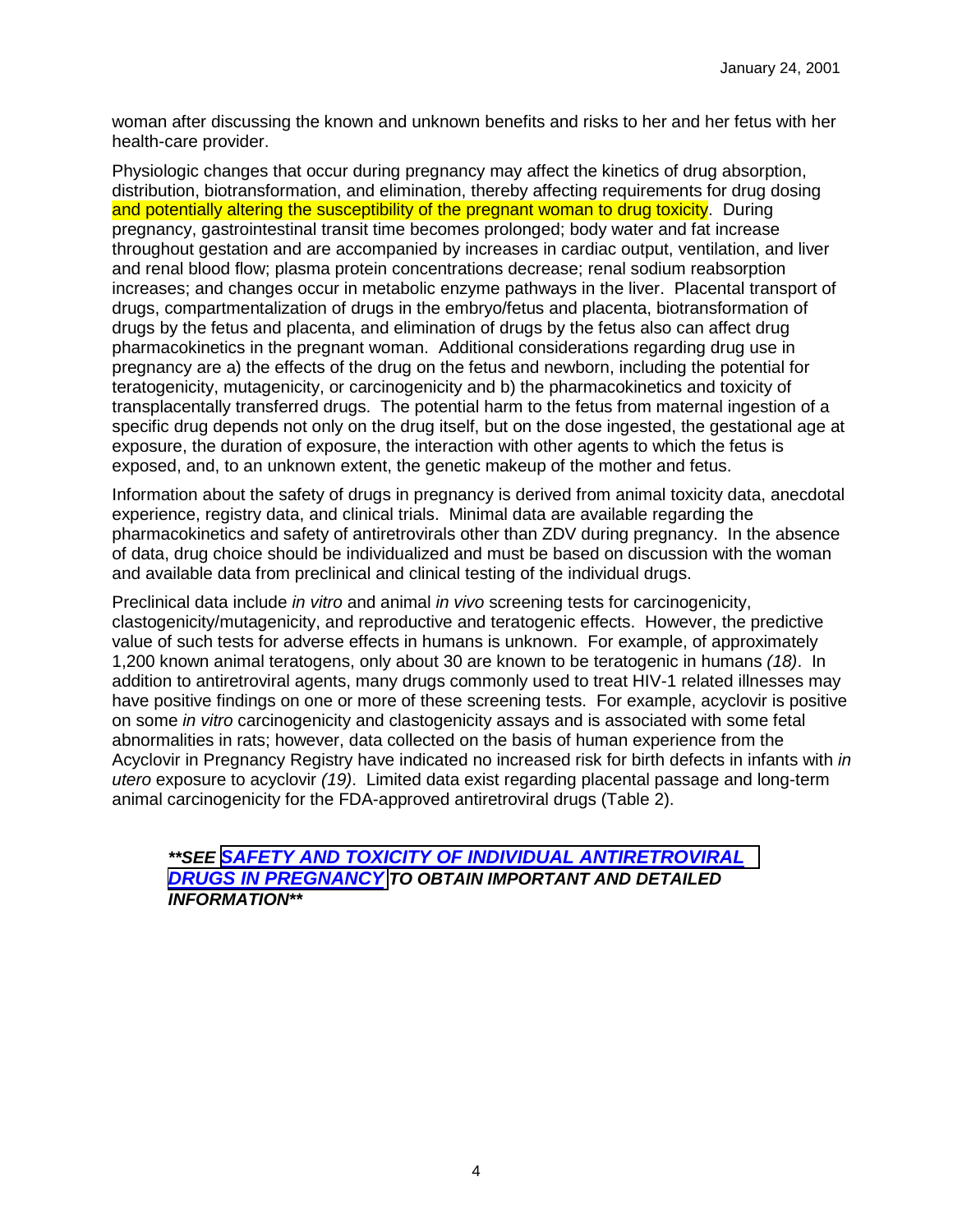| TABLE 2. Preclinical and clinical data relevant to the use of antiretrovirals in            |
|---------------------------------------------------------------------------------------------|
| pregnancy (see Safety and Toxicity of Individual Antiretroviral Drugs in Pregnancy for more |
| detail on drugs)                                                                            |

| Antiretroviral drug                   | <b>Food and Drug</b><br><b>Administration</b><br>(FDA) pregnancy<br>category <sup>+</sup> | <b>Placental passage</b><br>(newborn: mother<br>drug ratio) | Long-term animal<br>carcinogenicity<br>studies                    | Animal teratogen<br>studies                                                                                                                                 |
|---------------------------------------|-------------------------------------------------------------------------------------------|-------------------------------------------------------------|-------------------------------------------------------------------|-------------------------------------------------------------------------------------------------------------------------------------------------------------|
|                                       | Nucleoside analogue reverse transcriptase inhibitors                                      |                                                             |                                                                   |                                                                                                                                                             |
| Zidovudine<br>(Retrovir, AZT,<br>ZDV) | С                                                                                         | Yes (human)<br>[0.85]                                       | Positive<br>(rodent, noninvasive<br>vaginal epithelial<br>tumors) | Positive (rodent-near<br>lethal dose)                                                                                                                       |
| Zalcitabine<br>(HIVID, ddC)           | C                                                                                         | Yes<br>(rhesus monkey)<br>$[0.30 - 0.50]$                   | Positive<br>(rodent, thymic<br>lymphomas)                         | Positive (rodent-<br>hydrocephalus at<br>high dose)                                                                                                         |
| Didanosine<br>(Videx, ddl)            | B                                                                                         | Yes<br>(human)<br>[0.5]                                     | Negative<br>(no tumors, lifetime<br>rodent study)                 | Negative                                                                                                                                                    |
| Stavudine<br>(Zerit, d4T)             | C                                                                                         | Yes<br>(rhesus monkey)<br>[0.76]                            | Not completed                                                     | Negative (but sternal<br>bone calcium<br>decreases in<br>rodents)                                                                                           |
| Lamivudine<br>(Epivir, 3TC)           | $\mathsf{C}$                                                                              | Yes (human)<br>$[-1.0]$                                     | Negative<br>(no tumors, lifetime<br>rodent study)                 | Negative                                                                                                                                                    |
| Abacavir<br>(Ziagen, ABC)             | C                                                                                         | Yes<br>(rats)                                               | Not completed                                                     | Positive (rodent<br>anasarca and<br>skeletal<br>malformations at<br>1000 mg/kg (35x)<br>human exposure)<br>during<br>organogenesis; not<br>seen in rabbits) |
|                                       | Non-nucleoside reverse transcriptase inhibitors                                           |                                                             |                                                                   |                                                                                                                                                             |
| Nevirapine<br>(Viramune)              | С                                                                                         | Yes (human)<br>$[-1.0]$                                     | Not completed                                                     | Negative                                                                                                                                                    |
| Delavirdine<br>(Rescriptor)           | $\mathsf{C}$                                                                              | Unknown                                                     | Not completed                                                     | Positive (rodent-<br>ventricular septal<br>defect)                                                                                                          |
| Efavirenz<br>(Sustiva)                | $\mathsf{C}$                                                                              | Yes (cynomologus<br>monkey, rat, rabbit)<br>$[-1.0]$        | Not completed                                                     | Positive<br>(cynomologus<br>monkey-<br>anencephaly,<br>anophthalmia,<br>microophthalmia)                                                                    |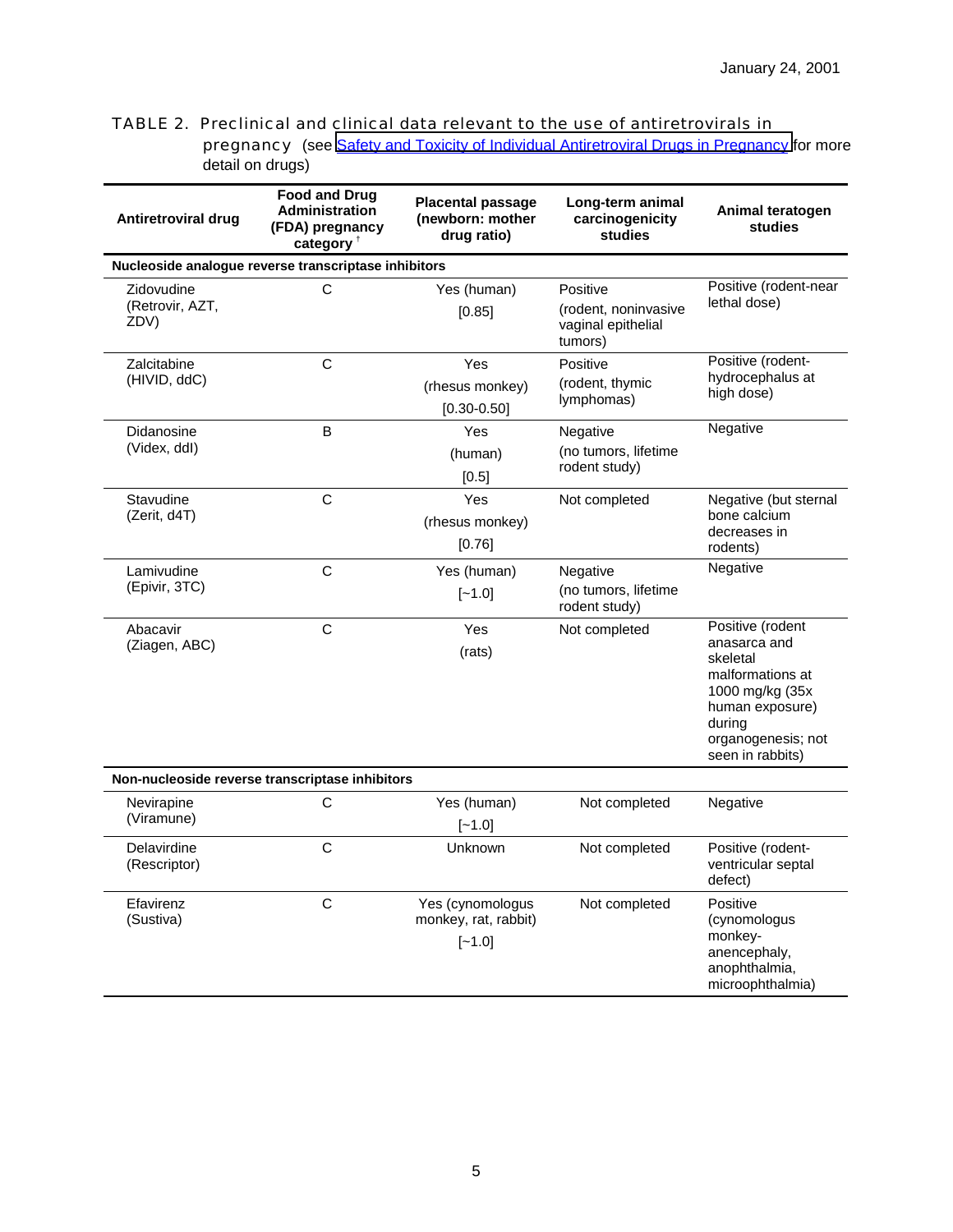| TABLE 2. Preclinical and clinical data relevant to the use of antiretrovirals in |  |
|----------------------------------------------------------------------------------|--|
| pregnancy - Continued                                                            |  |

| <b>Protease inhibitors</b>       |                         |                                                               |                                             |                                                                                                                                             |
|----------------------------------|-------------------------|---------------------------------------------------------------|---------------------------------------------|---------------------------------------------------------------------------------------------------------------------------------------------|
| Indinavir                        | C                       | Yes (rats, rabbits)                                           | Not completed                               | Negative (but extra                                                                                                                         |
| (Crixivan)                       |                         | [substantial in rats,<br>low in rabbits]                      |                                             | ribs in rodents)                                                                                                                            |
| Ritonavir                        | B                       | Yes (rats)                                                    | Positive (rodent, liver                     | Negative (but                                                                                                                               |
| (Norvir)                         |                         | [mid-term fetus,<br>1.15; late-term fetus,<br>$0.15 - 0.64$ ] | adenomas and<br>carcinomas in male<br>mice) | cryptorchidism in<br>rodents)                                                                                                               |
| Saquinavir                       | B                       | Minimal                                                       | Not completed                               | Negative                                                                                                                                    |
| (Fortovase)                      |                         | (rats, rabbits)                                               |                                             |                                                                                                                                             |
| Nelfinavir<br>(Viracept)         | B                       | Unknown                                                       | Not completed                               | Negative                                                                                                                                    |
| Amprenavir<br>(Agenerase)        | C                       | Unknown                                                       | Not Completed                               | Negative (but<br>deficient ossification<br>and thymic<br>elongation in rats<br>and rabbits)                                                 |
| Lopinavir/Ritonavir<br>(Kaletra) | $\overline{\mathbf{C}}$ | <b>Unknown</b>                                                | <b>Not Completed</b>                        | <b>Negative (but</b><br>delayed skeletal<br>ossification and<br>increase in skeletal<br>variations in rats at<br>maternally toxic<br>doses) |

† FDA pregnancy categories:

- A Adequate and well-controlled studies of pregnant women fail to demonstrate a risk to the fetus during the first trimester of pregnancy (and there is no evidence of risk during later trimesters);
- B Animal reproduction studies fail to demonstrate a risk to the fetus and adequate and well-controlled studies of pregnant women have not been conducted;
- C Safety in human pregnancy has not been determined, animal studies are either positive for fetal risk or have not been conducted, and the drug should not be used unless the potential benefit outweighs the potential risk to the fetus.
- D Positive evidence of human fetal risk based on adverse reaction data from investigational or marketing experiences, but the potential benefits from the use of the drug in pregnant women may be acceptable despite its potential risks;
- X Studies in animals or reports of adverse reactions have indicated that the risk associated with the use of the drug for pregnant women clearly outweighs any possible benefit.

#### Combination Antiretroviral Therapy and Pregnancy Outcome

There are limited data concerning combination antiretroviral therapy in pregnancy. A retrospective Swiss report evaluated the pregnancy outcome in 37 HIV-infected pregnant women treated with combination therapy; all received two reverse transcriptase inhibitors and 16 received one or two protease inhibitors *(20)*. Almost 80 percent of women developed one or more typical adverse effects of the drugs such as anemia, nausea/vomiting, aminotransferase elevation, or hyperglycemia. A possible association of combination antiretroviral therapy with pre-term births was noted, as 10 of 30 babies were born prematurely. The pre-term birth rate did not differ between women receiving combination therapy with or without protease inhibitors. The contribution of maternal HIV disease stage and other covariates that might be associated with a risk for prematurity were not assessed. Furthermore, some studies have shown elevated preterm birth rates in HIV-infected women who have not received any antiretroviral therapy *(21-23)*.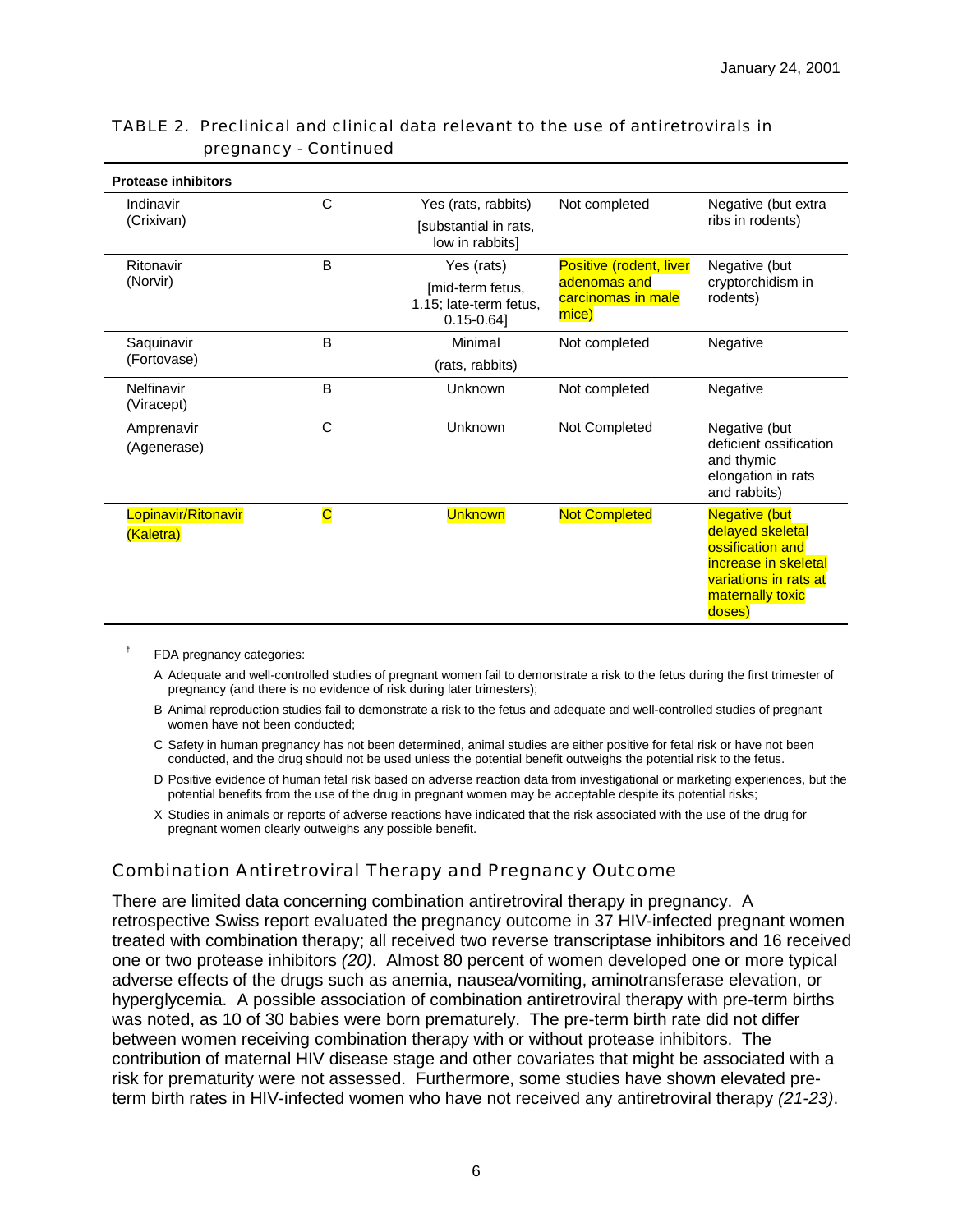To evaluate the baseline rates of adverse pregnancy outcome and risk factors for such outcomes in HIV-infected pregnant women, a meta-analysis of multiple PACTG perinatal trials and cohort studies is in progress. Preliminary analyses do not indicate an elevated risk of pre-term delivery among infants born to women receiving combination antiretroviral therapy with or without protease inhibitors compared to those receiving single drug or no antiretroviral therapy. Until more information is known, it is recommended that HIV-infected pregnant women who are receiving combination therapy for treatment of their HIV infection should continue their providerrecommended regimen. They should receive careful, regular monitoring for pregnancy complications and for potential toxicities.

#### Protease Inhibitor Therapy and Hyperglycemia

Hyperglycemia, new onset diabetes mellitus, exacerbation of existing diabetes mellitus, and diabetic ketoacidosis have been reported with administration of protease inhibitor antiretroviral drugs in HIV-infected patients *(24-27)*. In addition, pregnancy is itself a risk factor for hyperglycemia; it is unknown if the use of protease inhibitors will exacerbate the risk for pregnancy-associated hyperglycemia. Clinicians caring for HIV-infected pregnant women who are receiving protease inhibitor therapy should be aware of the risk of this complication, and closely monitor glucose levels. Symptoms of hyperglycemia should be discussed with pregnant women who are receiving protease inhibitors.

### Mitochondrial Toxicity and Nucleoside Analogue Drugs

Nucleoside analogue drugs are known to induce mitochondrial dysfunction, as the drugs have varying affinity for mitochondrial gamma DNA polymerase. This affinity can result in interference with mitochondrial replication, resulting in mitochondrial DNA depletion and dysfunction *(28)*. The relative potency of the nucleosides in inhibiting mitochondrial gamma DNA polymerase in vitro is highest for zalcitabine (ddC), followed by didanosine (ddI), stavudine (d4T), lamivudine (3TC), ZDV and abacavir (ABC) *(29)*. Toxicity related to mitochondrial dysfunction has been reported in infected patients receiving long-term treatment with nucleoside analogues, and generally has resolved with discontinuation of the drug or drugs; a possible genetic susceptibility to these toxicities has been suggested *(28)*. These toxicities may be of particular concern for pregnant women and infants with *in utero* exposure to nucleoside analogue drugs.

#### Issues in Pregnancy

Clinical disorders linked to mitochondrial toxicity include neuropathy, myopathy, cardiomyopathy, pancreatitis, hepatic steatosis, and lactic acidosis. Among these disorders, symptomatic lactic acidosis and hepatic steatosis may have a female preponderance *(30)*. These syndromes have similarities to the rare but life-threatening syndromes of acute fatty liver of pregnancy and hemolysis, elevated liver enzymes and low platelets (the HELLP syndrome) that occur during the third trimester of pregnancy. A number of investigators have correlated these pregnancy-related disorders with a recessively-inherited mitochondrial abnormality in the fetus/infant that results in an inability to oxidize fatty acids *(31-33)*. Since the mother would be a heterozygotic carrier of the abnormal gene, there may be an increased risk of liver toxicity due to an inability to properly oxidize both maternal and accumulating fetal fatty acids *(34)*. Additionally, animal studies show that in late gestation pregnant mice have significant reductions (25%-50%) in mitochondrial fatty acid oxidation and that exogeneously administered estradiol and progesterone can reproduce these effects *(35, 36)*; whether this can be translated to humans is unknown. However, these data suggest that a disorder of mitochondrial fatty acid oxidation in the mother or her fetus during late pregnancy may play a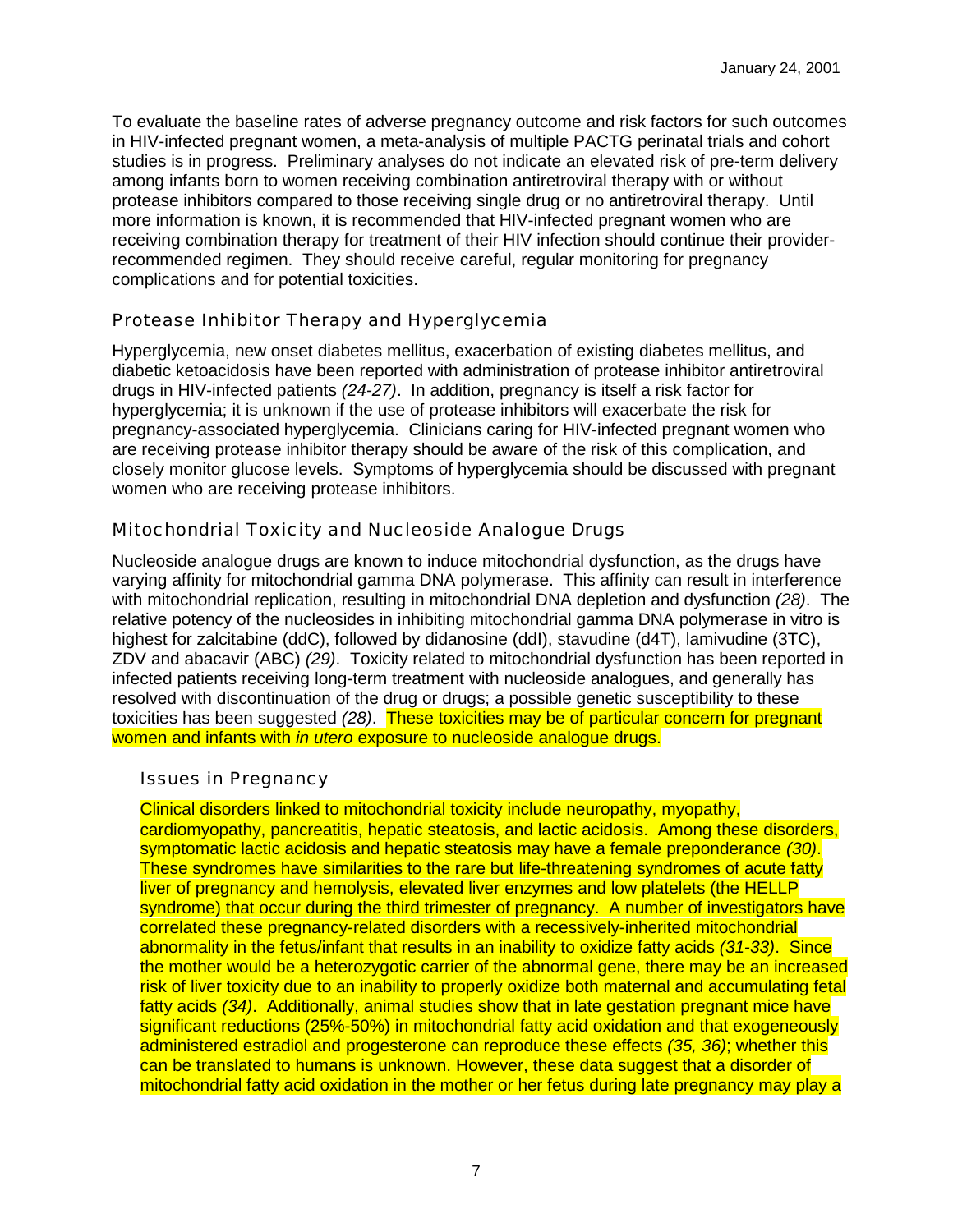role in the etiology of acute fatty liver of pregnancy and HELLP syndrome, and possibly contribute to susceptibility to antiretroviral-associated mitochondrial toxicity.

Lactic acidosis with microvacuolar hepatic steatosis is a toxicity related to nucleoside analogue drugs that is thought to be related to mitochondrial toxicity; it has been reported in infected individuals treated with nucleoside analogue drugs for long periods of time (>6 months). Initially, most cases were associated with ZDV, but subsequently other nucleoside analogue drugs have been associated with the syndrome, particularly d4T. In a report from the FDA Spontaneous Adverse Event Program of 106 individuals with this syndrome (60 patients receiving combination and 46 receiving single nucleoside analogue therapy), typical initial symptoms included 1 to 6 weeks of nausea, vomiting, abdominal pain, dyspnea, and weakness *(30)*. Metabolic acidosis with elevated serum lactate and elevated hepatic enzymes was common. Patients in this report were predominantly female gender and high body weight. The incidence of this syndrome may be increasing, possibly due to increased use of combination nucleoside analogue therapy or increased recognition of the syndrome. In a cohort of infected patients receiving nucleoside analogue therapy followed at Johns Hopkins University between 1989-1994, the incidence of the hepatic steatosis syndrome was 0.13% per year *(37)*. However, in a report from a cohort of 964 HIV-infected individuals followed in France between 1997-1999 the incidence of symptomatic hyperlactatemia was 0.8% per year for all patients and 1.2% for patients receiving a regimen including d4T *(38)*.

The frequency of this syndrome in pregnant HIV-infected women receiving nucleoside analogue treatment is unknown. In 1999, Italian researchers reported a case of severe lactic acidosis in an infected pregnant woman who was receiving d4T/3TC at the time of conception and throughout pregnancy who presented with symptoms and fetal demise at 38 weeks gestation *(39)*. Bristol-Myers Squibb has reported 3 maternal deaths due to lactic acidosis, 2 with and 1 without accompanying pancreatitis, in women who were either pregnant or postpartum and whose antepartum therapy during pregnancy included d4T and ddI in combination with other antiretroviral agents (either a protease inhibitor or nevirapine) *(40)*. All cases were in women who were receiving treatment with these agents at the time of conception and continued for the duration of pregnancy; all presented late in gestation with symptomatic disease that progressed to death in the immediate postpartum period. Two cases were also associated with fetal demise.

It is unclear if pregnancy augments the incidence of the lactic acidosis/hepatic steatosis syndrome reported in non-pregnant individuals receiving nucleoside analogue treatment. However, because pregnancy itself can mimic some of the early symptoms of the lactic acidosis/hepatic steatosis syndrome or be associated with other significant disorders of liver metabolism, these cases emphasize the need for physicians caring for HIV-infected pregnant women receiving nucleoside analogue drugs to be alert for early diagnosis of this syndrome. Pregnant women receiving nucleoside analogue drugs should have hepatic enzymes and electrolytes assessed more frequently during the last trimester of pregnancy and any new symptoms should be evaluated thoroughly. Additionally, because of the reports of several cases of maternal mortality secondary to lactic acidosis with prolonged use of the combination of d4T and ddl by HIV-infected pregnant women, clinicians should prescribe this antiretroviral combination during pregnancy with caution and generally only when other nucleoside analogue drug combinations have failed or caused unacceptable toxicity or side effects.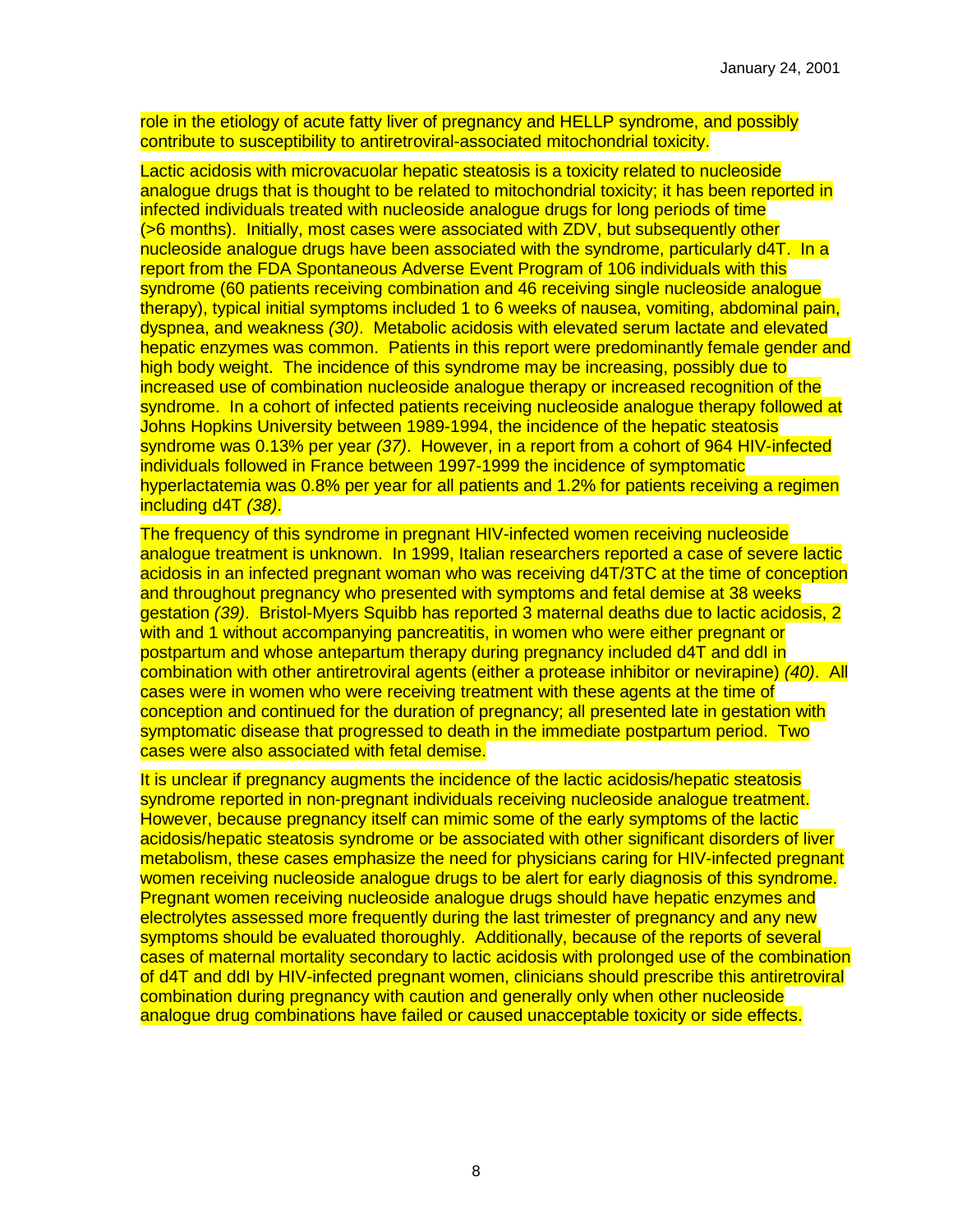#### Issues with in utero exposure

A French group reported eight cases of uninfected infants with *in utero* and/or neonatal exposure to either ZDV/3TC (four infants) or ZDV alone (four infants) who developed indications of mitochondrial dysfunction after the first few months of life *(41)*. Two of these infants developed severe neurologic disease and died (both of whom had been exposed to ZDV/3TC), three had mild to moderate symptoms, and three had no symptoms but had transient laboratory abnormalities. It is important to note that an association between these findings and *in utero* exposure to antiretroviral drugs has not been established.

In infants followed through age 18 months in PACTG 076, the occurrence of neurologic events was rare – seizures occurred in one child exposed to ZDV and 2 exposed to placebo, and one child in each group had reported spasticity; mortality at 18 months was 1.4% in ZDVexposed compared to 3.5% in placebo infants *(42)*.In a large database that included 223 deaths in over 20,000 children with and without antiretroviral drug exposure who were born to HIV-infected women followed prospectively in several large cohorts in the United States, no deaths similar to those reported from France were identified *(43)*. However, most of the infants with antiretroviral exposure had been exposed to ZDV alone and only a relatively small proportion (approximately 6%) had been exposed to ZDV/3TC. Evaluation is ongoing to determine if there is any evidence of mitochondrial dysfunction among any of the living children in these cohorts. Data have been reviewed relating to neurologic adverse events in 1,798 children that participated in PETRA, an African perinatal trial that compared three regimens of ZDV/3TC (before, during and one week postpartum; during labor and postpartum; and during labor only) to placebo for prevention of transmission. No increased risk of neurologic events was observed among children treated with ZDV/3TC compared to placebo, regardless of the intensity of treatment *(44)*. Echocardiograms were prospectively performed every 4 to 6 months during the first 5 years of life in 382 uninfected infants born to HIV-infected women; 9% of infants had been exposed to ZDV prenatally *(45)*. No significant differences in ventricular function were observed between infants exposed and unexposed to ZDV.

If the association of mitochondrial dysfunction and *in utero* antiretroviral exposures proves to be real, the development of severe or fatal mitochondrial disease in these infants appears to be extremely rare, and should be compared to the clear benefit of ZDV in reducing transmission of a fatal infection by nearly 70% *(46)*. These data emphasize the importance of the existing Public Health Service recommendation for long-term follow-up for any child with *in utero* exposure to antiretroviral drugs.

#### Antiretroviral Pregnancy Registry

It is strongly recommended that health care providers who are treating HIV-1-infected pregnant women and their newborns report cases of prenatal exposure to antiretroviral drugs (either alone or in combination) to the Antiretroviral Pregnancy Registry. The Antiretroviral Pregnancy Registry is an epidemiological project to collect observational, nonexperimental data on antiretroviral exposure during pregnancy for the purpose of assessing the potential teratogenicity of these drugs. Registry data will be used to supplement animal toxicology studies and assist clinicians in weighing the potential risks and benefits of treatment for individual patients. The registry is a collaborative project of the pharmaceutical manufacturers with an advisory committee of obstetric and pediatric practitioners. The registry does not use patient names, and registry staff obtains birth outcome follow-up from the reporting physician. Referrals should be directed to Antiretroviral Pregnancy Registry, 1410 Commonwealth Drive, Wilmington, NC 28403; telephone (800)-258-4263; fax (800) 800-1052.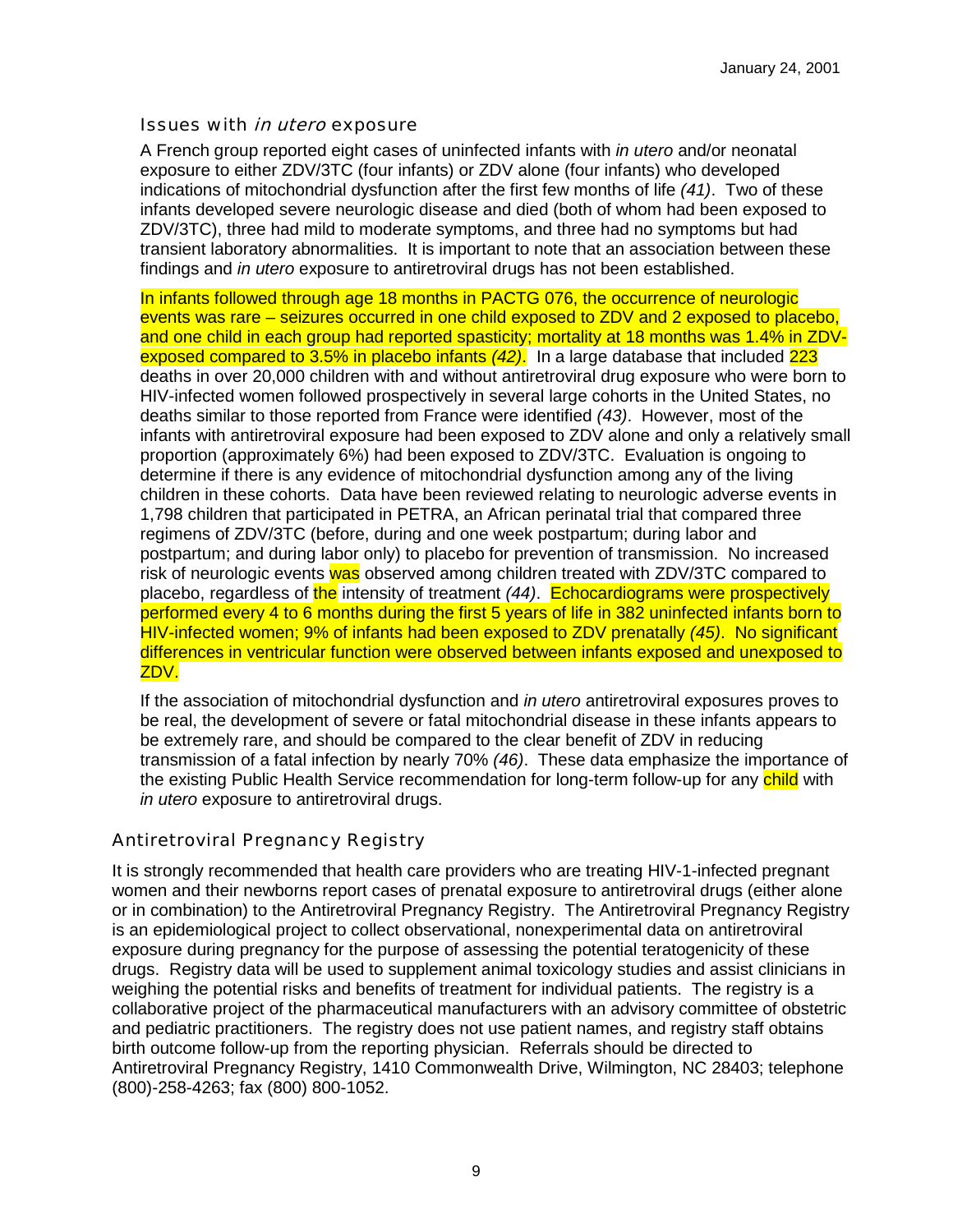# Update on PACTG 076 Results and Other Studies Relevant to ZDV Chemoprophylaxis of Perinatal HIV-1 Transmission

In 1996, final results were reported for all 419 infants enrolled in PACTG 076. The results concur with those initially reported in 1994; the Kaplan-Meier estimated HIV transmission rate for infants who received placebo was 22.6% compared with 7.6% for those who received ZDV - a 66% reduction in risk for transmission *(47)*.

The mechanism by which ZDV reduced transmission in PACTG 076 has not been fully defined. The effect of ZDV on maternal HIV-1 RNA does not fully account for the observed efficacy of ZDV in reducing transmission. Preexposure prophylaxis of the fetus or infant may be a substantial component of protection. If so, transplacental passage of antiretroviral drugs would be crucial for prevention of transmission. Additionally, in placental perfusion studies, ZDV has been metabolized into the active triphosphate within the placenta *(48, 49)*, which could provide additional protection against *in utero* transmission. This phenomenon may be unique to ZDV, because metabolism to the active triphosphate form within the placenta has not been observed in the other nucleoside analogues that have been evaluated (i.e., ddI and ddC) *(50, 51)*. The presence of ZDV-resistant virus was not necessarily associated with failure to prevent transmission. In a preliminary evaluation of genotypic resistance in pregnant women in PACTG 076, ZDV-resistant virus was present at delivery in only one of seven women who had transmitted virus to their newborns, had received ZDV, and had samples that could be evaluated; this woman had ZDV-resistant virus when the study began despite having had no prior ZDV therapy *(52)*. Additionally, the one woman in this evaluation in whom the virus developed genotypic resistance to ZDV during the study period did not transmit HIV-1 to her infant.

In PACTG 076, similar rates of congenital abnormalities occurred in infants with and without *in utero* ZDV exposure. Data from the Antiretroviral Pregnancy Registry also have demonstrated no increased risk for congenital abnormalities among infants born to women who receive ZDV antenatally compared with the general population *(53)* Data for uninfected infants from PACTG 076 followed from birth to a median age of 4.2 years (range 3.2-5.6 years) have not indicated any differences in growth, neurodevelopment, or immunologic status among infants born to mothers who received ZDV compared with those born to mothers who received placebo *(54)*. No malignancies have been observed in short-term (i.e., up to six years of age) follow-up of more than 727 infants from PACTG 076 and from a prospective cohort study involving infants with *in utero* ZDV exposure *(55)*. However, follow-up is too limited to provide a definitive assessment of carcinogenic risk with human exposure. Long-term follow-up continues to be recommended for all infants who have received *in utero* ZDV exposure (or *in utero* exposure to any of the antiretroviral drugs).

The effect of temporary administration of ZDV during pregnancy to reduce perinatal transmission on the induction of viral resistance to ZDV and long-term maternal health requires further evaluation. Data from an analysis of PACTG 288 (a study that followed women enrolled in PACTG 076 postpartum; median follow-up, 4.2 years) indicate no substantial differences in CD4+ T-cell lymphocyte count, time to progression to AIDS, or death in women who received ZDV compared with those who received placebo *(56)*. Limited data regarding the development of genotypic ZDV-resistance mutations (i.e., codons 70 and/or 215) are available from a subset of women in PACTG 076 who received ZDV *(52)*. Virus from one (3%) of 36 women receiving ZDV with paired isolates from the time of study enrollment and the time of delivery developed a ZDV genotypic resistance mutation. However, the population of women in PACTG 076 had low HIV-1 RNA copy numbers, and although the risk for inducing resistance with administration of ZDV chemoprophylaxis alone for several months during pregnancy was low in this substudy, it would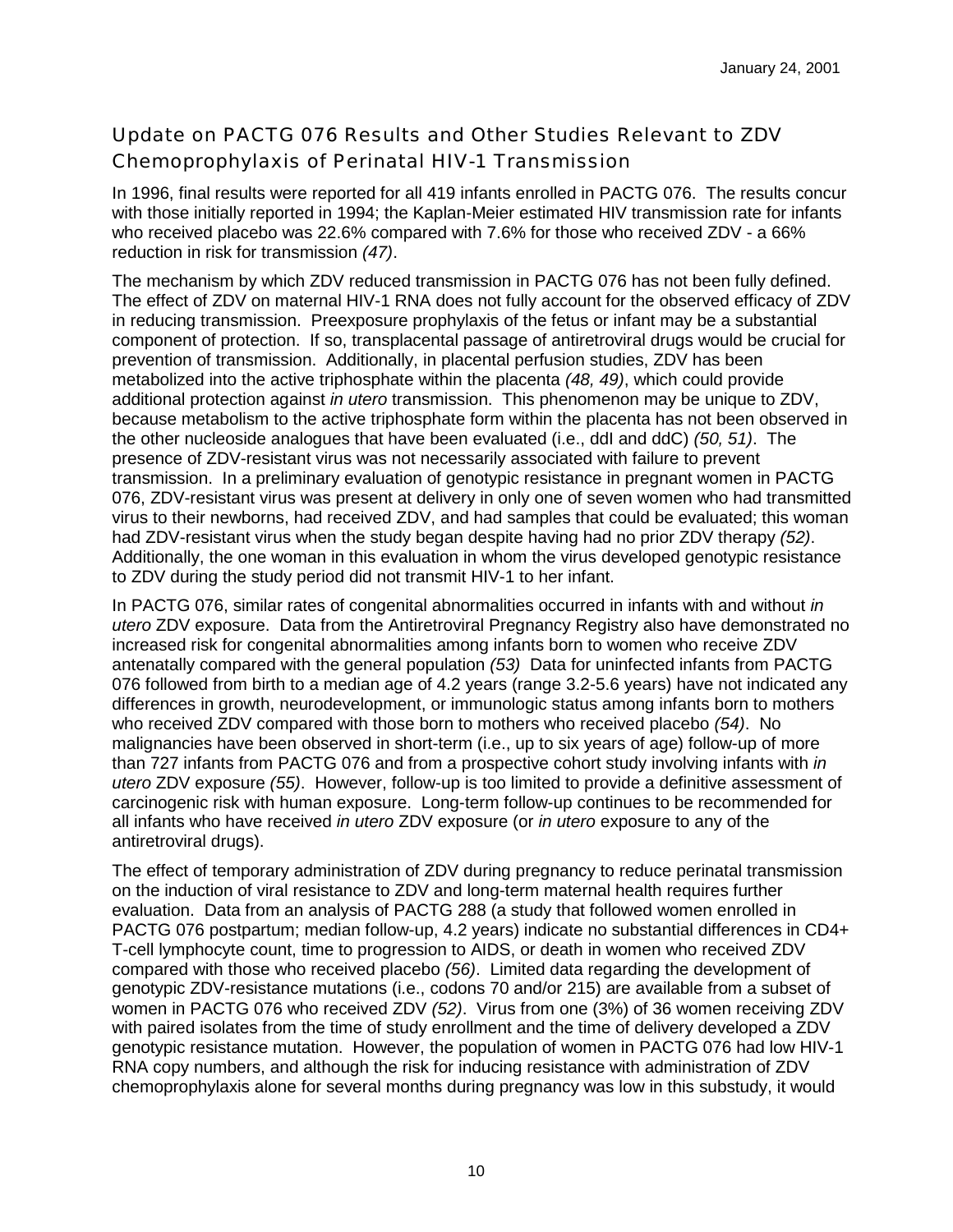likely be higher in a population of women with more advanced disease and higher levels of viral replication.

The efficacy of ZDV chemoprophylaxis for reducing HIV transmission among populations of infected women with characteristics unlike those of the PACTG 076 population has been evaluated in another perinatal protocol (i.e., PACTG 185) and in prospective cohort studies. PACTG 185 enrolled pregnant women with advanced HIV-1 disease and low CD4+ T-lymphocyte counts who were receiving antiretroviral therapy; 24% had received ZDV before the current pregnancy *(57)*. All women and infants received the three-part ZDV regimen combined with either infusions of hyperimmune HIV-1 immunoglobulin (HIVIG) containing high levels of antibodies to HIV-1 or standard intravenous immunoglobulin (IVIG) without HIV-1 antibodies. Because advanced maternal HIV disease has been associated with increased risk for perinatal transmission, the transmission rate in the control group was hypothesized to be 11%-15% despite the administration of ZDV. At the first interim analysis, the combined group transmission rate was only 4.8% and did not substantially differ by whether the women received HIVIG or IVIG or by duration of ZDV use *(57)*. The results of this trial confirm the efficacy of ZDV observed in PACTG 076 and extend this efficacy to women with advanced disease, low CD4+ count, and prior ZDV therapy. Rates of perinatal transmission have been documented to be as low as 3%-4% among women with HIV-1 infection who receive all three components of the ZDV regimen, including women with advanced HIV-1 disease *(6, 57)*.

#### International Antiretroviral Prophylaxis Clinical Trials

In a short-course antenatal/intrapartum ZDV perinatal transmission prophylaxis trial in nonbreastfeeding women in Thailand, administration of ZDV 300 mg twice daily for four weeks antenatally and 300 mg every three hours orally during labor was shown to reduce perinatal transmission by approximately 50% compared to placebo *(58)*. Transmission decreased from 19% in the placebo group to 9% in the ZDV group. A second, four-arm factorial design trial in Thailand is comparing administration of ZDV antenatally starting at 28 or 36 weeks gestation, orally intrapartum, and to the neonate for three days or six weeks. At an interim analysis, the transmission rate was 10% in the arm receiving ZDV antenatally starting at 36 weeks and postnatally for three days to the infant, which was significantly higher than for the long-long arm (antenatal starting at 28 weeks and infant administration for six weeks) *(59).* The transmission rate in the short-short arm of this study was similar to the 9% observed with short antenatal/intrapartum ZDV in the first Thai study.

A third trial in Africa (PETRA trial) in breastfeeding HIV-infected women has shown that a combination regimen of ZDV and 3TC administered starting at 36 weeks gestation, orally intrapartum, and for one week postpartum to the woman and infant reduced transmission by approximately 50% compared to placebo at age six weeks *(60).* Transmission at age six weeks was decreased from 17% in the placebo group to 9% with the three-part ZDV/3TC regimen. This efficacy is similar to the efficacy observed in the Thailand study of antepartum/intrapartum shortcourse ZDV in non-breastfeeding women *(58).*

Studies have identified two possible intrapartum/postpartum regimens (either ZDV/3TC or nevirapine) that could provide an effective intrapartum/postpartum intervention for those women in whom the diagnosis of HIV is not made until very near to or during labor. The PETRA African ZDV/3TC trial in breastfeeding HIV-infected women also demonstrated that an intrapartum/postpartum regimen, started during labor and continued for one week postpartum in the woman and infant, reduced transmission at age six weeks from 17% in the placebo group to 11% with the two-part ZDV/3TC regimen, a reduction of 38% *(60).* In this trial, oral ZDV/3TC administered solely during the intrapartum period was not effective in lowering transmission. Another study in Uganda, again in a breastfeeding population, demonstrated that a single 200 mg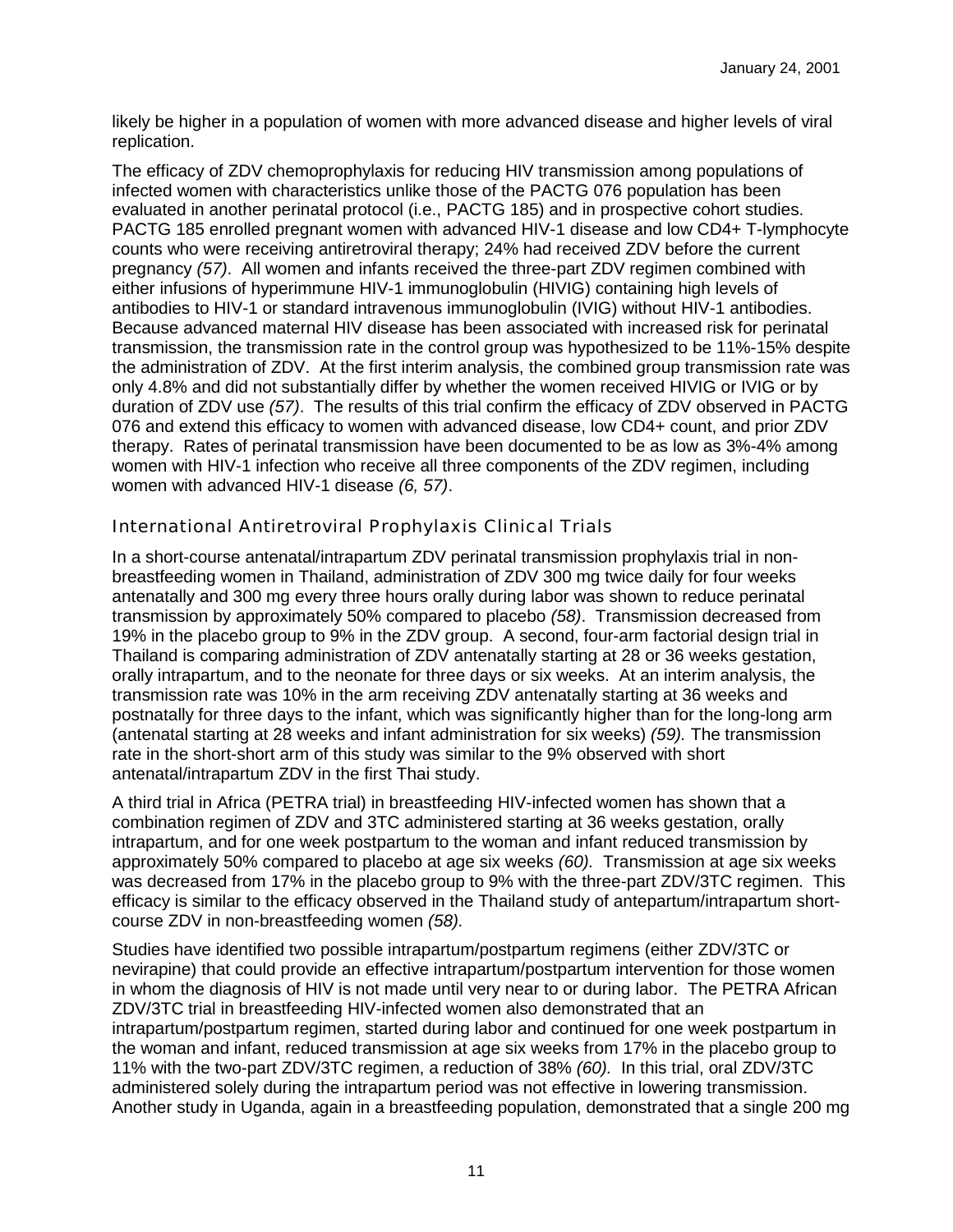oral dose of nevirapine given to the mother at onset of labor combined with a single 2 mg/kg oral dose given to her infant at 48-72 hours of age reduced transmission by nearly 50% compared to a very short regimen of ZDV given orally during labor and to the infant for one week *(61).* Transmission at age six weeks was 12% in the nevirapine compared to 21% in the ZDV group.

No studies have evaluated the use of postpartum antiretroviral prophylaxis alone. Although some epidemiological data do not support efficacy of postnatal ZDV alone, other data indicate that there may be some efficacy if drug is started rapidly following birth *(6, 62, 63).* In a study from North Carolina, the rate of infection in HIV-exposed infants who received only postpartum ZDV chemoprophylaxis was similar to that observed in infants who received no ZDV chemoprophylaxis *(6)*. However, another epidemiological study from New York State, found that administration of ZDV to the neonate for six weeks was associated with a significant reduction in transmission if the drug was initiated within 24 hours of birth (the majority of infants started within 12 hours) *(62, 63).* Consistent with a possible preventive effect of rapid postexposure prophylaxis, a retrospective case-control study of health care workers from the United States, France, and the United Kingdom who had nosocomial exposure to HIV-1-infected blood, found that postexposure use of ZDV was associated with reduced odds of contracting HIV-1 (adjusted odds ratio 0.2; 95% CI [CI]=0.1-0.6) *(64).*

### Perinatal HIV-1 Transmission and Maternal HIV-1 RNA Copy Number

The correlation of HIV-1 RNA levels with risk for disease progression in nonpregnant infected adults suggests that HIV-1 RNA should be monitored during pregnancy at least as often as recommended for persons who are not pregnant (e.g., every three to four months or approximately once each trimester). Whether increased frequency of testing is needed during pregnancy is unclear and requires further study. Although no data indicate that pregnancy accelerates HIV-1 disease progression, longitudinal measurements of HIV-1 RNA levels during and after pregnancy have been evaluated in only a few prospective cohort studies. In one cohort of 198 HIV-1 infected women, plasma HIV-1 RNA levels were higher at six months postpartum than during antepartum in many women; this increase was observed in women regardless of ZDV use during and after pregnancy *(65)*.

Initial data regarding the correlation of viral load with risk for perinatal transmission were conflicting, with some studies suggesting an absolute correlation between HIV-1 RNA copy number and risk of transmission *(66).* However, although higher HIV-1 RNA levels have been observed among women who transmitted HIV-1 to their infants, overlap in HIV-1 RNA copy number has been observed in women who transmitted and those who did not transmit the virus. Transmission has been observed across the entire range of HIV-1 RNA levels (including in women with HIV-1 RNA copy number below the limit of detection of the assay), and the predictive value of RNA copy number for transmission in an individual woman has been relatively poor *(65, 67, 68)*. In PACTG 076, antenatal maternal HIV-1 RNA copy number was associated with HIV-1 transmission in women receiving placebo. In women receiving ZDV, the relationship was markedly attenuated and no longer statistically significant *(47)*. An HIV-1 RNA threshold below which there was no risk for transmission was not identified; ZDV was effective in reducing transmission regardless of maternal HIV-1 RNA copy number *(47, 69).*

More recent data from larger numbers of ZDV-treated infected pregnant women indicate that HIV-1 RNA levels correlate with risk of transmission even among antiretroviral treated women *(58, 70- 72).* Although the risk of perinatal transmission in women with HIV-1 RNA below the level of assay quantitation appears to be extremely low, transmission from mother to infant has been reported in women with all levels of maternal HIV-1 RNA. Additionally, while HIV-1 RNA may be an important risk factor for transmission, other factors also appear to play a role *(72-74).*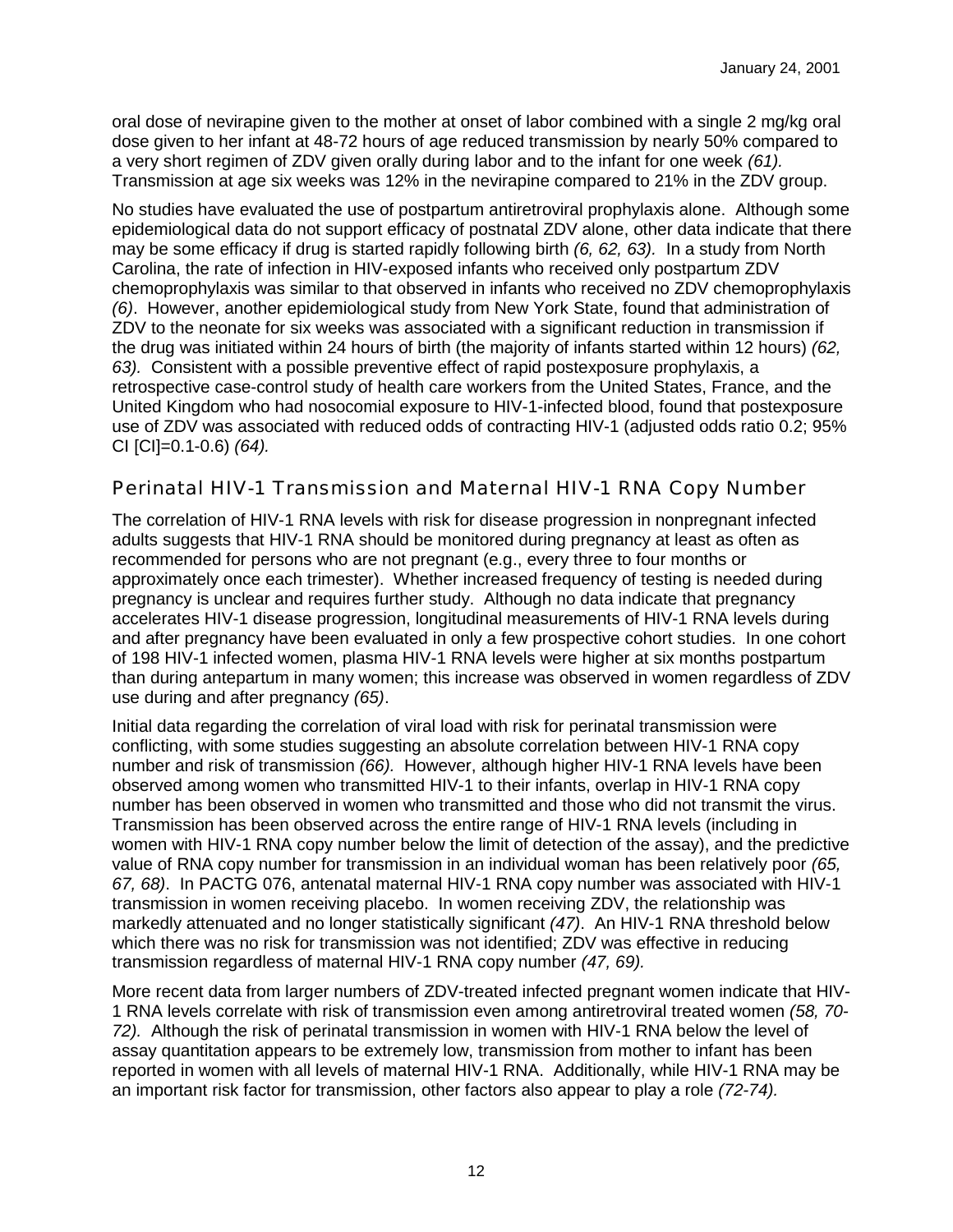While there is a general correlation between plasma and genital tract viral load, discordance has also been reported, particularly between HIV proviral load in blood and genital secretions *(75-78).* If exposure to HIV in the maternal genital tract during delivery is a risk factor for perinatal transmission, then plasma HIV-1 RNA levels may not always be an accurate indicator of risk. Long-term changes in one compartment (e.g., such as may occur with antiretroviral treatment) may or may not be associated with comparable changes in other select body compartments. Further studies are needed to better define the effect of antiretroviral drugs on genital tract viral load and the association of such effects on the risk of perinatal HIV transmission. In the shortcourse ZDV Thailand trial, plasma and cervicovaginal HIV-1 RNA levels were reduced by ZDV treatment and each independently correlated with perinatal transmission *(79)*. The use of the full ZDV chemoprophylaxis regimen, including intravenous ZDV during delivery and the administration of ZDV to the infant for the first six weeks of life, alone or in combination with other antiretrovirals, should be discussed with and offered to all infected pregnant women regardless of their HIV-1 RNA level.

Whether lowering maternal HIV-1 RNA copy number during pregnancy could reduce the risk for perinatal transmission has not been determined. In one study of 44 HIV-1 infected pregnant women, ZDV was effective in reducing transmission despite minimal effect on HIV-1 RNA levels *(80)*. These results are similar to those observed in PACTG 076 *(47)*. Thus, while determination of HIV-1 RNA copy number is important for decisions related to treatment, because ZDV decreases transmission regardless of maternal HIV-1 RNA level and because transmission may occur when HIV-1 RNA is not detectable, HIV-1 RNA levels should not be the determining factor when deciding whether to use ZDV for chemoprophylaxis. However, it is not known whether an antiretroviral regimen that more substantially suppresses viral replication would be associated with enhanced efficacy in reducing the risk for transmission. Recent epidemiological data suggest that women receiving highly active antiretroviral regimens that effectively reduce viral load may have very low rates of perinatal transmission *(81, 82).*

# PRECONCEPTIONAL COUNSELING AND CARE FOR HIV-INFECTED WOMEN OF CHILDBEARING AGE

Many women infected with HIV (nearly 60% in some centers) enter pregnancy with a known diagnosis, and nearly half of these women enter the 1<sup>st</sup> trimester of pregnancy receiving treatment with single or multiagent antiretroviral therapy. Additionally, as many as forty percent of women who have initiated antiretroviral therapy pre-pregnancy, may require adjustment of their therapeutic regimen during their pregnancy course *(83)*.

The American College of Obstetrics and Gynecology advocates extending to all women of childbearing age the opportunity to receive preconceptional counseling as a component of routine primary medical care. It is recognized that unintended pregnancy may occur in > 40% of pregnancies, and that the diagnosis of pregnancy most frequently occurs late in the 1<sup>st</sup> trimester when organogenesis is nearly completed. The purpose of preconceptional care is to identify risk factors for adverse maternal or fetal outcome (e.g., age, diabetes, hypertension, etc.), provide education and counseling targeted to the patient's individual needs, and treat or stabilize medical conditions prior to conception in order to optimize maternal and fetal outcomes *(84)*.

For women with HIV infection, preconceptional care must also focus on maternal infection status, viral load, immune status, and therapeutic regimen, as well as education regarding perinatal transmission risks and prevention strategies, expectations for the child's future, and --where desired-- effective contraception until the optimal maternal health status for pregnancy is achieved.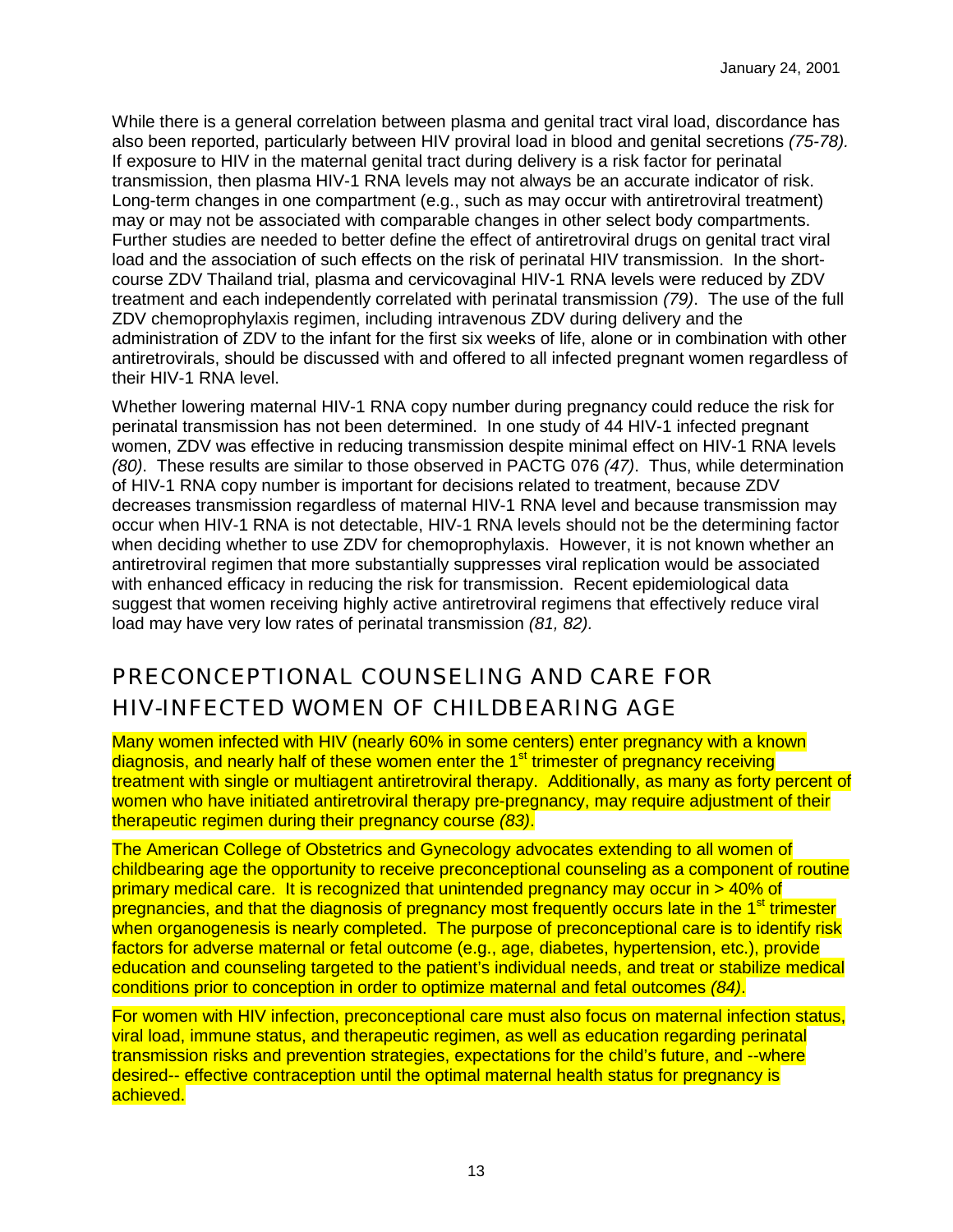Recommended components of preconceptional counseling for HIV-infected women include:

- **Selection of effective and appropriate contraceptive methods to reduce the likelihood of** unintended pregnancy.
- **E** Education and counseling about perinatal transmission risks and strategies to reduce those risks, and potential effects of HIV or treatment on pregnancy course and outcomes.
- **Initiation or modification of antiretroviral therapy prior to conception in order to:** 
	- $\circ$  Avoid agents with potential reproductive toxicity for the developing fetus (e.g. efaverenz, hydroxyurea). \*See [Safety and Toxicity of Individual Antiretroviral](http://www.hivatis.org/guidelines/pre_jan2401.pdf) **[Drugs in Pregnancy](http://www.hivatis.org/guidelines/adult/text/pregnancy1.html)**
	- o Choose agents effective in reducing the risk of perinatal HIV transmission
	- o Attain a stable, maximally suppressed maternal viral load
	- o Evaluate and control for therapy associated side-effects which may adversely impact maternal-fetal health outcomes (e.g. hyperglycemia, anemia, hepatic toxicity)
- Evaluation for opportunistic infections and initiate appropriate prophylaxis, and administration of medical immunizations (e.g. influenza, pneumovax, or hepatitis B) as indicated.
- **Optimization of maternal nutritional status.**
- **Institution of the standard recommendations for preconception evaluation and** management (e.g. assessment of reproductive and familial genetic history, screening for infectious diseases/STD's and initiation of folic acid supplementation).
- **Screening for maternal psychological and substance abuse disorders.**
- **Planning for perinatal consultation if desired or indicated.**

HIV-infected women of childbearing potential engage primary health care services in a variety of clinical settings, e.g. family planning, family medicine, internal medicine, obstetrics/gynecology. It is imperative that primary health care providers consider the fundamental principles of preconceptional counseling an integral component of comprehensive primary health care for improving maternal-child health outcomes.

# GENERAL PRINCIPLES REGARDING THE USE OF ANTIRETROVIRALS IN PREGNANCY

Medical care of the HIV-1 infected pregnant woman requires coordination and communication between the HIV-specialist caring for the woman when she is not pregnant and her obstetrician. Decisions regarding the use of antiretroviral drugs during pregnancy should be made by the woman after discussion with her healthcare provider about the known and unknown benefits and risks of therapy. Initial evaluation of an infected pregnant woman should include an assessment of HIV-1 disease status and recommendations regarding antiretroviral treatment or alteration of her current antiretroviral regimen. This assessment should include a) evaluation of the degree of existing immunodeficiency determined by CD4+ count, b) risk for disease progression as determined by the level of plasma RNA, c) history of prior or current antiretroviral therapy, d) gestational age, and e) supportive care needs. Decisions regarding initiation of therapy should be the same for women who are not currently receiving antiretroviral therapy and for women who are not pregnant, with the additional consideration of the potential impact of such therapy on the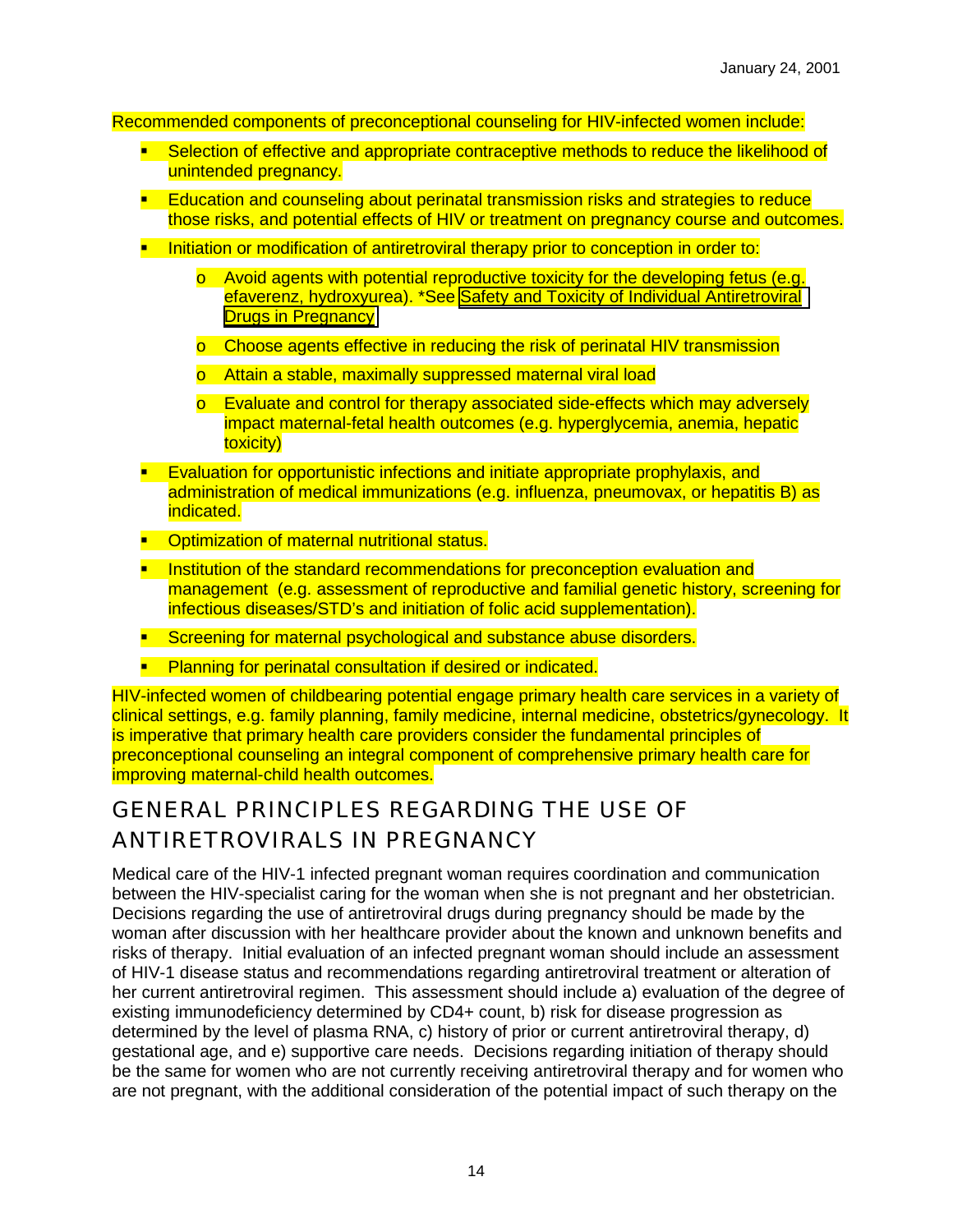fetus and infant *(14)*. Similarly, for women currently receiving antiretrovirals, decisions regarding alterations in therapy should involve the same parameters as those used for women who are not pregnant. Additionally, use of the three-part ZDV chemoprophylaxis regimen, alone or in combination with other antiretrovirals, should be discussed with and offered to all infected pregnant women to reduce the risk for perinatal HIV transmission.

Decisions regarding the use and choice of antiretroviral drugs during pregnancy are complex. Several competing factors influencing risk and benefit must be weighed. Discussion regarding the use of antiretroviral drugs during pregnancy should include a) what is known and not known about the effects of such drugs on the fetus and newborn, including lack of long-term outcome data on the use of any of the available antiretroviral drugs during pregnancy; b) what is recommended in terms of treatment for the health of the HIV-1 infected woman; and c) the efficacy of ZDV for reduction of perinatal HIV transmission. Results from preclinical and animal studies and available clinical information about the use of the various antiretroviral agents during pregnancy also should be discussed. The hypothetical risks of these drugs during pregnancy should be placed in perspective to the proven benefit of antiretroviral therapy for the health of the infected woman and the benefit of ZDV chemoprophylaxis for reducing the risk for HIV-1 transmission to her infant.

Discussion of treatment options should be noncoercive, and the final decision regarding the use of antiretroviral drugs is the responsibility of the woman. Decisions regarding use and choice of antiretroviral drugs in persons who are not pregnant are becoming increasingly complicated, as the standard of care moves toward simultaneous use of multiple antiretroviral drugs to suppress viral replication below detectable limits. These decisions are further complicated in pregnancy, because the long-term consequences for the infant who has been exposed to antiretroviral drugs *in utero* are unknown. A decision to refuse treatment with ZDV or other drugs should not result in punitive action or denial of care. Further, use of ZDV alone should not be denied to a woman who wishes to minimize exposure of the fetus to other antiretroviral drugs and who therefore, following counseling, chooses to receive only ZDV during pregnancy to reduce the risk for perinatal transmission.

A long-term treatment plan should be developed after discussion between the patient and the health-care provider. Such discussions should emphasize the importance of adherence to any prescribed antiretroviral regimen. Depending on individual circumstances, provision of support services, mental health services, and drug abuse treatment may be required. Coordination of services among prenatal care providers, primary care and HIV specialty care providers, mental health and drug abuse treatment services, and public assistance programs is essential to assist the infected woman in ensuring adherence to antiretroviral treatment regimens.

General counseling should include information regarding what is known about risk factors for perinatal transmission. Cigarette smoking, illicit drug use, and unprotected sexual intercourse with multiple partners during pregnancy have been associated with risk for perinatal HIV-1 transmission *(85-89)*, and discontinuing these practices may provide nonpharmacologic interventions that might reduce this risk. In addition, PHS recommends that infected women in the United States refrain from breastfeeding to avoid postnatal transmission of HIV-1 to their infants through breast milk *(3, 90)*; these recommendations also should be followed by women receiving antiretroviral therapy. Passage of antiretroviral drugs into breast milk has been evaluated for only a few antiretroviral drugs. ZDV, 3TC, and nevirapine can be detected in the breast milk of women, and ddI, d4T, abacavir, delavirdine, indinavir, ritonavir, saquinavir and amprenavir can be detected in the breast milk of lactating rats. Both the efficacy of antiretroviral therapy for the prevention of postnatal transmission of HIV-1 through breast milk and the toxicity of chronic antiretroviral exposure of the infant via breast milk are unknown.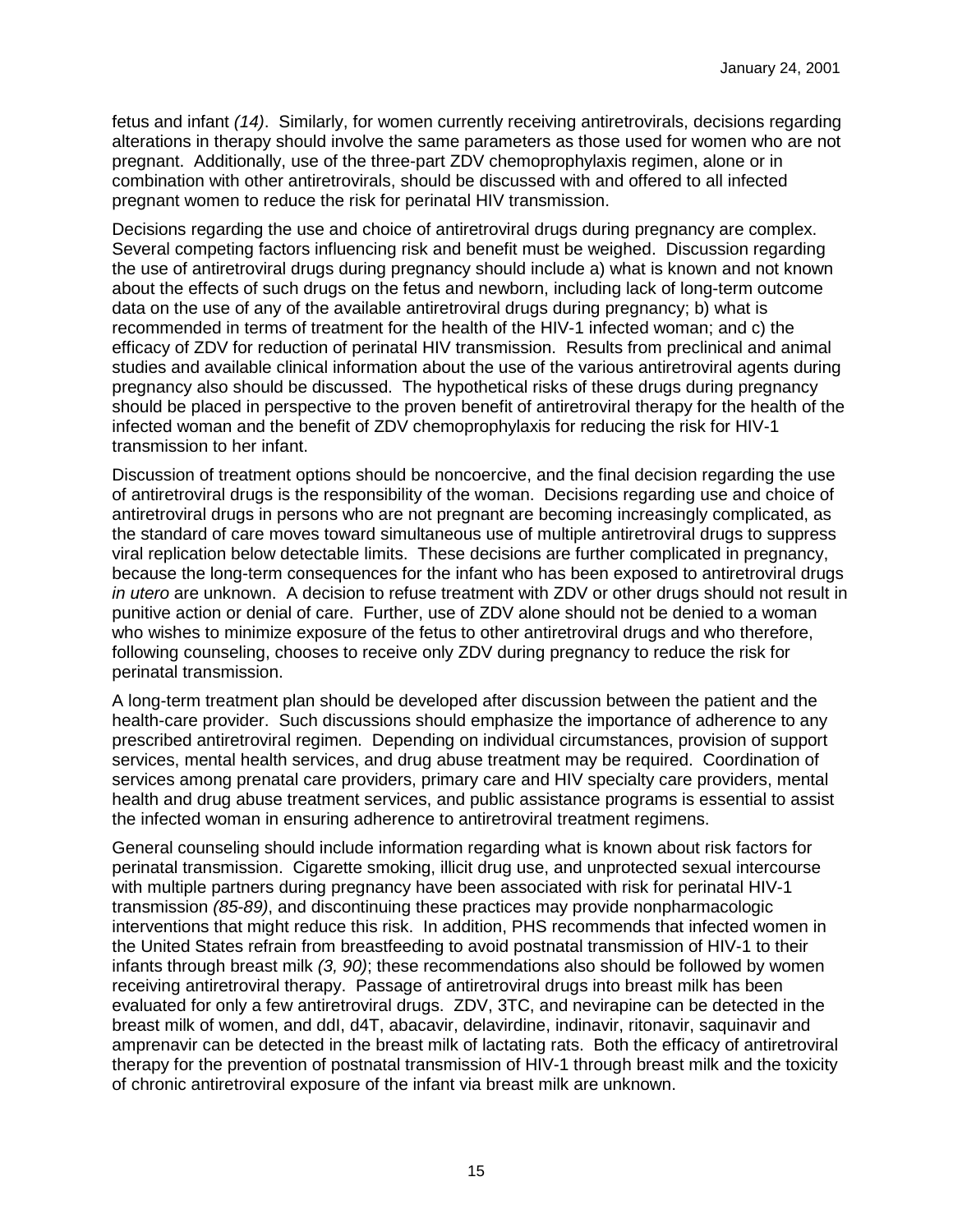# RECOMMENDATIONS FOR ANTIRETROVIRAL CHEMOPROPHYLAXIS TO REDUCE PERINATAL HIV **TRANSMISSION**

The following recommendations for the use of antiretroviral chemoprophylaxis to reduce the risk for perinatal transmission are based on various scenarios that may be commonly encountered in clinical practice (Table 3), with relevant considerations highlighted in the subsequent discussion sections. These scenarios present only recommendations, and flexibility should be exercised according to the patient's individual circumstances. In the 1994 recommendations *(2)*, six clinical scenarios were delineated based on maternal CD4+ count, gestational age, and prior antiretroviral use. Because current data indicate that the PACTG 076 ZDV regimen also is effective for women with advanced disease, low CD4+ count, and prior ZDV therapy, clinical scenarios by CD4+ count and prior ZDV use are not presented. Additionally, because current data indicate most transmission occurs near the time of or during delivery, ZDV chemoprophylaxis is recommended regardless of gestational age; thus, clinical scenarios by gestational age also are not presented.

The antenatal dosing regimen in PACTG 076 (100 mg administered orally five times daily) (Table 1) was selected on the basis of standard ZDV dosage for adults at the time of the study. However, recent data have indicated that administration of ZDV three times daily will maintain intracellular ZDV triphosphate at levels comparable with those observed with more frequent dosing *(91-93)*. Comparable clinical response also has been observed in some clinical trials among persons receiving ZDV twice daily *(94-96)*. Thus, the current standard ZDV dosing regimen for adults is 200 mg three times daily, or 300 mg twice daily. Because the mechanism by which ZDV reduces perinatal transmission is not known, these dosing regimens may not have equivalent efficacy to that observed in PACTG 076. However, a regimen of two- or three-times daily is expected to enhance maternal adherence.

The recommended ZDV dosage for infants was derived from pharmacokinetic studies performed among full-term infants *(97)*. ZDV is primarily cleared through hepatic glucuronidation to an inactive metabolite. The glucuronidation metabolic enzyme system is immature in neonates, leading to prolonged ZDV half-life and clearance compared with older infants (ZDV half-life: 3.1 hours versus 1.9 hours; clearance: 10.9 versus 19.0 mL/minute/kg body weight, respectively). Because premature infants have even greater immaturity in hepatic metabolic function than fullterm infants, further prolongation in clearance may be expected. In a study of 15 premature infants who were 26-33 weeks' gestation and who received different ZDV dosing regimens, mean ZDV half-life was 7.2 hours and mean clearance was 2.5 mL/minute/kg body weight during the first 10 days of life *(98)*. At a mean age of 18 days, a decrease in half-life (4.4 hours) and increase in clearance (4.3 mL/minute/kg body weight) were found.Appropriate ZDV dosing for premature infants has not been defined but is being evaluated in a phase I clinical trial in premature infants <34 weeks' gestation. The dosing regimen being studied is 1.5 mg/kg body weight orally or intravenously every 12 hours for the first two weeks of life; for infants aged two to six weeks, the dose is increased to 2 mg/kg body weight every eight hours.

Because subtherapeutic dosing of antiretroviral drugs may be associated with enhanced likelihood for the development of drug resistance, women who must temporarily discontinue therapy because of pregnancy-related hyperemesis should not reinstitute therapy until sufficient time has elapsed to ensure that the drugs will be tolerated. To reduce the potential for emergence of resistance, if therapy requires temporary discontinuation for any reason during pregnancy, all drugs should be stopped and reintroduced simultaneously.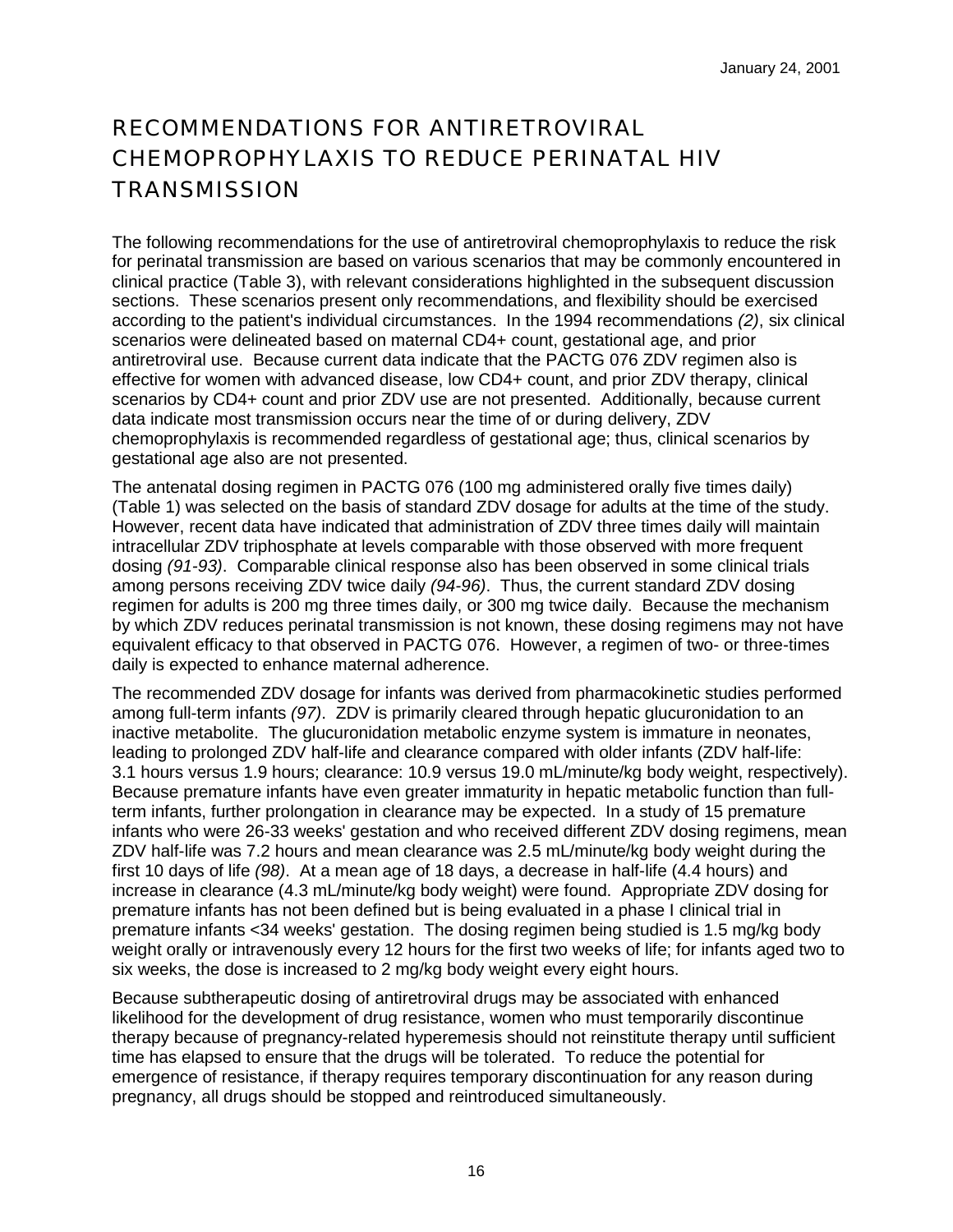# ANTIRETROVIRAL CLINICAL SCENARIOS

# Scenario #1: HIV-Infected Pregnant Women Who Have Not Received Prior Antiretroviral Therapy

### Recommendation

HIV-1 infected pregnant women must receive standard clinical, immunologic, and virologic evaluation. Recommendations for initiation and choice of antiretroviral therapy should be based on the same parameters used for persons who are not pregnant, although the known and unknown risks and benefits of such therapy during pregnancy must be considered and discussed *(14)*. The three-part ZDV chemoprophylaxis regimen, initiated after the first trimester, should be recommended for all HIV-infected pregnant women to reduce the risk for perinatal transmission. The combination of ZDV chemoprophylaxis with additional antiretroviral drugs for treatment of HIV infection is recommended for infected women whose clinical, immunologic or virologic status requires treatment and should be strongly considered for any infected woman with HIV RNA over 1,000 copies/mL regardless of clinical or immunologic status. Women who are in the first trimester of pregnancy may consider delaying initiation of therapy until after 10-12 weeks' gestation.

#### **Discussion**

When ZDV is administered in the three-part PACTG 076 regimen, perinatal transmission is reduced by approximately 70%. The mechanism by which ZDV reduces transmission is not known. However, protection is likely multifactorial. Pre-exposure prophylaxis of the infant is provided by passage of ZDV across the placenta. Thus, inhibitory levels of the drug are present in the fetus during the birth process. While placental passage of ZDV is excellent, other antiretroviral drugs have variable transplacental passage (Table 2). Therefore, when combination antiretroviral therapy is initiated during pregnancy, ZDV should be included as a component of antenatal therapy whenever possible. Since the mechanism by which ZDV reduces transmission is not known, the intrapartum and newborn ZDV parts of the chemoprophylactic regimen should be administered to reduce perinatal HIV transmission. If a woman does not receive ZDV as a component of her antenatal antiretroviral regimen, intrapartum and newborn ZDV should continue to be recommended.

Women should be counseled that potent combination antiretroviral regimens have substantial benefit for their own health and may provide enhanced protection against perinatal transmission. Several studies have indicated that women with low or undetectable HIV-1 RNA levels (e.g. <1,000 copies/mL) have extremely low rates of perinatal transmission, particularly when antiretroviral therapy has been received *(70, 71, 81)*. However, there is no threshold below which lack of transmission can be assured, and the long-term effects of *in utero* exposure to multiple antiretroviral drugs is unknown. Decisions regarding the use and choice of an antiretroviral regimen should be individualized based on discussion with the woman about a) her risk for disease progression and the risks and benefits of delaying initiation of therapy; b) possible benefit of lowering viral load for reducing perinatal transmission; c) potential drug toxicities and interactions with other drugs;  $d$ ) the need for strict adherence to the prescribed drug schedule to avoid the development of drug resistance; e) unknown long-term effects of *in utero* drug exposure on the infant; and f) pre-clinical, animal, and clinical data relevant to use of the currently available antiretrovirals during pregnancy**.** Due to the evolving and complex nature of the management of HIV-1 infection, a specialist with experience in the treatment of HIV-infected pregnant women should be involved in their care.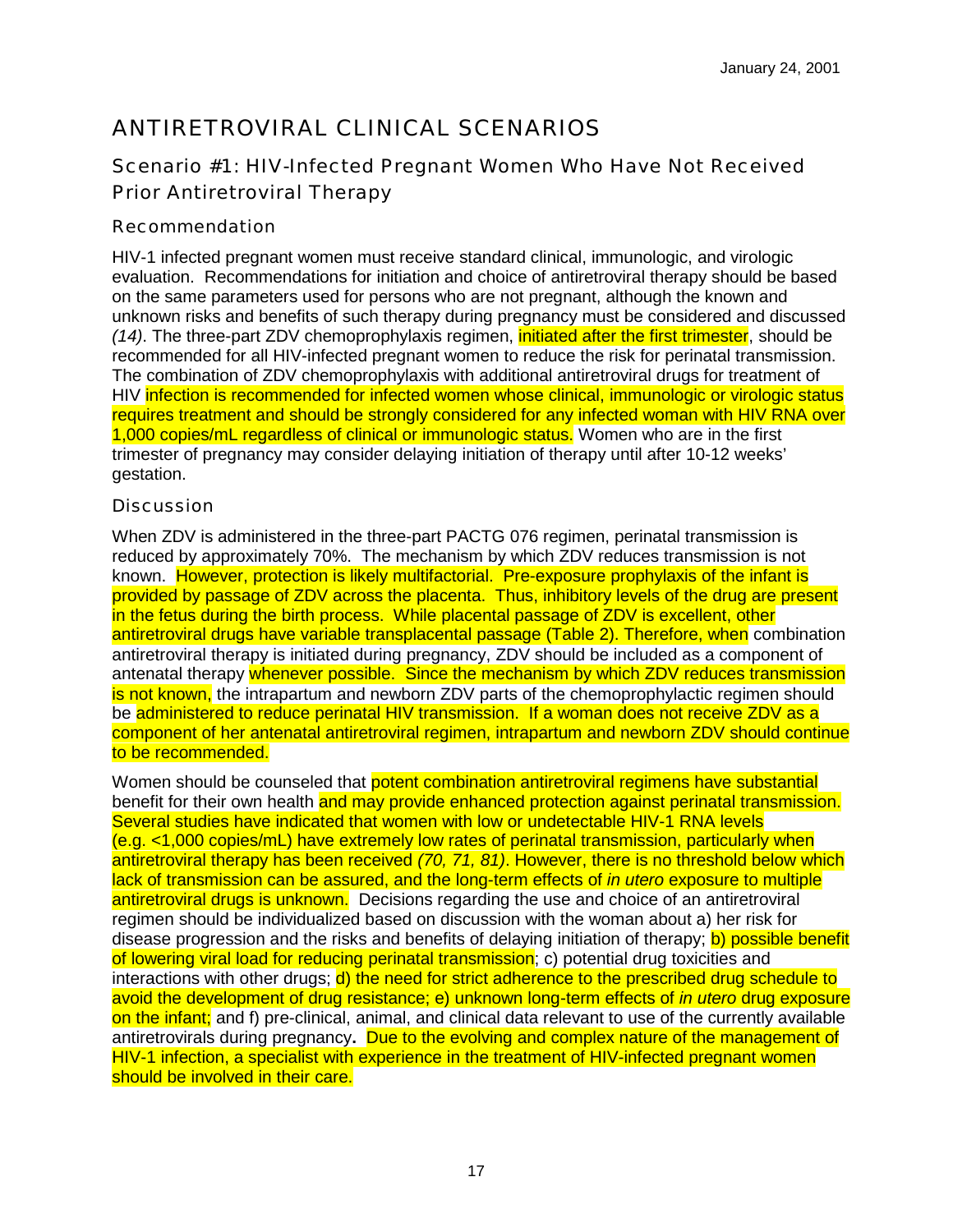| TABLE 3. Clinical scenarios and recommendations for the use of antiretroviral drugs |
|-------------------------------------------------------------------------------------|
| to reduce perinatal human immunodeficiency virus (HIV) transmission.                |

| <b>Clinical scenario</b>                                                                                  | Recommendations*                                                                                                                                                                                                                                                                                                                                                                                                                                                            |
|-----------------------------------------------------------------------------------------------------------|-----------------------------------------------------------------------------------------------------------------------------------------------------------------------------------------------------------------------------------------------------------------------------------------------------------------------------------------------------------------------------------------------------------------------------------------------------------------------------|
| Scenario #1<br>HIV-infected pregnant<br>women who have not<br>received prior antiretroviral<br>therapy.   | HIV-1 infected pregnant women must receive standard<br>clinical, immunologic, and virologic evaluation.<br>Recommendations for initiation and choice of antiretroviral<br>therapy should be based on the same parameters used for<br>persons who are not pregnant, although the known and<br>unknown risks and benefits of such therapy during<br>pregnancy must be considered and discussed.                                                                               |
|                                                                                                           | The three-part ZDV chemoprophylaxis regimen, initiated<br>after the first trimester, should be recommended for all HIV-<br>infected pregnant women to reduce the risk for perinatal<br>transmission.                                                                                                                                                                                                                                                                        |
|                                                                                                           | The combination of ZDV chemoprophylaxis with additional<br>antiretroviral drugs for treatment of HIV infection is<br>recommended for infected women whose clinical,<br>immunologic or virologic status requires treatment and<br>should be strongly considered for any infected woman with<br>HIV RNA over 1,000 copies/mL regardless of clinical or<br>immunologic status.                                                                                                 |
|                                                                                                           | Women who are in the first trimester of pregnancy may<br>consider delaying initiation of therapy until after 10-12<br>weeks' gestation.                                                                                                                                                                                                                                                                                                                                     |
| Scenario #2<br>HIV-infected women<br>receiving antiretroviral<br>therapy during the current<br>pregnancy. | HIV-1 infected women receiving antiretroviral therapy in<br>whom pregnancy is identified after the first trimester should<br>continue therapy. ZDV should be a component of the<br>antenatal antiretroviral treatment regimen after the first<br>trimester whenever possible, although this may not always<br>be feasible.                                                                                                                                                  |
|                                                                                                           | For women receiving antiretroviral therapy in whom<br>pregnancy is recognized during the first trimester, the<br>woman should be counseled regarding the benefits and<br>potential risks of antiretroviral administration during this<br>period, and continuation of therapy should be considered. If<br>therapy is discontinued during the first trimester, all drugs<br>should be stopped and reintroduced simultaneously to avoid<br>the development of drug resistance. |
|                                                                                                           | Regardless of the antepartum antiretroviral regimen, ZDV<br>administration is recommended during the intrapartum<br>period and for the <b>newborn. Recommendations for</b><br>resistance testing in HIV-infected pregnant women are the<br>same as for non-pregnant patients: acute HIV infection and<br>virologic failure or suboptimal viral suppression after<br>initiation of antiretroviral therapy.                                                                   |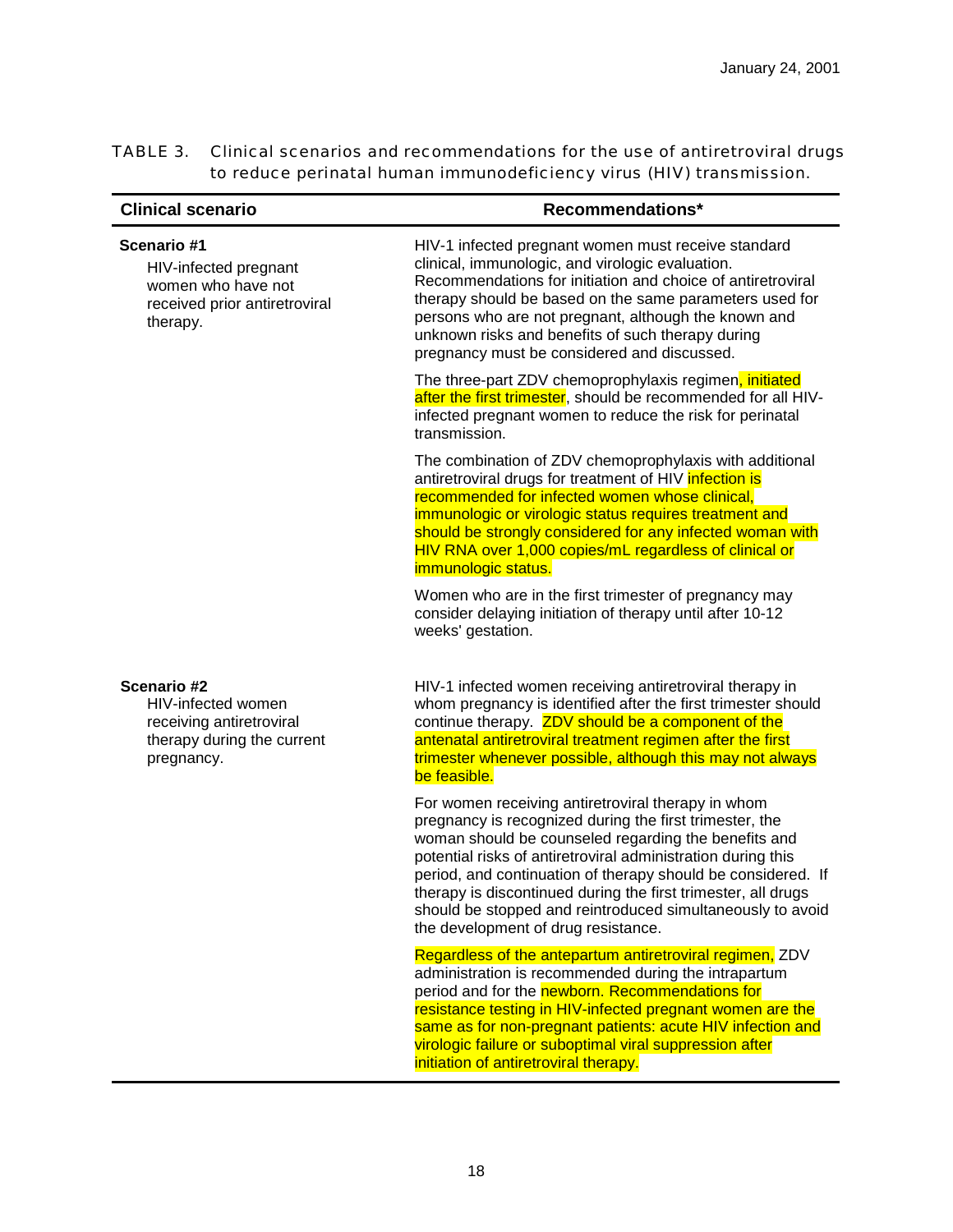TABLE 3. Clinical scenarios and recommendations for the use of antiretroviral drugs to reduce perinatal human immunodeficiency virus (HIV) transmission - Continued

| <b>Clinical scenario</b>                                                        | Recommendations*                                                                                                                                                                                                                                                                                                                                                                                                                                                                                            |
|---------------------------------------------------------------------------------|-------------------------------------------------------------------------------------------------------------------------------------------------------------------------------------------------------------------------------------------------------------------------------------------------------------------------------------------------------------------------------------------------------------------------------------------------------------------------------------------------------------|
| Scenario #3<br>HIV-infected women in labor<br>who have had no prior<br>therapy. | Several effective regimens are available (Table 4). These<br>include: 1) single dose nevirapine at the onset of labor<br>followed by a single dose of nevirapine for the newborn at<br>age 48 hours; 2) oral ZDV and 3TC during labor, followed by<br>one week of oral ZDV/3TC for the newborn; 3) intrapartum<br>intravenous ZDV followed by six weeks of ZDV for the<br>newborn; and 4) the two-dose nevirapine regimen combined<br>with intrapartum intravenous ZDV and six week ZDV for the<br>newborn. |
|                                                                                 | In the immediate postpartum period, the woman should<br>have appropriate assessments (e.g., CD4+ count and HIV-1<br>RNA copy number) to determine whether antiretroviral<br>therapy is recommended for her own health.                                                                                                                                                                                                                                                                                      |
| Scenario #4<br>Infants born to mothers who<br>have received no                  | The six-week neonatal ZDV component of the ZDV<br>chemoprophylactic regimen should be discussed with the<br>mother and offered for the newborn.                                                                                                                                                                                                                                                                                                                                                             |
| antiretroviral therapy during<br>pregnancy or intrapartum.                      | ZDV should be initiated as soon as possible after delivery -<br>preferably within 6-12 hours of birth.                                                                                                                                                                                                                                                                                                                                                                                                      |
|                                                                                 | Some clinicians may choose to use ZDV in combination with<br>other antiretroviral drugs, particularly if the mother is known<br>or suspected to have ZDV-resistant virus. However, the<br>efficacy of this approach for prevention of transmission is<br>unknown, and appropriate dosing regimens for neonates are<br>incompletely defined.                                                                                                                                                                 |
|                                                                                 | In the immediate postpartum period, the woman should<br>undergo appropriate assessments (e.g., CD4+ count and<br>HIV-1 RNA copy number) to determine if antiretroviral<br>therapy is required for her own health. The infant should<br>undergo early diagnostic testing so that if HIV-infected,<br>treatment can be initiated as soon as possible.                                                                                                                                                         |

<sup>\*</sup> Discussion of treatment options and recommendations should be noncoercive, and the final decision regarding the use of antiretroviral drugs is the responsibility of the woman. A decision to not accept treatment with ZDV or other drugs should not result in punitive action or denial of care. Use of ZDV should not be denied to a woman who wishes to minimize exposure of the fetus to other antiretroviral drugs and who therefore chooses to receive only ZDV during pregnancy to reduce the risk for perinatal transmission.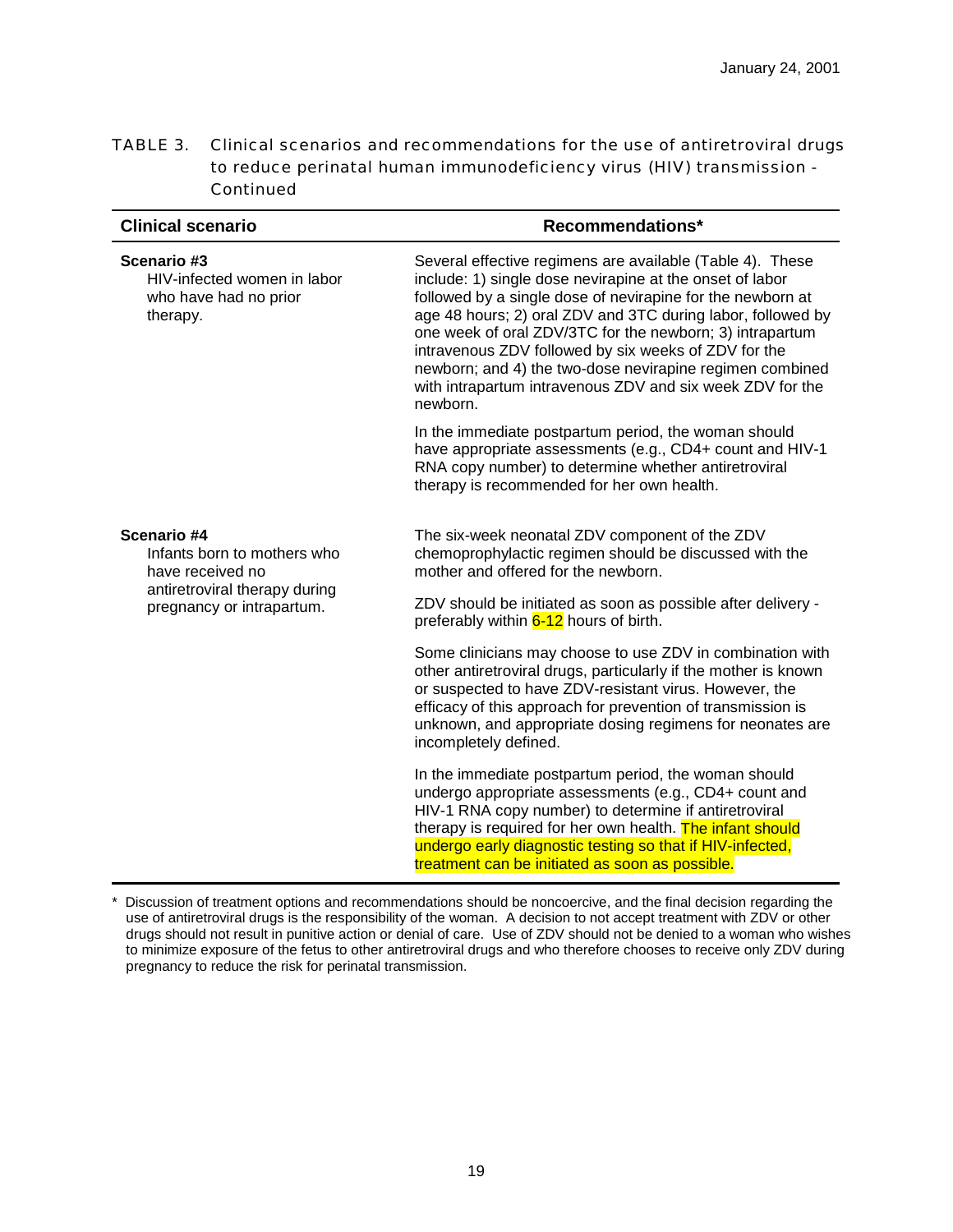Because the period of organogenesis (when the fetus is most susceptible to potential teratogenic effects of drugs) is during the first 10 weeks of gestation and the risks of antiretroviral therapy during that period are unknown, women who are in the first trimester of pregnancy may wish to consider delaying initiation of therapy until after 10-12 weeks' gestation. This decision should be carefully considered and discussed between the health-care provider and the patient; such a discussion should include an assessment of the woman's health status and the benefits and risks of delaying initiation of therapy for several weeks, and the knowledge that most perinatal HIV-1 transmission likely occurs late in pregnancy or during delivery. Treatment with efavirenz should be avoided during the first trimester because significant teratogenic effects in rhesus macaques were seen at drug exposures similar to those representing human exposure. Hydroxyurea is a potent teratogen in a variety of animal species and should also be avoided during the first trimester (Table 2 and see \*[\\*SAFETY AND TOXICITY OF INDIVIDUAL ANTIRETROVIRAL](http://www.hivatis.org/guidelines/pre_jan2401.pdf) [DRUGS IN PREGNANCY](http://www.hivatis.org/guidelines/adult/text/pregnancy1.html) \*\*).

When initiation of antiretroviral therapy would be considered optional based on current quidelines for treatment of non-pregnant individuals *(14)*, infected pregnant women should be counseled regarding the potential benefits of standard combination therapy and should be offered such therapy, including the three-part ZDV chemoprophylaxis regimen.Although such women are at low risk for clinical disease progression if combination therapy is delayed, antiretroviral therapy that successfully reduces HIV-1 RNA to levels below 1,000 copies/mL may substantially lower the risk of perinatal HIV-1 transmission and limit consideration of elective cesarean delivery as an intervention to reduce transmission risk.

When combination therapy is administered, the regimen should be chosen from those recommended for non-pregnant adults *(14)*. Dual nucleoside analogue therapy without the addition of either a protease inhibitor or non-nucleoside reverse transcriptase inhibitor is not recommended due to the potential for inadequate viral suppression and rapid development of resistance *(99)*. If combination therapy is given principally to reduce perinatal transmission and would have been optional for treatment of non-pregnant individuals, consideration may be given to discontinuing therapy postnatally, with the decision to reinitiate treatment based on standard criteria for non-pregnant individuals. If drugs are discontinued postnatally, all drugs should be stopped simultaneously. Discussion regarding the decision to continue or stop combination therapy postpartum should occur prior to initiation of therapy during pregnancy.

Some women, for whom combination therapy would be considered optional, may wish to restrict their exposure to antiretroviral drugs during pregnancy but to reduce the risk of transmitting HIV-1 to their infants; the three-part ZDV chemoprophylaxis regimen should be recommended for such women. In these circumstances, the development of resistance should be minimized by the limited viral replication in the patient (assuming that HIV-1 RNA levels remain low) and the timelimited exposure to ZDV. Because therapy with ZDV alone does not suppress HIV replication to undetectable levels, there is a theoretical concern that such therapy might select for ZDVresistant viral variants—potentially limiting benefits from combination antiretroviral regimens that include ZDV. Data are insufficient to determine if such use would have adverse consequences for the infected woman during the postpartum period. In some combination antiretroviral clinical trials involving adults, patients with previous ZDV therapy experienced less benefit from combination therapy than those who had never received prior antiretroviral therapy *(100-102)*. However, in these studies, the median duration of prior ZDV use was 12-20 months, and enrolled patients had more advanced disease and lower CD4+ counts than the population of women enrolled in PACTG 076 or for whom initiation of therapy would be considered optional. In one study, patients with <12 months of ZDV responded as favorably to combination therapy as those without prior ZDV therapy *(102)*. In PACTG 076, the median duration of ZDV therapy was 11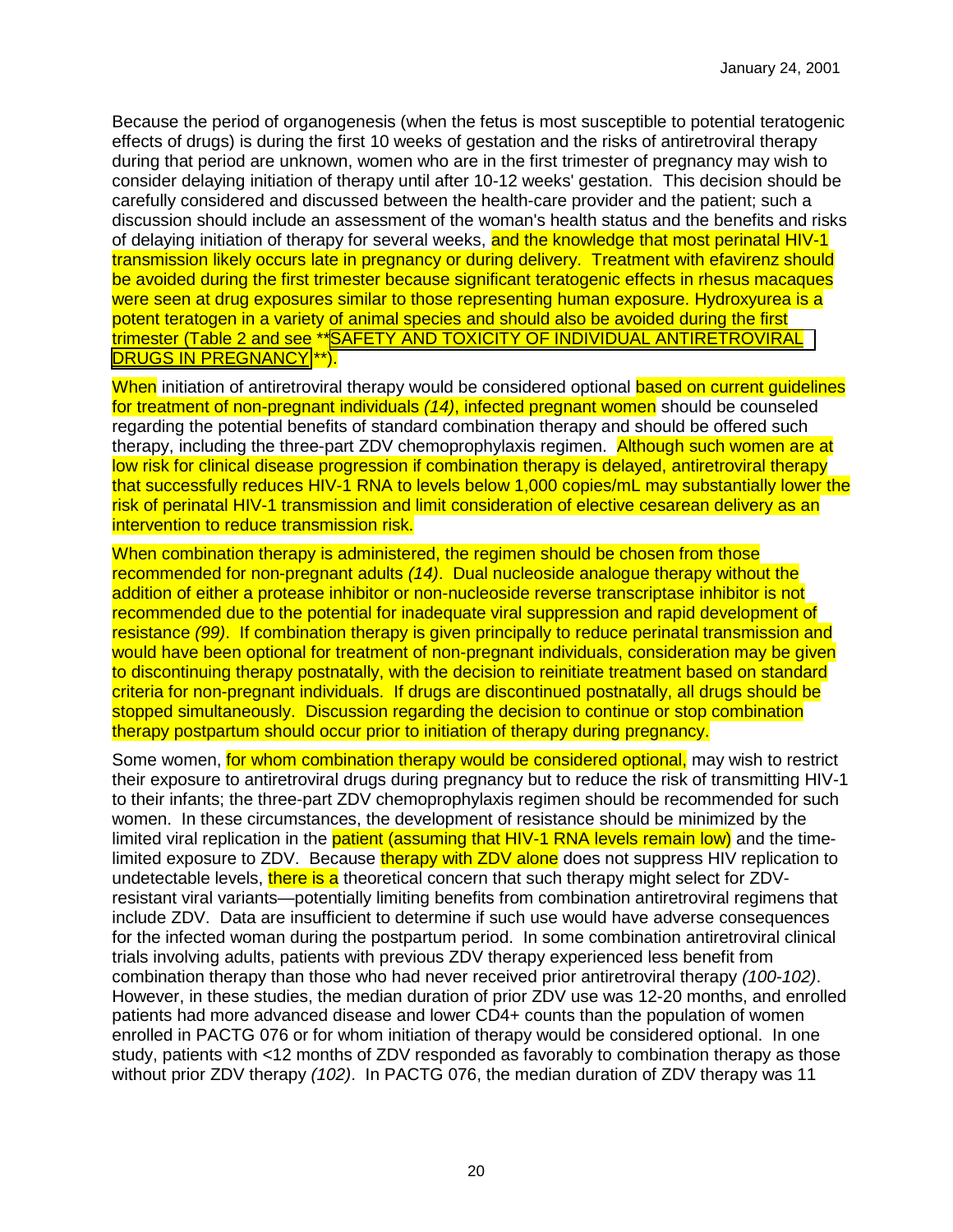weeks; the maximal duration of ZDV (begun at 14 weeks' gestation) would be 6.5 months for a full-term pregnancy.

For women initiating therapy who have more advanced disease, concerns are greater regarding development of resistance with use of ZDV alone as chemoprophylaxis during pregnancy. Factors that predict more rapid development of ZDV resistance include more advanced HIV-1 disease, low CD4+ count, high HIV-1 RNA copy number, and possibly syncytium-inducing viral phenotype *(103, 104)*. Therefore, women with such factors should be counseled that for their own health, therapy with a combination antiretroviral regimen that includes ZDV for reducing transmission risk would be **better than** than use of ZDV chemoprophylaxis alone.

Scenario #2: HIV-Infected Women Receiving Antiretroviral Therapy During the Current Pregnancy

#### Recommendation

HIV-1 infected women receiving antiretroviral therapy in whom pregnancy is identified after the first trimester should continue therapy. ZDV should be a component of the antenatal antiretroviral treatment regimen after the first trimester whenever possible, although this may not always be feasible. For women receiving antiretroviral therapy in whom pregnancy is recognized during the first trimester, the woman should be counseled regarding the benefits and potential risks of antiretroviral administration during this period, and continuation of therapy should be considered. If therapy is discontinued during the first trimester, all drugs should be stopped and reintroduced simultaneously to avoid the development of drug resistance. Regardless of the antepartum antiretroviral regimen, ZDV administration is recommended during the intrapartum period and for the newborn. Recommendations for resistance testing in HIV-infected pregnant women are the same as for non-pregnant patients: acute HIV infection and virologic failure or suboptimal viral suppression after initiation of antiretroviral therapy.

#### **Discussion**

Women who have been receiving antiretroviral treatment for their HIV infection should continue treatment during pregnancy. Discontinuation of therapy could lead to an increase in viral load, which could result in decline in immune status and disease progression and result in adverse consequences for both the fetus and the woman.

ZDV should be a component of the antenatal antiretroviral treatment whenever possible. However, there may be circumstances where this is not feasible, such as the occurrence of significant ZDV-related toxicity. Additionally, women receiving an antiretroviral regimen that does not contain ZDV but who have HIV-1 RNA levels that are consistently very low or undetectable (e.g., <1,000 copies/mL) have a very low risk of perinatal transmission *(81)*, and there may be concerns that the addition of ZDV to the current regimen could compromise adherence to treatment.

The maternal antenatal antiretroviral treatment regimen should be continued on schedule as much as possible during labor to provide maximal virologic effect and to minimize the chance of development of drug resistance. If a woman has not received ZDV as a component of her antenatal therapeutic antiretroviral regimen, intravenous ZDV should still be administered to the pregnant woman during the intrapartum period whenever feasible. Because ZDV and d4T should not be administered together due to potential pharmacologic antagonsim, options for women receiving oral d4T as part of their antenatal therapy include continuation of oral d4T during labor without intravenous ZDV, or withholding oral d4T during the period of intravenous ZDV administration during labor. Additionally, the infant should receive the standard 6 week course of ZDV.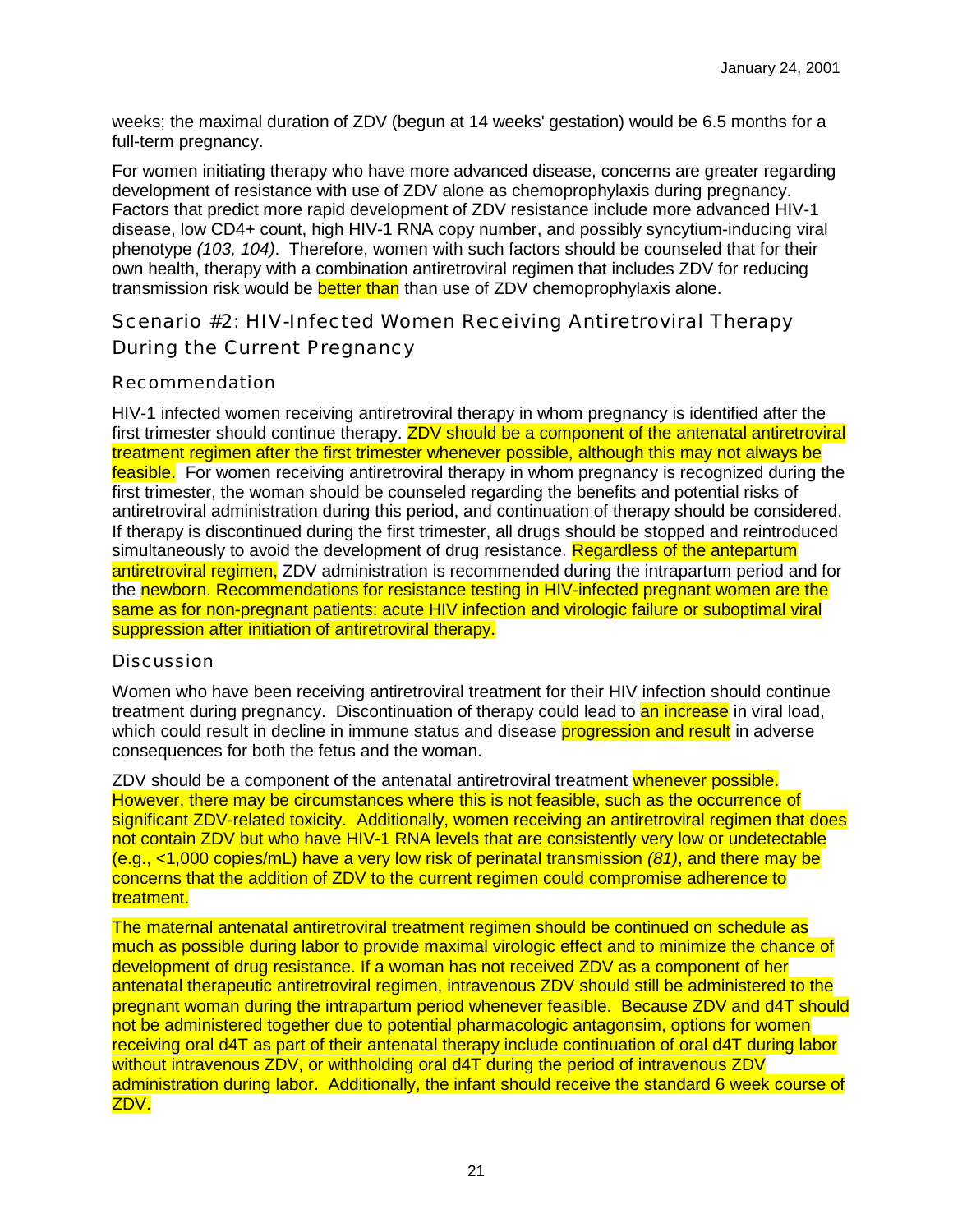For women with suboptimal suppression of HIV-1 RNA (e.g., above 1,000 copies/mL) near the time of delivery despite prenatal receipt of ZDV prophylaxis and/or combination antiretroviral therapy, there are currently no data to demonstrate that administration of additional antiretroviral drugs during labor and delivery provides added protection against perinatal transmission. In the HIVNET 012 study in Ugandan women without antenatal antiretroviral therapy, a two-dose nevirapine regimen (single dose to the woman at the onset of labor and single dose to the infant at age 48 hours) significantly reduced perinatal transmission compared to a ultra-short intrapartum/1 week postpartum ZDV regimen *(61)*. In women in the United States, Europe, Brazil and the Bahamas who are receiving antenatal antiretroviral therapy, PACTG 316 is evaluating the addition of the same two-dose intrapartum/postpartum nevirapine regimen to standard therapy compared to the addition of a nevirapine placebo. Final results of PACTG 316 are anticipated in early 2001, but due to an unexpectedly low overall transmission rate, the study will have limited power to address whether nevirapine provides any additional benefit for reducing transmission in women who have received antenatal therapy.

Selection of nevirapine-resistant virus was found at 6 weeks postpartum in pregnant women receiving a single dose of nevirapine during labor. In HIVNET 012, where drugs other than nevirapine were not given, 7 of 31 women (23%) evaluated.developed genotypic resistance mutations at 6 weeks postpartum; these mutations were no longer present in 4 women studied at 13-18 months postpartum *(105, 106)*. In the antiretroviral-treated women in PACTG 316, 4 of 32 women (13%, 95% CI 4-25%) with HIV-1 RNA above 3,000 copies/mL at delivery who received nevirapine developed genotypic nevirapine resistance mutations compared to none of 38 women in the placebo arm *(107)*.

The duration that nevirapine-resistant mutations persist following the removal of the selective pressure induced by the single dose of nevirapine in women with and without antenatal antiretroviral treatment remains unclear. The clinical implications of these findings for future maternal treatment options, especially among women with access to standard combination antiretroviral therapies, remain unknown at present. If the addition of the two-dose nevirapine regimen to existing antiretroviral therapy is considered for a woman currently receiving treatment, the potential implications for future maternal therapy and the unproven benefit in further reducing transmission need to be weighed very carefully and discussed with the woman. Guidelines on decisions related to obstetric interventions to reduce perinatal transmission in antiretroviraltreated women with suboptimal virologic suppression near the time of delivery are outlined in the "Perinatal HIV-1 Transmission and Mode of Delivery" section of this document.

The impact of prior antiretroviral exposure on the efficacy of ZDV chemoprophylaxis is unclear. Data from PACTG 185 indicate that duration of prior ZDV therapy in women with advanced HIV-1 disease, many of whom received prolonged ZDV before pregnancy, was not associated with diminished ZDV efficacy for reduction of transmission *(57)*. Perinatal transmission rates were similar for women who first initiated ZDV during pregnancy and women who had received ZDV prior to pregnancy. Thus, a history of ZDV therapy before the current pregnancy should not limit recommendations for administration of ZDV chemoprophylaxis to reduce perinatal HIV-1 transmission.

Some clinicians have recommended antiretroviral drug resistance testing for all pregnant women, although this is controversial *(108)*. Although perinatal transmission of ZDV-resistant virus has been reported, it is unclear if the presence of genotypic drug resistance mutations increase the risk of transmission, and the utility of resistance testing in pregnant women receiving antitretroviral treatment who have successful virologic control is minimal. In PACTG 076, the prevalence and incidence of ZDV resistance was low (3%) and the presence of resistance did not correlate with transmission *(52)*. However, in a cohort of women with more advanced disease who were receiving antenatal monotherapy with ZDV between 1989-1994 (prior to the results of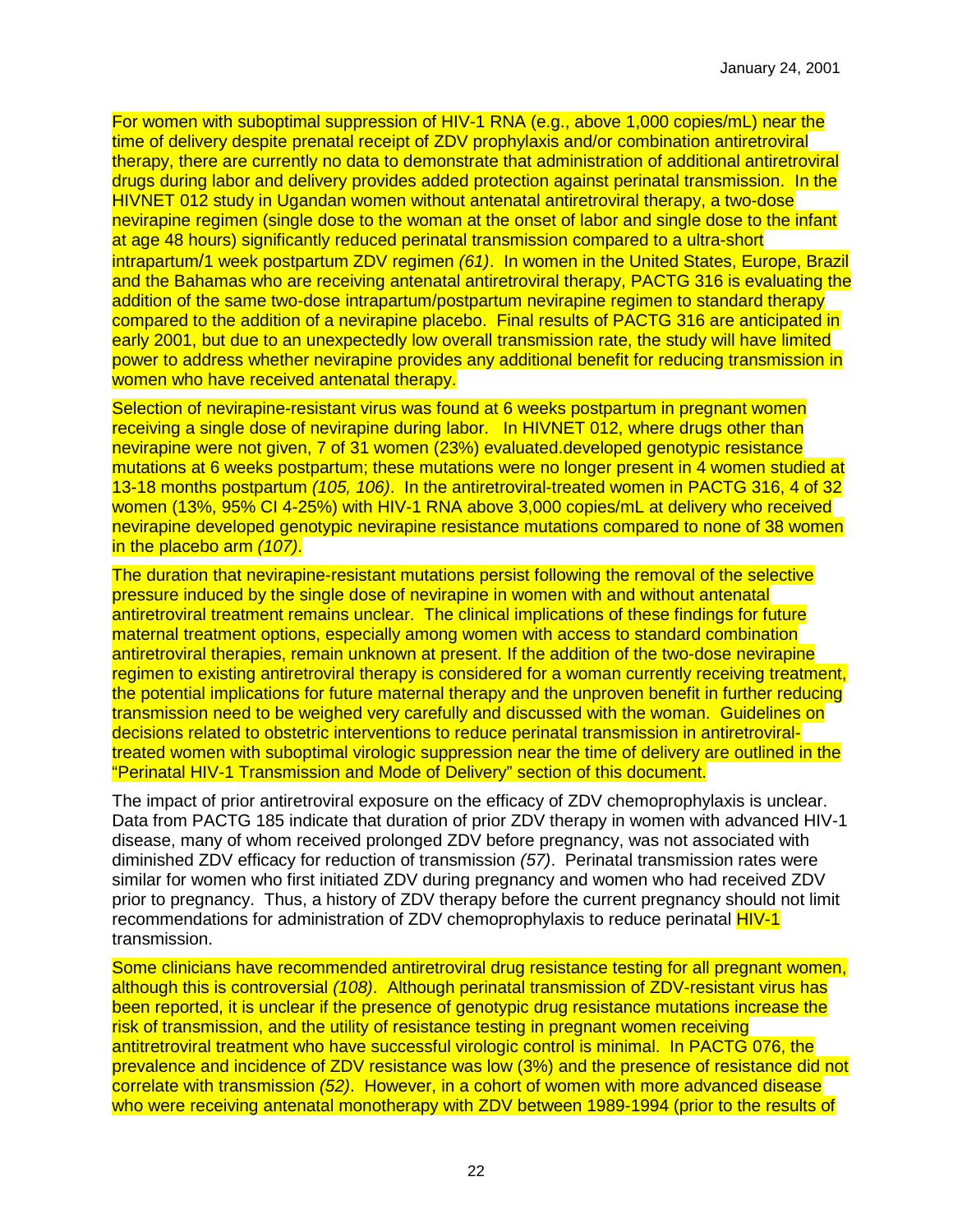PACTG 076), the prevalence of ZDV resistance was 24%; in multivariate analysis, the presence of ZDV drug resistance was associated with perinatal transmission *(109)*. Drug-resistant virus may have decreased fitness in terms of perinatal transmission; in a study of the preceding cohort of women that evaluated transmitting mother/infant pairs, only wild-type virus was transmitted to infected infants born to infected women with mixed populations of wild type and low level ZDV resistant virus *(110)*. In a Swiss study in of 62 HIV-infected women, 10% had virus with high level ZDV resistance, but none of the women transmitted HIV-1 to their infant despite receiving only ZDV prophylaxis *(111)*. Antiretroviral resistance testing is expensive, difficult to interpret, and data to support its routine use in pregnancy outside of standard indications in non-pregnant individuals is currently lacking. Further, if a woman's therapeutic regimen is successful (e.g., HIV-1RNA is reduced to <1,000 copies/mL) it both suggests that resistance has not occurred and that transmission will be very unlikely regardless of the results of resistance testing. Therefore, at present, recommendations for resistance testing in HIV-infected pregnant women are the same as for non-pregnant patients: acute HIV infection and virologic failure or suboptimal viral suppression after initiation of antiretroviral therapy *(14)*.

Some women receiving antiretroviral therapy may realize they are pregnant early in gestation, and concern for potential teratogenicity may lead some to consider temporarily stopping antiretroviral treatment until after the first trimester. Data are insufficient to support or refute the teratogenic risk of antiretroviral drugs when administered during the first 10 weeks of gestation; certain drugs are more of concern than others. (Table 2 and see \*[\\*SAFETY AND TOXICITY OF](http://www.hivatis.org/guidelines/pre_jan2401.pdf) INDIVIDUAL ANTIRETROVIRAL DRUGS IN PREGNANCY<sup>\*\*</sup>). The decision to continue therapy during the first trimester should be carefully considered and discussed between the clinician and the pregnant woman. Such considerations include gestational age of the fetus; the woman's clinical, immunologic, and virologic status; and the known and unknown potential effects of the antiretroviral drugs on the fetus. If antiretroviral therapy is discontinued during the first trimester, all agents should be stopped and restarted simultaneously in the second trimester to avoid the development of drug resistance. No data are available to address whether transient discontinuation of therapy is harmful for the woman and/or fetus.

Some health-care providers might consider administration of ZDV in combination with other antiretroviral drugs to newborns of women with a history of prior antiretroviral therapy particularly in situations where the woman is infected with HIV-1 with documented high-level ZDV resistance, has had disease progression while receiving ZDV, or has had extensive prior ZDV monotherapy. However, the efficacy of this approach is not known. The appropriate dose and short- and long-term safety for most antiretroviral agents other than ZDV are not defined for neonates. The half-lives of ZDV, 3TC, and nevirapine are prolonged during the neonatal period as a result of immature liver metabolism and renal function, requiring specific dosing adjustments when these antiretrovirals are administered to neonates. Data regarding the pharmacokinetics of other antiretroviral drugs in neonates are not yet available, although phase I neonatal studies of several other antiretrovirals are ongoing. The infected woman should be counseled regarding the theoretical benefit of combination antiretroviral drugs for the neonate, the potential risks, and what is known about appropriate dosing of the drugs in newborn infants. She should also be informed that use of antiretroviral drugs in addition to ZDV for newborn prophylaxis is of unknown efficacy for reducing risk for perinatal transmission.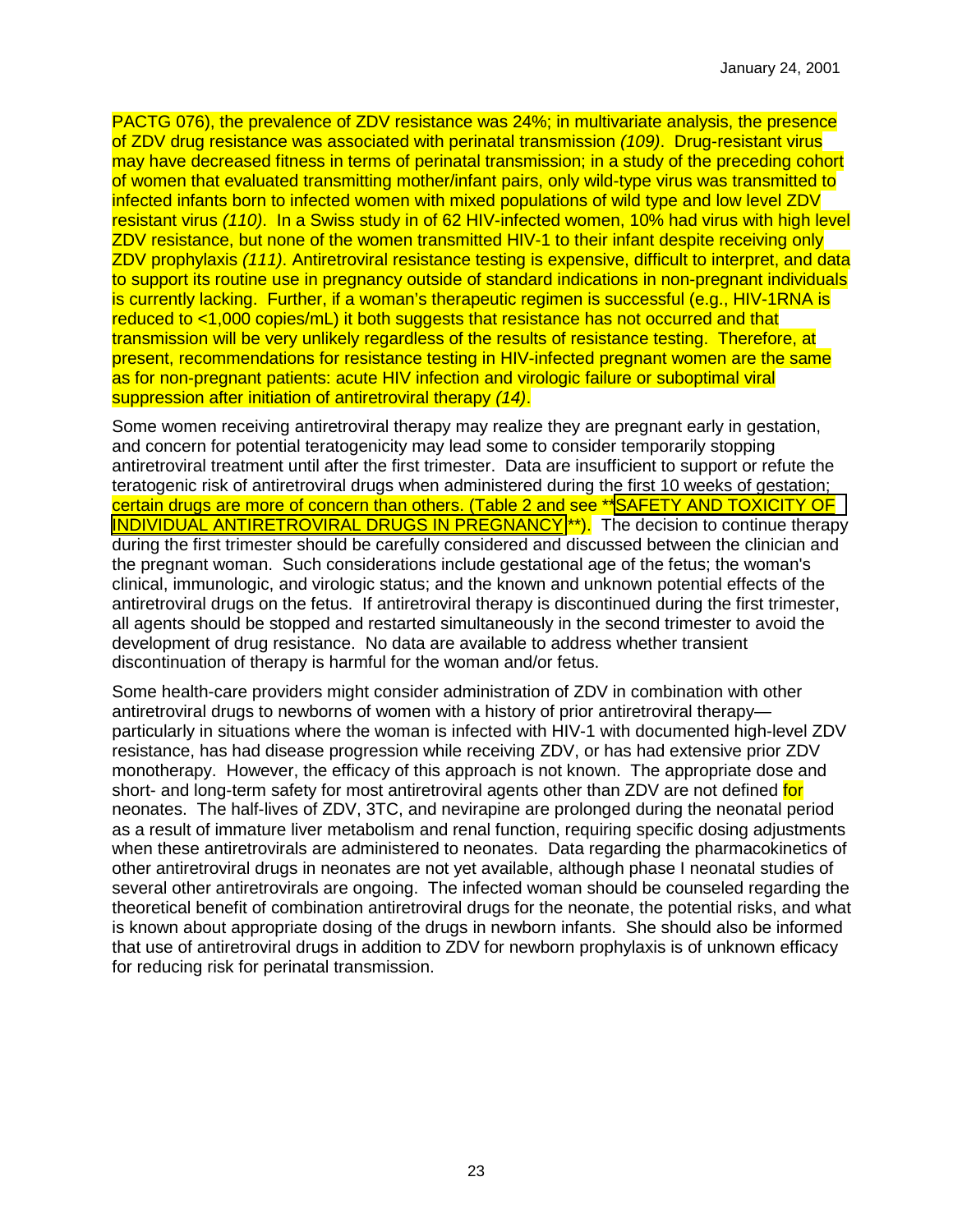## Scenario #3: HIV-Infected Women in Labor Who Have Had No Prior Therapy

### Recommendation

Several effective regimens are available (Table 4). These include: 1) single dose nevirapine at the onset of labor followed by a single dose of nevirapine for the newborn at age 48 hours; 2) oral ZDV and 3TC during labor, followed by one week of oral ZDV/3TC for the newborn; 3) intrapartum intravenous ZDV followed by six weeks of ZDV for the newborn; and 4) the two-dose nevirapine regimen combined with intrapartum intravenous ZDV and six week ZDV for the newborn.

In the immediate postpartum period, the woman should have appropriate assessments (e.g., CD4+ count and HIV-1 RNA copy number) to determine whether antiretroviral therapy is recommended for her own health.

#### **Discussion**

While intrapartum antiretroviral drug medications will not prevent perinatal transmission that occurs before labor, most transmission occurs near to the time of or during labor and delivery. Pre-exposure prophylaxis can be provided by administration of a drug to the mother that rapidly crosses the placenta to produce systemic antiretroviral drug levels in the fetus during intensive exposure to HIV in maternal genital secretions and blood during birth.

Several intrapartum/neonatal antiretroviral prophylaxis regimens are applicable for women in labor who have had no prior antiretroviral therapy (Table 4). Two regimens, one using a twodose regimen of nevirapine and the other a combination ZDV and 3TC regimen, were shown to reduce perinatal transmission in randomized clinical trials in breastfeeding settings, while available epidemiologic data suggest efficacy of a third, ZDV-only regimen. The fourth regimen, combining ZDV with nevirapine, is based upon theoretical considerations.

In the HIVNET 012 trial, conducted in Uganda, a single dose of oral nevirapine given to women at the onset of labor and a single dose to the infant at age 48 hours was compared to oral ZDV given to the woman every three hours during labor and postnatally to the infant for seven days (Table 4). At age six weeks, the rates of transmission were 12% (95% CI 8-16%) in the nevirapine arm compared to 21% (95% CI, 16-26%) in the ZDV arm, a 47% reduction (95% CI, 20-64%) in transmission *(61)*. No significant short-term toxicity was observed in either group. Because there was no placebo group, no conclusions can be drawn regarding the efficacy of the intrapartum/one week neonatal ZDV regimen compared to no treatment.

In the PETRA trial, conducted in Uganda, South Africa and Tanzania, ZDV and 3TC were administered orally intrapartum and to the woman and infant for seven days postnatally. Oral ZDV and 3TC were given at the onset of labor and continued until delivery (Table 4). Postnatally, the woman and infant received ZDV and 3TC every 12 hours for seven days. At age six weeks, the rates of transmission were 10% in the ZDV/3TC arm compared to 17% in the placebo arm, a 38% reduction in transmission *(60).* However, no differences in transmission were observed when oral ZDV and 3TC were administered only during the intrapartum period (transmission of 16% in the ZDV/3TC and 17% in the placebo arm), indicating that some post-exposure prophylaxis is needed, at least in breastfeeding settings.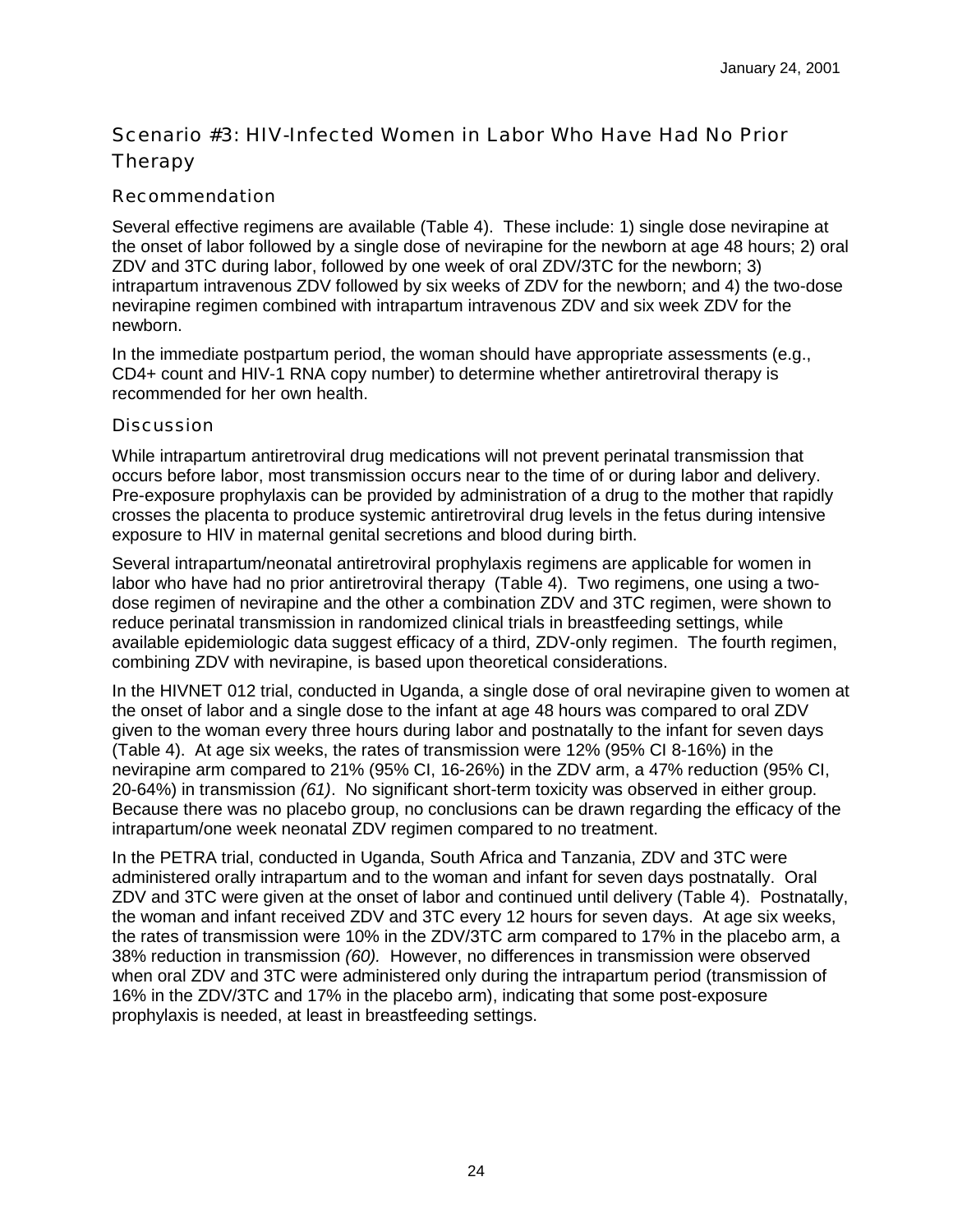### Table 4. Comparison of Intrapartum/Postpartum Regimens for HIV-Infected Women in Labor Who Have Had No Prior Antiretroviral Therapy (Scenario #3)

| <b>Drug</b><br>Regimen | <b>Source of Evidence</b>                                                                              | <b>Maternal Intrapartum</b>                                                                                                                                                                                               | <b>Infant Postpartum</b>                                                                                                                                                                                                                          | Data on Transmission                                                                                                 | <b>Advantages</b>                                                                                                                                                  | <b>Disadvantages</b>                                                                                                                                                                               |
|------------------------|--------------------------------------------------------------------------------------------------------|---------------------------------------------------------------------------------------------------------------------------------------------------------------------------------------------------------------------------|---------------------------------------------------------------------------------------------------------------------------------------------------------------------------------------------------------------------------------------------------|----------------------------------------------------------------------------------------------------------------------|--------------------------------------------------------------------------------------------------------------------------------------------------------------------|----------------------------------------------------------------------------------------------------------------------------------------------------------------------------------------------------|
| Nevirapine             | Clinical trial, Africa;<br>compared to oral ZDV given<br>intrapartum and for one<br>week to the infant | Single 200 mg oral dose at onset<br>of labor                                                                                                                                                                              | Single 2 mg/kg oral dose at age<br>48-72 hours*<br>*If the mother received nevirapine<br>less than one hour prior to<br>delivery, the infant was given 2<br>mg/kg oral nevirapine as soon as<br>possible after birth and again at<br>48-72 hours. | Transmission at six weeks<br>12% with nevirapine<br>compared to 21% with ZDV, a<br>47% (95% CI, 20-64%)<br>reduction | Inexpensive<br>Oral regimen<br>Simple, easy to<br>administer<br>Can give directly<br>observed treatment                                                            | Unknown efficacy if<br>mother has nevirapine-<br>resistant virus                                                                                                                                   |
| ZDV/3TC                | Clinical trial, Africa;<br>compared to placebo                                                         | ZDV 600 mg orally at onset of<br>labor, followed by 300 mg orally<br>every three hours until delivery<br><b>AND</b><br>3TC 150 mg orally at onset of<br>labor, followed by 150 mg orally<br>every 12 hours until delivery | ZDV 4 mg/kg orally every 12 hours<br><b>AND</b><br>3TC 2 mg/kg orally every 12 hours<br>for seven days                                                                                                                                            | Transmission at six weeks<br>10% with ZDV/3TC compared<br>to 17% with placebo, a 38%<br>reduction                    | Oral regimen<br>Compliance easier<br>than six weeks of ZDV<br>alone as infant<br>regimen is only one<br>week                                                       | Potential toxicity of<br>multiple drug exposure                                                                                                                                                    |
| ZDV                    | Epidemiologic data, U.S.;<br>compared to no ZDV<br>treatment                                           | 2 mg/kg intravenous bolus,<br>followed by continuous infusion of<br>1 mg/kg/hr until delivery                                                                                                                             | 2 mg/kg orally every six hours for<br>six weeks                                                                                                                                                                                                   | Transmission 10% with ZDV<br>compared to 27% with no<br>ZDV treatment, a 62% (95%<br>CI, 19-82%) reduction           | Has been standard<br>recommendation<br>before clinical trial<br>results                                                                                            | Requires intravenous<br>administration and<br>availability of ZDV<br>intravenous formulation<br>Compliance with six<br>week infant regimen                                                         |
| ZDV and<br>Nevirapine  | Theoretical                                                                                            | ZDV 2 mg/kg intravenous bolus,<br>followed by continuous infusion of<br>1 mg/kg/hr until delivery<br><b>AND</b><br>Nevirapine single 200 mg oral<br>dose at onset of labor                                                | ZDV 2 mg/kg orally every six hours<br>for six weeks<br><b>AND</b><br>Nevirapine single 2 mg/kg oral<br>dose at age 48-72 hours                                                                                                                    | No data                                                                                                              | Potential benefit if<br>maternal virus is<br>resistant to either<br>nevirapine or ZDV<br>Synergistic inhibition of<br>HIV replication with<br>combination in vitro | Requires intravenous<br>administration and<br>availability of ZDV<br>intravenous formulation<br>Compliance with six<br>week infant ZDV<br>regimen<br>Unknown efficacy and<br>limited toxicity data |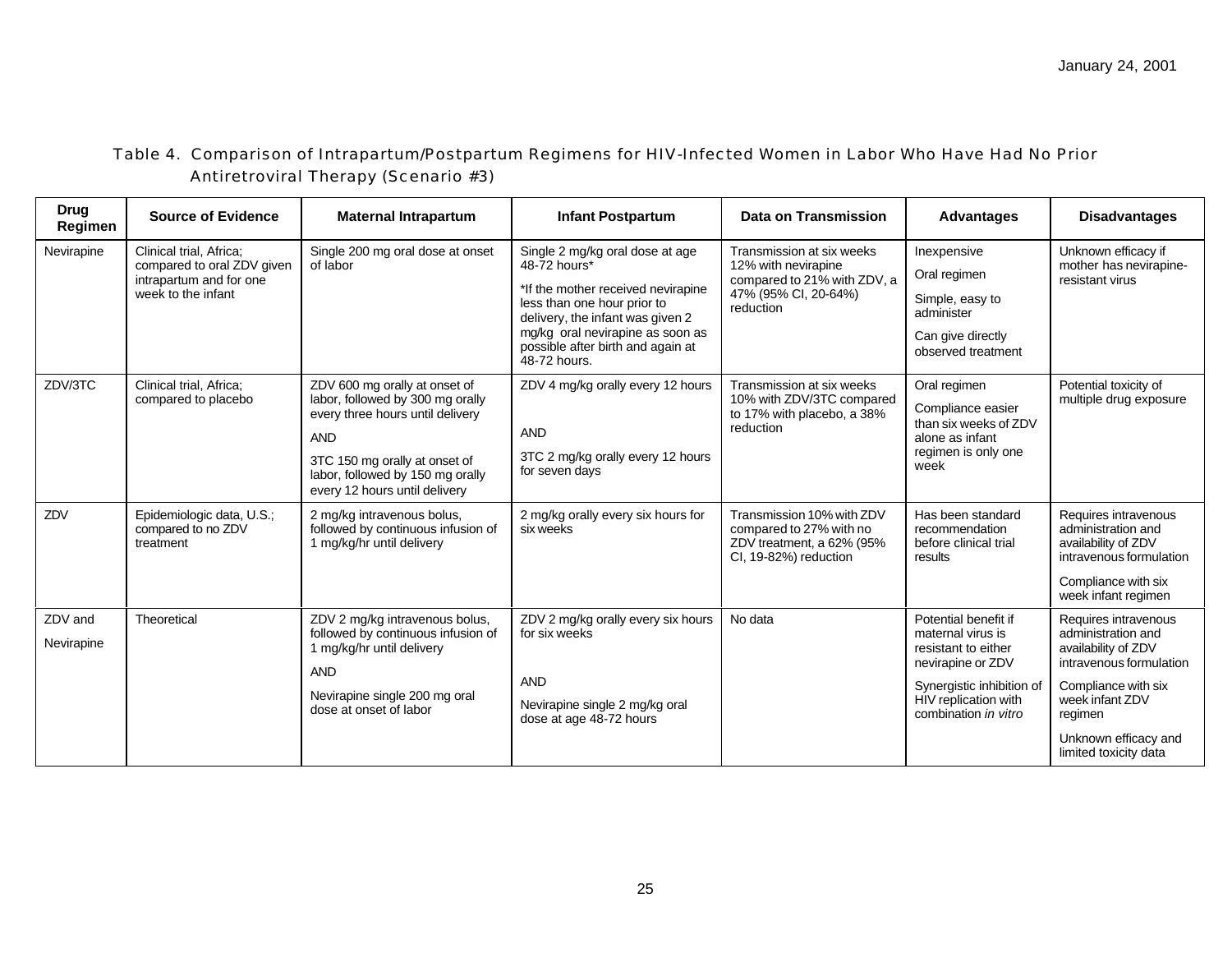These clinical trials were conducted in Africa, where the majority of women breastfeed their infants. Because HIV can be transmitted by breast milk and the highest risk period for such transmission is the first few months of life *(112),* the absolute transmission rates observed in the African trials may not be comparable to what might be observed with these regimens in HIVinfected women in the U.S., where breastfeeding is not recommended. However, comparison of the percent reduction in transmission at early timepoints (e.g., four to six weeks) may be applicable. In the effective arms of the PETRA trial, antiretrovirals were administered postnatally to the mother as well as the infant to reduce the risk of early breastmilk transmission. In the United States, administration of ZDV/3TC to the mother postnatally in addition to the infant would not be required for prophylaxis against transmission because HIV-infected women are advised not to breastfeed their infants (although ZDV/3TC might be indicated as part of a combination postnatal treatment regimen for the woman).

Epidemiologic data from New York State indicate than intravenous maternal intrapartum ZDV followed by oral ZDV for six weeks to the infant may significantly reduce transmission compared to no treatment (Table 4). Transmission rates were 10% (95% CI [CI], 3-22%) with intrapartum and neonatal ZDV compared to 27% (95% CI, 21-33%) in the absence of ZDV, a 62% reduction in risk (95% CI, 19-82%) *(62).* Similarly, in epidemiologic study in North Carolina, intravenous intrapartum and six week oral neonatal ZDV treatment was associated with a transmission rate of 11%, compared to 31% without therapy *(6)*. However, intrapartum ZDV combined with very short postnatal infant ZDV administration, such as the one-week postnatal infant ZDV course in HIVNET 012 *(62)*, has not proven effective to date. This underscores the necessity of recommending a full six week course of infant treatment when ZDV alone is utilized.

There are currently no data to address the relative efficacy of these three intrapartum/neonatal antiretroviral regimens for prevention of transmission. There is overlap in the 95% CI for the twodose nevirapine regimen and the maternal intravenous intrapartum/six week infant oral ZDV regimen. In the absence of data to suggest the superiority of one or more of the possible regimens, choice should be based upon the specific circumstances of each woman. The twodose nevirapine regimen offers the advantage of lower cost, the possibility of directly observed therapy and increased adherence compared to the other two regimens. In South Africa, a clinical trial (SAINT) compared the two-dose nevirapine and the intrapartum/postpartum ZDV/3TC regimens. No significant differences were observed between the two regimens in terms of efficacy in reducing transmission or in maternal and infant toxicity *(113)*.

Whether combining intravenous intrapartum/six week neonatal oral ZDV with the two-dose nevirapine regimen will provide additional benefit over that observed with each regimen alone is unproven. Clinical trial data have clearly established that combination is superior to single drug therapy for treatment of established infection, although data to show superiority of combination treatment when used for prevention of transmission are not available. However, infants born to women in labor who have not received any antiretroviral therapy are at high risk for infection. The two-dose nevirapine regimen had no significant short-term drug-associated toxicity in the 313 mother-infant pairs exposed to the regimen in the HIVNET 012 trial. Nevirapine and ZDV are synergistic in inhibiting HIV replication *in vitro (114),* and both nevirapine and ZDV rapidly cross the placenta to achieve drug levels in the infant nearly equal to those in the mother. In contrast to ZDV, nevirapine can decrease plasma HIV-1 RNA concentration by at least 1.3 log by seven days after a single dose *(115)* and is active immediately against intracellular and extracellular virus *(116).* However, nevirapine resistance can be induced by a single mutation at codon 181, whereas high-level resistance to ZDV requires several mutations.

A theoretical benefit of combining the intrapartum/neonatal ZDV and nevirapine regimens includes potential efficacy if the woman had acquired infection with HIV that is resistant to either ZDV or nevirapine. Perinatal transmission of antiretroviral drug-resistant virus has been reported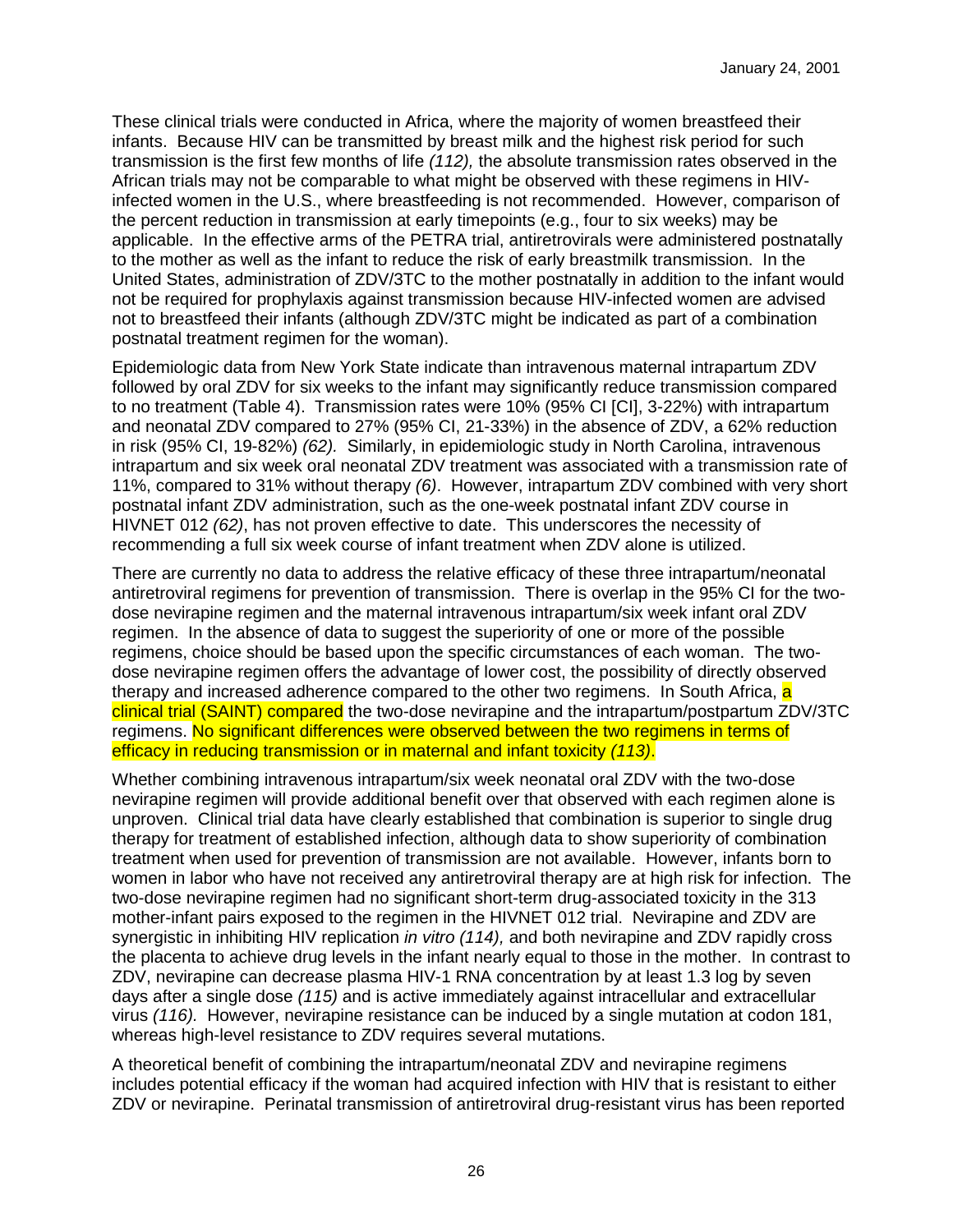but appears to be unusual *(6, 52, 117, 118).* The prevalence of ZDV, nevirapine and other antiretroviral drug resistance among newly infected white homosexual men in the U.S. has varied between 2-16% depending on geographic area and the type of assay (e.g., genotypic or phenotypic) used *(118-121)*. Little data are available relative to the prevalence of drug resistant virus among untreated pregnant women. Mutations associated with ZDV resistance were detected in 19% and nevirapine resistance in 1% of women treated with ZDV during pregnancy between 1991 and 1997 in one study; however, resistant virus was no more likely to be transmitted than wild type virus *(122).* Virus with low level ZDV resistance may be less likely to establish infection than wild type, and transmission may not occur even when maternal virus has high level ZDV resistance *(110, 111, 118).* Since the prevalence of drug-resistant virus is an evolving phenomenon, surveillance is needed to determine the prevalence of drug-resistant virus in pregnant women over time and the risk of transmission of resistant viral strains. The potential benefits of combination prophylaxis with intrapartum/neonatal nevirapine and ZDV must be weighed against the increased cost, possible adherence issues, potential short and long-term toxicity, and the lack of definitive data to show that the combination offers any additional benefit for prevention of transmission compared to use of either drug alone.

# Scenario #4: Infants Born to Mothers Who Have Received No Antiretroviral Therapy During Pregnancy or Intrapartum

#### Recommendation

The 6-week neonatal ZDV component of the ZDV chemoprophylactic regimen should be discussed with the mother and offered for the newborn. ZDV should be initiated as soon as possible after delivery - preferably within  $6-12$  hours of birth. Some clinicians may choose to use ZDV in combination with other antiretroviral drugs, particularly if the mother is known or suspected to have ZDV-resistant virus. However, the efficacy of this approach for prevention of transmission is unknown, and appropriate dosing regimens for neonates are incompletely defined. In the immediate postpartum period, the woman should undergo appropriate assessments (e.g., CD4+ count and HIV-1 RNA copy number) to determine if antiretroviral therapy is required for her own health. The infant should undergo early diagnostic testing so that if HIV-infected, treatment can be initiated as soon as possible.

#### **Discussion**

Definitive data are not available to address whether ZDV administered solely during the neonatal period would reduce the risk for perinatal transmission. Epidemiologic data from a New York State study suggest a decline in transmission when infants were given zidovudine for the first 6 weeks of life compared to no prophylaxis *(62, 63)*. Transmission rates were 9% (95% CI, 4.1%-17.5%) for newborn only ZDV prophylaxis (initiated within 48 hours after birth) compared to 18% (95% CI, 7.7%-34.3%) when initiated after 48 hours and 27% (95% CI 21%-33%) with no ZDV prophylaxis *(62)*. Epidemiologic data from North Carolina did not demonstrate a benefit of newborn only ZDV compared to no prophylaxis *(6)*. Transmission rates were 27% (95%CI 8-55%) for newborn only prophylaxis and 31% (95%CI 24-39%) for no prophylaxis; the timing of infant prophylaxis initiation was not defined in this study. Data from a case-control study of postexposure prophylaxis of health-care workers who had nosocomial percutaneous exposure to blood from HIV-1 infected persons indicate that ZDV administration was associated with a 79% reduction in the risk for HIV-1 seroconversion following exposure *(64)*. Postexposure prophylaxis also has prevented retroviral infection in some studies involving animals *(123-125)*.

The interval for which benefit may be gained from postexposure prophylaxis is undefined. When prophylaxis was delayed beyond 48 hours after birth in the New York State study, no efficacy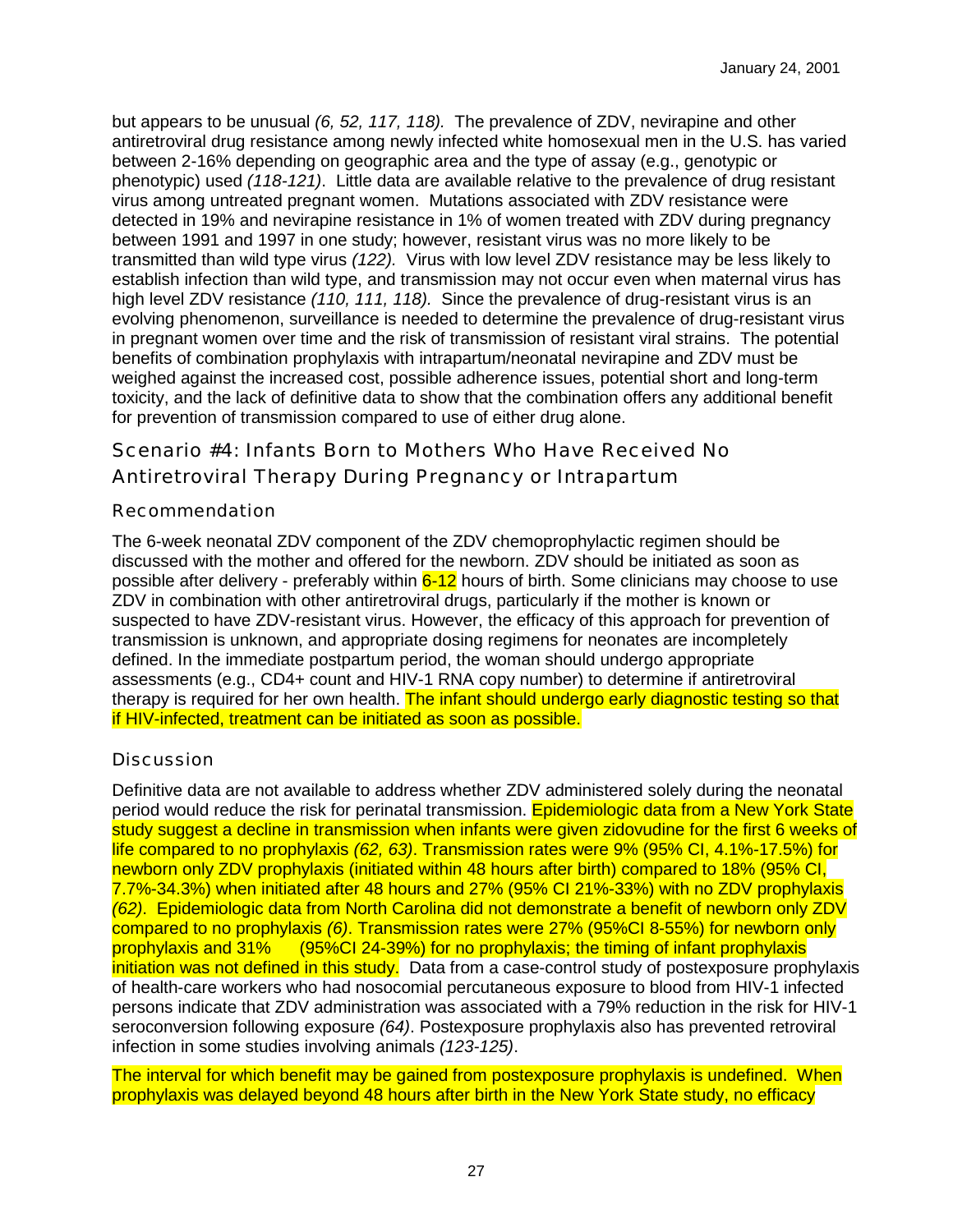could be demonstrated. Most infants initiated prophylaxis within 24 hours in this study *(63)*. Data from studies of animals indicate that the longer the delay in institution of prophylaxis, the less likely that prevention will be observed. In most studies of animals, antiretroviral prophylaxis initiated 24-36 hours after exposure usually is not effective for preventing infection, although later administration has been associated with decreased viremia *(123-125)*. In cats, ZDV treatment initiated within the first 4 days after challenge with feline leukemia virus afforded protection, whereas treatment initiated 1 week postexposure did not prevent infection *(126)*. The relevance of these animal studies to prevention of perinatal HIV transmission in humans is unknown. HIV-1 infection is established in most infected infants by age 1 to 2 weeks. Of 271 infected infants, HIV-1 DNA polymerase chain reaction (PCR) was positive in 38% of infected infants tested within 48 hours of birth. No substantial change in diagnostic sensitivity was observed within the first week of life, but detection rose rapidly during the second week of life, reaching 93% by age 14 days *(127)***.** Initiation of postexposure prophylaxis after the age of 2 days is not likely to be efficacious in preventing transmission, and by 14 days of age infection would already be established in most infants.

When neither the antenatal nor intrapartum parts of the three-part ZDV regimen are received by the mother, administration of antiretroviral drugs to the newborn provides chemoprophylaxis only after HIV-1 exposure has already occurred. Some clinicians view this situation as analogous to nosocomial postexposure prophylaxis and may wish to provide ZDV in combination with one or more other antiretroviral agents. Such a decision must be accompanied by a discussion with the woman of the potential benefits and risks of this approach and the lack of data to address its efficacy and safety.

# PERINATAL HIV-1 TRANSMISSION AND MODE OF DELIVERY

## Transmission and Mode of Delivery

Optimal medical management during pregnancy should include antiretroviral therapy to suppress plasma HIV RNA to undetectable levels. Labor and delivery management of HIV-infected pregnant women should focus on minimizing the risk for both perinatal transmission of HIV-1 and the potential for maternal and neonatal complications. In caring for the HIV-infected pregnant woman, she should be provided with the most complete and current information regarding use of antiretroviral therapy, mode of delivery, and other issues and allowed to make her own decisions. The woman's autonomy in decision making should be respected.

Several studies done before routine viral load testing and combination antiretroviral therapy consistently show that cesarean delivery performed before the onset of labor and rupture of membranes (elective or scheduled cesarean) was associated with a significant decrease in perinatal HIV-1 transmission compared to other types of delivery, with reductions ranging from 55-80%. Pertinent data on transmission rates according to receipt of ZDV or not are summarized in Table 5.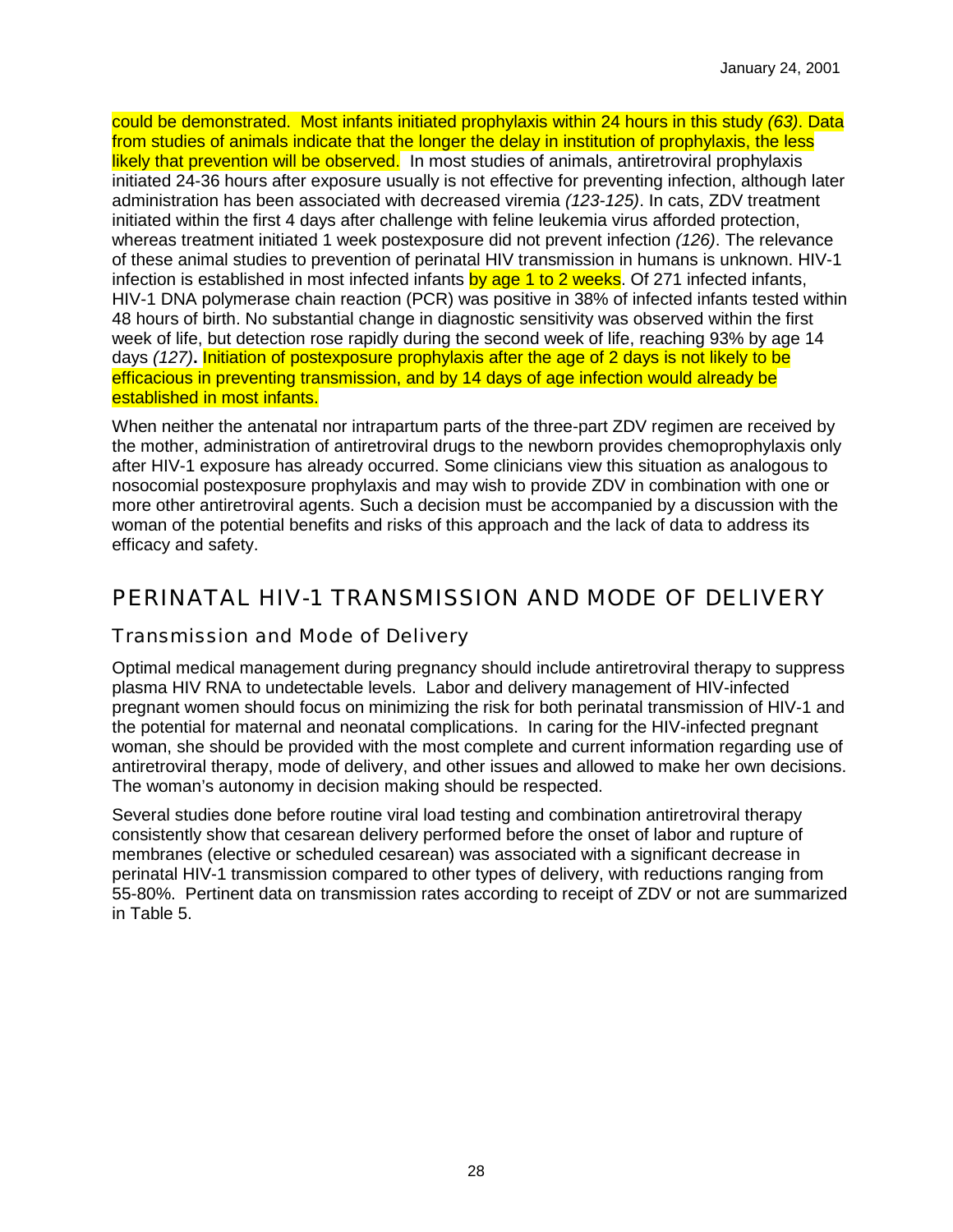|                          |                | <b>Transmission rate</b> |                    |                    |
|--------------------------|----------------|--------------------------|--------------------|--------------------|
| Study design (reference) | <b>Therapy</b> | <b>Elective CS</b>       | <b>Other modes</b> | Odds ratio(95% CI) |
| Observational data (128) | No ZDV         | 58/559 (10.4%)           | 1021/5385 (19%)    | $0.49(0.4-0.7)$    |
|                          | ZDV            | 4/196 (2%)               | 92/1255 (7.3%)     | $0.26(0.07-0.7)$   |
| Randomized trial (129)   | No ZDV         | 2/51(4%)                 | 16/82 (20%)        | $0.20(0-0.8)$      |
|                          | ZDV            | 1/119(1%)                | 5/117(4%)          | $0.20(0-1.7)$      |

Table 5. Rate of perinatal transmission according to receipt of zidovudine during pregnancy and mode of delivery

The observational data included individual patient data from 15 prospective cohort studies, including more than 7,800 mother-child pairs, analyzed in a meta-analysis *(128)*. In this metaanalysis, the rate of perinatal HIV-1 transmission in women undergoing elective cesarean delivery was significantly decreased compared to similar women having either non-elective cesarean or vaginal delivery, whether or not they received ZDV. In an international randomized trial of mode of delivery, transmission was 1.8% in women randomized to elective cesarean delivery; many of these women received ZDV *(129)*. While the magnitude of the reduction in transmission after elective cesarean section compared to vaginal delivery among women receiving ZDV in the randomized trial was similar to that seen in untreated women, this was not statistically significant. Additionally, in both studies non-elective cesarean delivery (performed after onset of labor and/or rupture of membranes) was not associated with a significant decrease in transmission compared to vaginal delivery. The American College of Obstetricians and Gynecologists' (ACOG) Committee on Obstetric Practice, after reviewing the data, has issued a Committee Opinion concerning route of delivery *(130)*.

#### Transmission, Viral Load, and Combination Antiretroviral Therapy

The studies above report on data from women not receiving combination antiretroviral therapy or undergoing routine viral load testing and which do not differentiate *in utero* from intrapartum transmission. Whether cesarean delivery offers any benefit to the infants of women receiving highly active combination antiretroviral regimens who have low or undetectable maternal HIV-1 RNA levels is unknown. Studies evaluating vertical transmission rates according to maternal HIV-1 RNA copy number have utilized a variety of assays with different lower limits of detection, and transmission has been reported even when maternal HIV-1 RNA levels were below assay quantification *(47, 67, 131, 132).* There does not appear to be a threshold of HIV RNA levels below which lack of transmission can be assured. Nevertheless, the upper limits of transmission based on the 95% CI of rates reported among women who have undetectable viral load in late pregnancy are similar to the observed rates of vertical transmission in women who receive ZDV and undergo elective cesarean delivery. Transmissions occurred among one (3.4%) of 29, 0 of 32, 0 of 107, and 0 of 198 women with undetectable viral load (500 copies/mL or less) late in pregnancy, 95% of whom were receiving at least ZDV with almost half receiving two or more antiretroviral agents *(70, 71, 133, 134)*. It is unlikely that scheduled cesarean delivery would further reduce this low transmission rate among treated women with undetectable viral loads nor would it prevent *in utero* transmission. Given the variability in quantification of HIV RNA levels at low copy numbers, the variety of lower limits of quantification of the tests, and the similarly low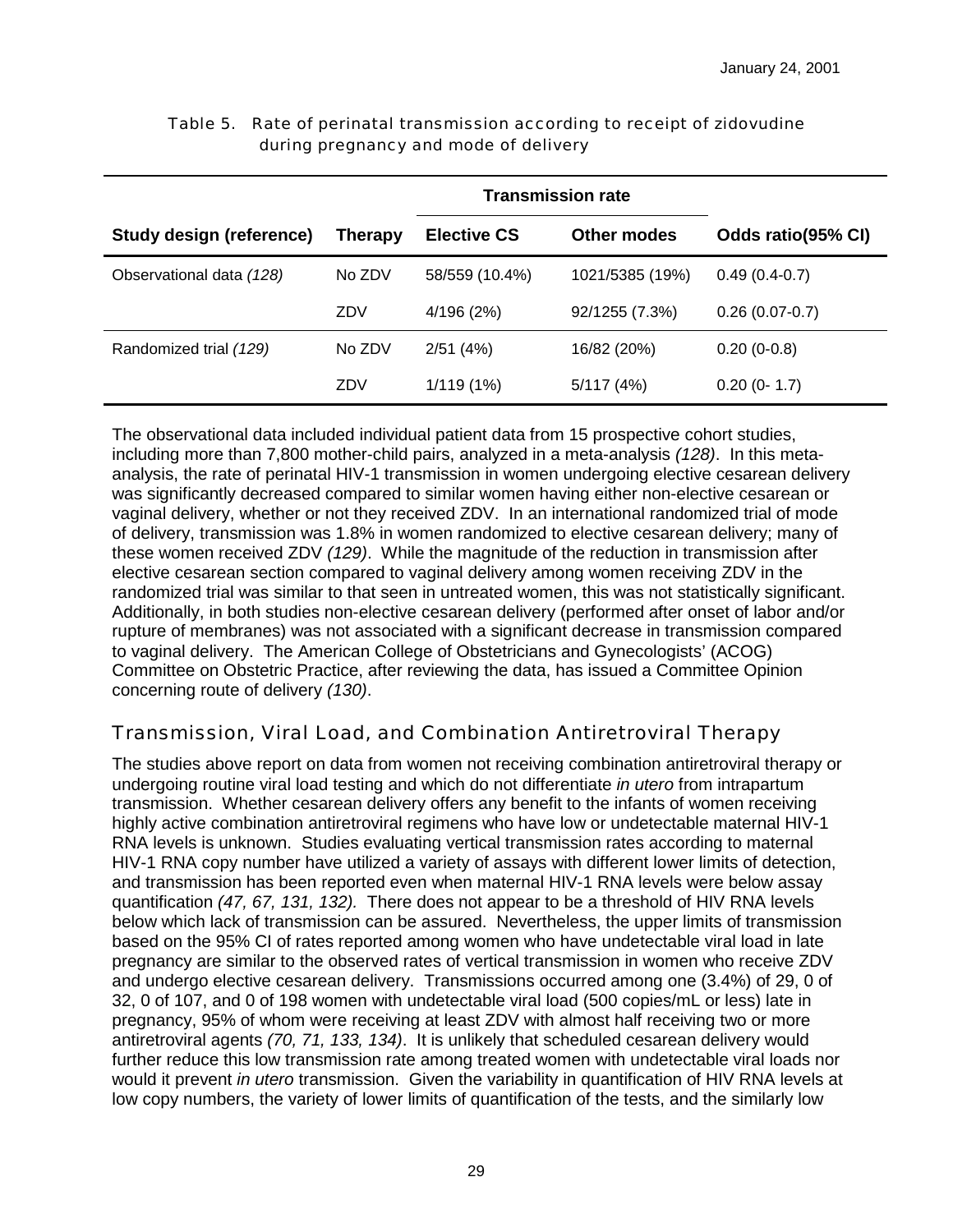levels of perinatal transmission of HIV at levels below 1,000 copies/mL, ACOG has chosen 1,000 copies/mL as the threshold above which to recommend cesarean delivery as an adjunct for prevention of transmission *(130)*.

Similarly low vertical transmission rates have been observed among limited numbers of women receiving combination antiretroviral therapy during pregnancy. A few small published studies have shown transmission among one (6.7%) of 15, 0 of 30, and 0 of 24 women receiving two or more antiretroviral drugs in combination during pregnancy *(20, 82, 135)***.** Additional studies in abstract form reported no transmissions among 153 women receiving highly active combination antiretroviral therapy, while others have reported transmission rates of 1% (two of 187) and 5.8% (three of 52 women) in women receiving triple therapy including a protease inhibitor *(81, 136, 137).* Whether the low transmission rates on combination therapy are due to reduction in HIV-1 RNA to very low or undetectable levels or due to some other mechanism (e.g., transplacental drug passage providing pre-exposure prophylaxis to the infant) is unknown, as HIV-1 RNA levels were not reported. Thus, current data are insufficient to adequately assess whether the impact of combination antiretroviral therapy on vertical transmission is independent from its effect on viral load.

## Maternal Risks by Mode of Delivery

Maternal morbidity and mortality are greater after cesarean than vaginal delivery among women not infected with HIV. Complications, especially postpartum infections, are approximately five to seven times more common after cesarean section with labor or membrane rupture compared to vaginal delivery *(138, 139).* Complications after scheduled cesarean delivery are intermediate between those of vaginal delivery and urgent cesarean delivery *(140-144).* Factors that increase the risk of postoperative complications include low socioeconomic status, genital infections, obesity or malnutrition, smoking, and prolonged labor or membrane rupture.

Complications of cesarean delivery among HIV-infected women are similar in frequency and magnitude to those reported among HIV-uninfected women. In the European mode of delivery randomized trial, there were no major complications in either group *(129).* However, postpartum fever occurred in two (1.1%) of 183 women who delivered vaginally and 15 (6.7%) of 225 who delivered by cesarean section ( $p= 0.002$ ). Substantial postpartum bleeding and anemia occurred at similar rates in the two groups. Among the 497 women enrolled to PACTG 185, only endometritis, wound infection, and pneumonia were increased among women delivered by scheduled or urgent cesarean section, compared to vaginal delivery *(145).* Complication rates were within the range previously reported among similar general obstetric populations. Finally, an analysis among nearly 1,200 women enrolled in the Women and Infants Transmission Study demonstrated a significantly increased rate of postpartum fever without documented source of infection among women undergoing elective cesarean section compared to spontaneous vaginal delivery, but hemorrhage, severe anemia, endometritis or urinary tract infections were not increased *(146).* In the latter two studies, cesareans without labor and ruptured membranes were done for obstetrical indications such as previous cesarean section or severe pre-eclampsia and not for prevention of HIV transmission, potentially resulting in higher complication rates than might be observed for scheduled cesarean section performed solely to reduce perinatal transmission.

In contrast to the larger cohort studies discussed above, three retrospective and one prospective case-control studies have suggested an increased risk of perioperative complications among HIVinfected compared to uninfected women delivering by cesarean section, often after labor or ruptured membranes *(147-150)*. In the three retrospective studies, the use of postpartum antibiotics was significantly more frequent among HIV-infected compared to HIV-uninfected women**,** although postpartum endometritis was significantly increased in only one of the three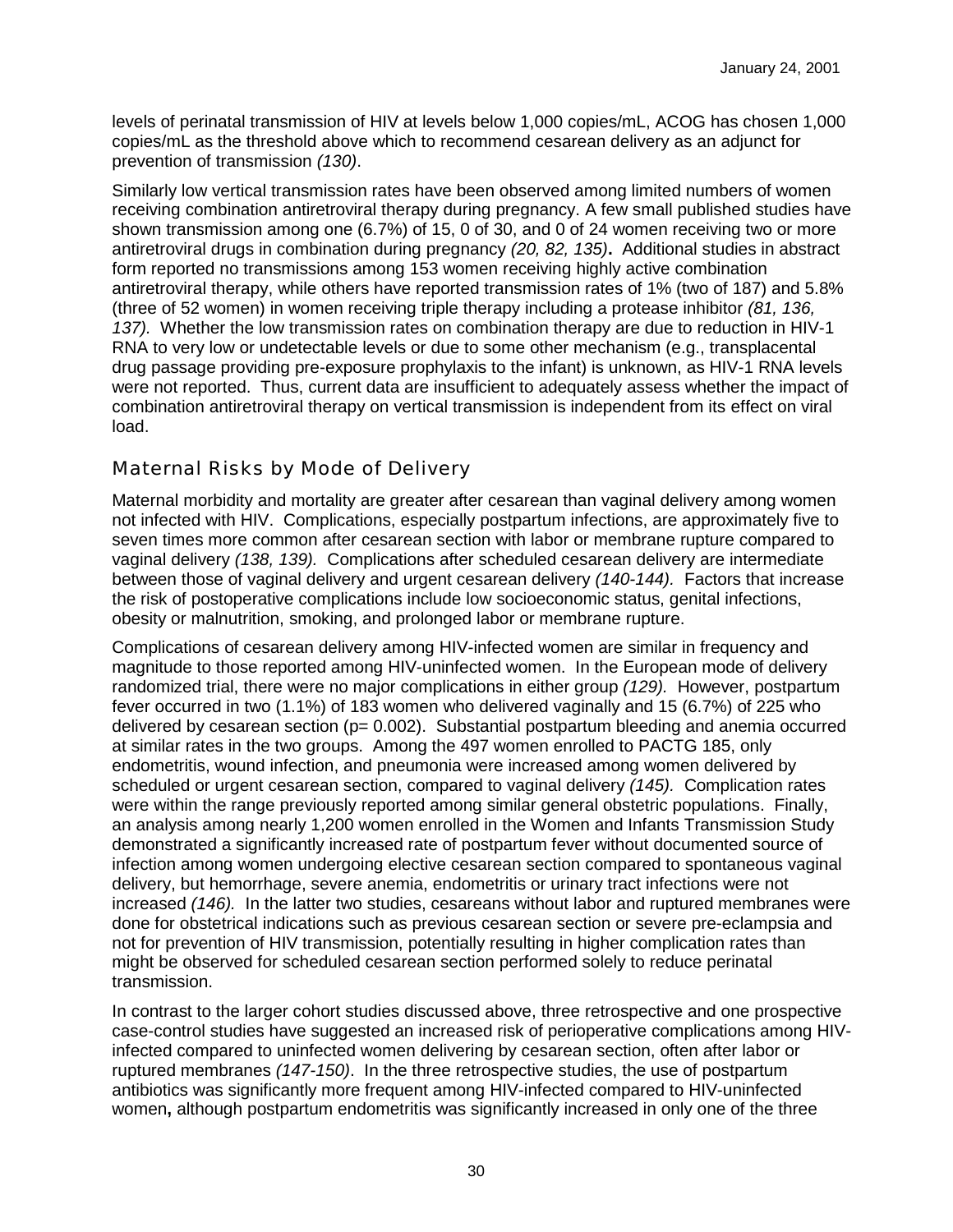studies. Wound infection was more common among HIV-infected women in two of the studies. Pneumonia occurred only among HIV-infected women in all of the studies. In all three retrospective studies, complication rates were inversely related to CD4+ lymphocyte count or percentage.

The prospective study of 33 HIV-infected women and 168 matched control women again showed an increase in postpartum pneumonia in HIV-infected women undergoing cesarean delivery, but no increase in postpartum fever or blood transfusion *(150)*. More advanced clinical disease (CDC category B or C), but not CD4+ lymphocyte count (in contrast to the retrospective studies), was associated with development of any postpartum complication.

Considering current data, cesarean section compared to vaginal delivery appears to be associated with a similar magnitude of increase of complications among HIV-infected women as observed in HIV-uninfected women. While pneumonia may be more common among HIVinfected women, most data are retrospective and non-randomized and thus may be influenced by differences in diagnosis and patient populations. Complication rates in most studies are within the range reported in populations of HIV-uninfected women with similar risk factors. Risk factors for postpartum morbidity such as poor nutrition and concomitant genital infections may be especially prevalent in HIV-infected women.HIV-infected women with low CD4+ lymphocyte counts may be more prone to complications after cesarean section but also are more likely to have a reduction in transmission with cesarean section. HIV-infected women should be counseled regarding the increased risks for them associated with cesarean section.

## Timing of Scheduled Cesarean Section

If the decision is made to perform a scheduled cesarean delivery to prevent HIV transmission, ACOG recommends that it be done at 38 weeks of gestation using clinical and first or second trimester ultrasonographic estimates of gestational age and avoiding amniocentesis *(130).* In HIV-uninfected women, current ACOG guidelines for scheduled cesarean section without confirmation of fetal lung maturity are to wait until 39 completed weeks or the onset of labor to reduce the chance of complications in the neonate *(151)*. Cesarean delivery at 38 compared to 39 weeks entails a small absolute but significantly increased risk of development of infant respiratory distress requiring mechanical ventilation *(152, 153).* This increased risk must be balanced against the potential risk for labor or membrane rupture between 38 and 39 weeks of gestation. Women should be informed of the potential risks and benefits to themselves and their infants in choosing the timing and mode of delivery.

#### Intrapartum Management

For a scheduled cesarean delivery, intravenous ZDV should begin three hours prior to surgery, according to standard dosing *(91)*. Other antiretroviral medications taken during pregnancy should not be interrupted around the time of delivery, regardless of route of delivery. Because maternal infectious morbidity is potentially increased, clinicians may opt to give perioperative antimicrobial prophylaxis**.** There are no controlled data evaluating the efficacy of antimicrobial prophylaxis specifically in HIV-infected women undergoing scheduled operative delivery *(154).*

Unanswered questions remain regarding the most appropriate management of labor in cases where vaginal delivery is to be attempted. Increasing duration of membrane rupture has been demonstrated consistently to be a risk factor for perinatal transmission among women who were not receiving any antiretroviral therapy *(85, 131, 155, 156).* Among women receiving ZDV, some studies have shown an increased risk of transmission with ruptured membranes for four or more hours before delivery *(9, 71)* but others have not *(70, 133).* The additive risk and the critical time of ruptured membranes for perinatal HIV-1 transmission in women receiving antiretroviral therapy and with low viral loads is unknown**.** Obstetrical procedures increasing the risk of fetal exposure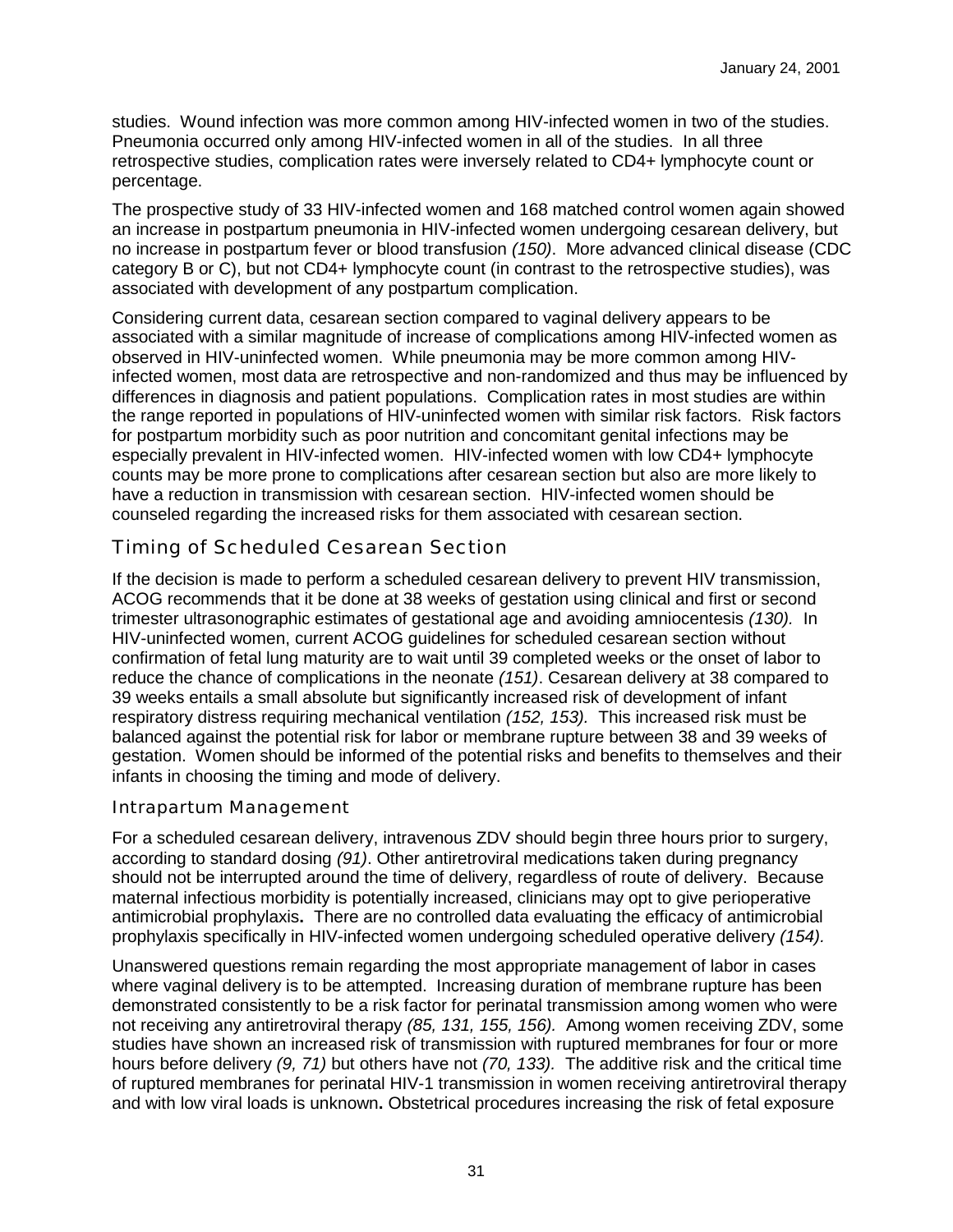to maternal blood, such as amniocentesis and invasive monitoring, have been implicated in increasing vertical transmission rates by some but not all investigators *(70, 157-159)*. If labor is progressing and membranes are intact, artificial rupture of membranes or invasive monitoring should be avoided. These procedures should be considered only when obstetrically indicated and the length of time for ruptured membranes or monitoring is anticipated to be short. If spontaneous rupture of membranes occurs prior to or early during the course of labor, efforts at active management of labor to decrease the interval to delivery may be employed.

In conclusion, the decision regarding mode of delivery for the HIV-infected woman is complex and influenced by many factors. The decision should be made by the woman after discussing the known and potential benefits and risks to her and her infant with her health care provider. The woman's decision should be respected and optimal care provided for the chosen delivery mode.

## Recommendations

Counseling of HIV-infected pregnant women regarding risks for vertical transmission of HIV to the fetus/neonate, should take into consideration the following:

- Efforts to maximize the health of the pregnant woman, including the provision of highly active combination antiretroviral therapy, can be expected to correlate with both reduction in viral load and low rates of vertical transmission. At a minimum for the reduction of perinatal HIV transmission, ZDV prophylaxis according to the PACTG 076 regimen is recommended unless the woman is intolerant of ZDV.
- Plasma HIV-1 RNA levels should be monitored during pregnancy according to the guidelines for management of HIV-infected adults. The most recently determined viral load value should be used when counseling a woman regarding mode of delivery.
- Perinatal HIV-1 transmission is reduced by scheduled cesarean section among women on no antiretroviral therapy or on ZDV for prophylaxis of perinatal transmission with unknown HIV RNA levels. Plasma HIV RNA levels were not available in these studies to assess the potential benefit among women with low plasma HIV RNA levels.
- Women with HIV-1 RNA levels greater than 1,000 copies/mL should be counseled regarding the benefit of scheduled cesarean delivery in reducing the risk of vertical transmission.
- Data are insufficient to evaluate the potential benefit of cesarean section for neonates of antiretroviral-treated women with plasma HIV-1 RNA levels below 1,000 copies/mL. Given the low rate of transmission among this group, it is unlikely that scheduled cesarean section would confer additional benefit in reduction of transmission.
- Data are insufficient to address the question of whether performing a cesarean section shortly after the onset of labor or after very short duration of membrane rupture to shorten labor and avoid vaginal delivery would decrease the risk of vertical transmission of HIV. Management of women originally scheduled for cesarean section who present with ruptured membranes must be individualized based on duration of rupture, progress of labor, plasma HIV RNA level, current antiretroviral therapy, and other clinical factors.
- Women should be informed of the risks associated with cesarean delivery, and these risks to the woman should be balanced with potential benefits expected for the neonate.
- Women should be counseled regarding the limitations of the current data. The woman's autonomy to make an informed decision regarding route of delivery should be respected and honored.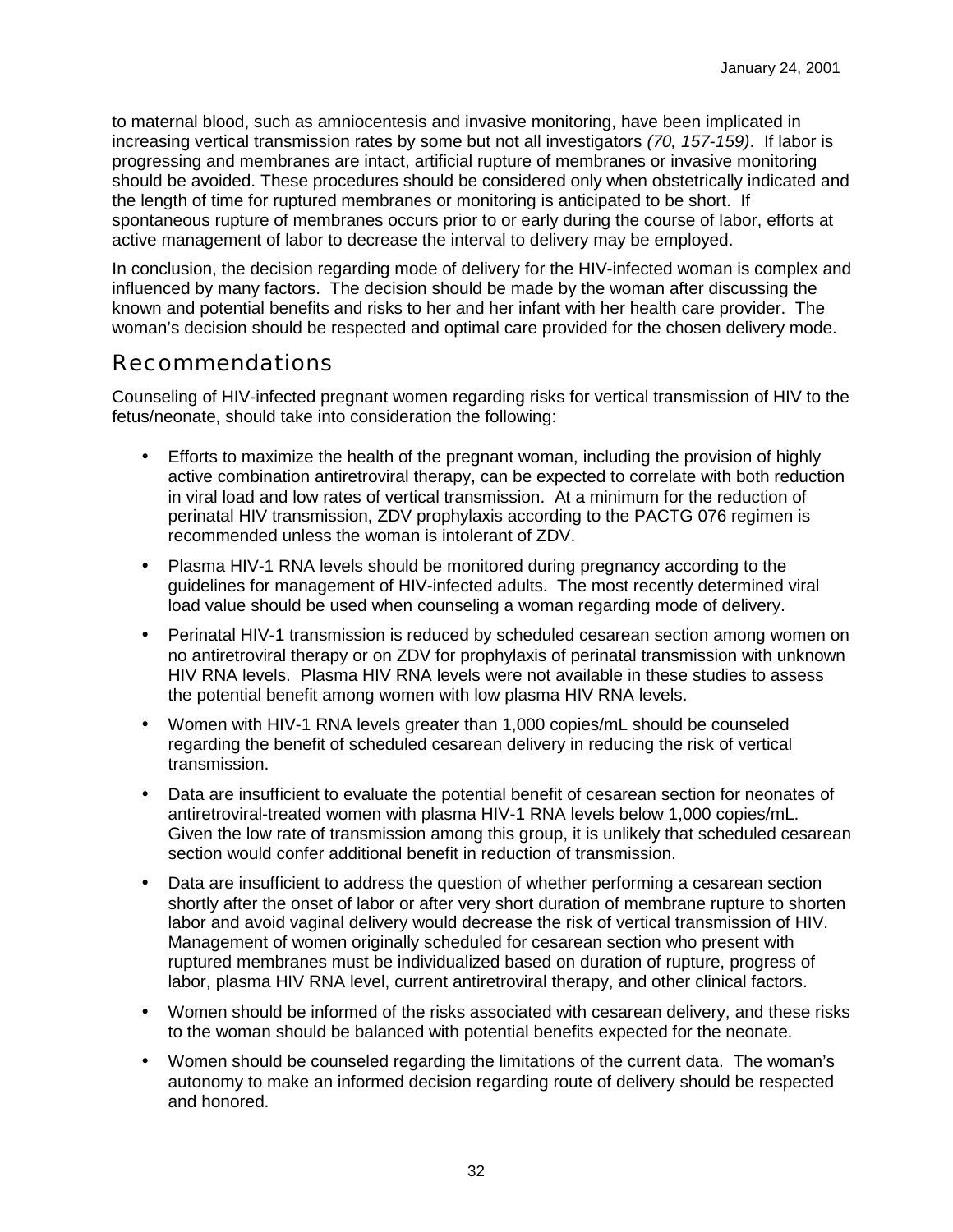# MODE OF DELIVERY CLINICAL SCENARIOS

The following guidelines are based on various scenarios that may be encountered in clinical practice (Table 6), with relevant considerations highlighted in the subsequent discussion sections. These scenarios are not all inclusive and present only recommendations; flexibility should be exercised according to the patient's individual circumstances.

#### Scenario A

HIV-infected women presenting in late pregnancy (after about 36 weeks of gestation), known to be HIV-infected but not receiving antiretroviral therapy, and who have HIV RNA level and lymphocyte subsets pending but unlikely to be available before delivery.

#### Recommendation

Therapy options should be discussed in detail. The woman should be started on antiretroviral therapy including at least the PACTG 076 ZDV regimen. The woman should be counseled that scheduled cesarean section is likely to reduce the risk of transmission to her infant. She should also be informed of the increased risks to her of cesarean section, including increased rates of postoperative infection, anesthesia risks, and other surgical risks. If cesarean section is chosen, the procedure should be scheduled at 38 weeks of gestation based on the best available clinical information. When scheduled cesarean section is performed, the woman should receive continuous intravenous ZDV infusion beginning three hours before surgery and her infant should receive six weeks of ZDV therapy after birth. Options for continuing or initiating combination antiretroviral therapy after delivery should be discussed with the woman as soon as her viral load and lymphocyte subset results are available.

#### Discussion

This woman has characteristics similar to women enrolled to the European randomized trial and those evaluated in the meta-analysis *(128, 129).* In both studies, the population not on antiretroviral therapy was shown to have a significant reduction in transmission with cesarean section done before labor or membrane rupture. HIV RNA levels were not available in these studies. Without current therapy, it is unlikely that the HIV RNA level will be below 1,000 copies/mL. Even if combination therapy were begun immediately, reduction in plasma HIV RNA to undetectable levels usually takes several weeks, depending on the starting RNA level. ZDV monotherapy could be begun with subsequent antiretroviral therapy decisions after delivery based on the HIV RNA level, CD4+ lymphocyte count, and the woman's preference regarding initiation of long term combination therapy. Scheduled cesarean section and the three part PACTG 076 ZDV regimen would be expected to offer the best chance of preventing perinatal HIV transmission in this setting.

#### Scenario B

HIV-infected women who initiated prenatal care early in the third trimester, are receiving highly active combination antiretroviral therapy, and have an initial virologic response, but have HIV RNA levels that remain substantially over 1,000 copies/mL at 36 weeks of gestation.

#### Recommendation

The current combination antiretroviral regimen should be continued as the HIV RNA level is dropping appropriately. The woman should be counseled that although she is responding to the antiretroviral therapy, it is unlikely that her HIV RNA level will fall below 1,000 copies/mL before delivery. Therefore, scheduled cesarean section may provide additional benefit in preventing intrapartum transmission of HIV. She should also be informed of the increased risks to her of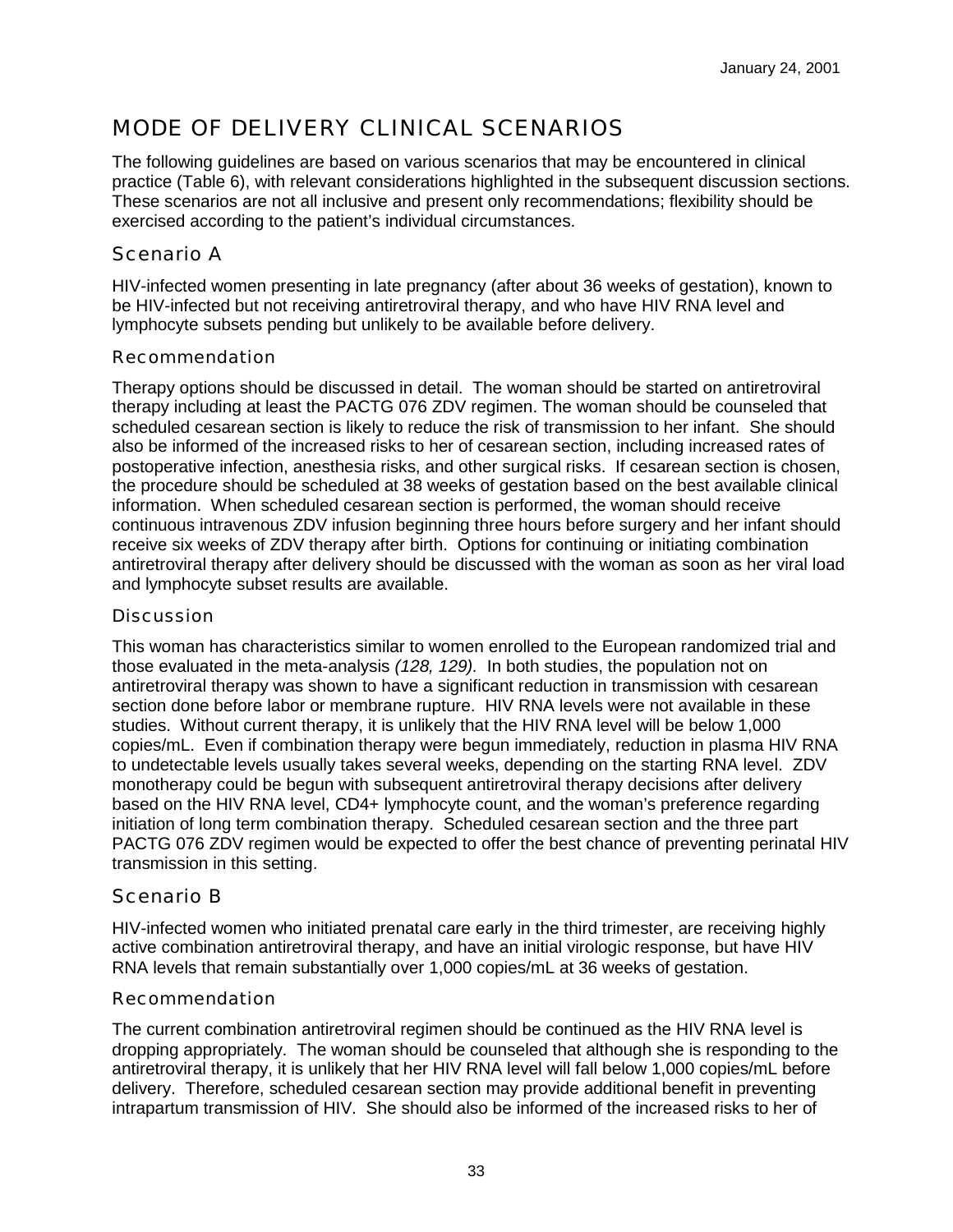cesarean section, including increased rates of postoperative infection, anesthesia risks, and surgical risks. If she chooses scheduled cesarean section, it should be performed at 38 weeks' gestation according to the best available dating parameters, and intravenous ZDV should be begun at least three hours before surgery. Other antiretroviral medications should be continued on schedule as much as possible before and after surgery. The infant should receive oral ZDV for six weeks after birth. The importance of adhering to therapy after delivery for her own health should be emphasized.

#### **Discussion**

Current data suggest a rate of vertical transmission of HIV-1 of 1-12% (mean 5.7%) with HIV RNA levels near delivery of 1,000 to 10,000 copies/mL and a rate of 9-29% (mean 12.6%) with an HIV RNA level over 10,000 copies/mL in groups on ZDV therapy with low rates of delivery by scheduled cesarean section *(47, 58, 66, 70, 71, 133)*. Although the woman is currently receiving combination antiretroviral therapy that may be expected to suppress her HIV RNA to undetectable levels with continued use, she is likely to continue to have detectable HIV RNA within the period of expected delivery. Scheduled cesarean section may further reduce the rate of intrapartum HIV transmission and should be recommended to women with HIV RNA levels over 1,000 copies/mL. Although there have been several publications and presentations suggesting low levels of vertical transmission of HIV-1 among pregnant women receiving combination antiretroviral therapy, each has included small numbers of women and has not included adjustment for maternal HIV RNA levels *(82, 135, 136, 160).* Thus, it is not clear if the impact on transmission is related to the lowering of maternal plasma HIV RNA levels, preexposure prophylaxis of the infant, other mechanisms, or some combination. Until further data are available to clarify, women with HIV RNA levels above 1,000 copies/mL should be offered scheduled cesarean section regardless of maternal therapy.

Regardless of mode of delivery, the woman should receive the PACTG 076 intravenous ZDV regimen intrapartum and the infant should receive ZDV for six weeks after birth. Other maternal drugs should be continued on schedule as much as possible to provide maximal effect and minimize the chance of development of viral resistance. Oral medications may be continued preoperatively with sips of water. Medications requiring food ingestion for absorption could be taken with liquid dietary supplements, but consultation with the attending anesthesiologist should be obtained before administering in the pre-operative period. If maternal antiretroviral therapy must be interrupted temporarily in the peripartum period, all drugs (except for intrapartum intravenous ZDV) should be stopped and re-instituted simultaneously to minimize the chance of resistance developing.

Women with CD4+ lymphocyte counts below 500 cells/mL or HIV RNA levels above 10,000 copies/mL before initiation of combination therapy during pregnancy are most likely to benefit from continued antiretroviral therapy after delivery *(14).* Discussion regarding plans for antiretroviral therapy use after delivery should be initiated during pregnancy. If the woman elects to continue therapy after delivery, the importance of continued adherence despite the increased responsibilities of newborn care should be emphasized and any support available for the woman should be provided.

#### Scenario C

HIV-infected women on highly active combination antiretroviral therapy with an undetectable HIV RNA level at 36 weeks of gestation.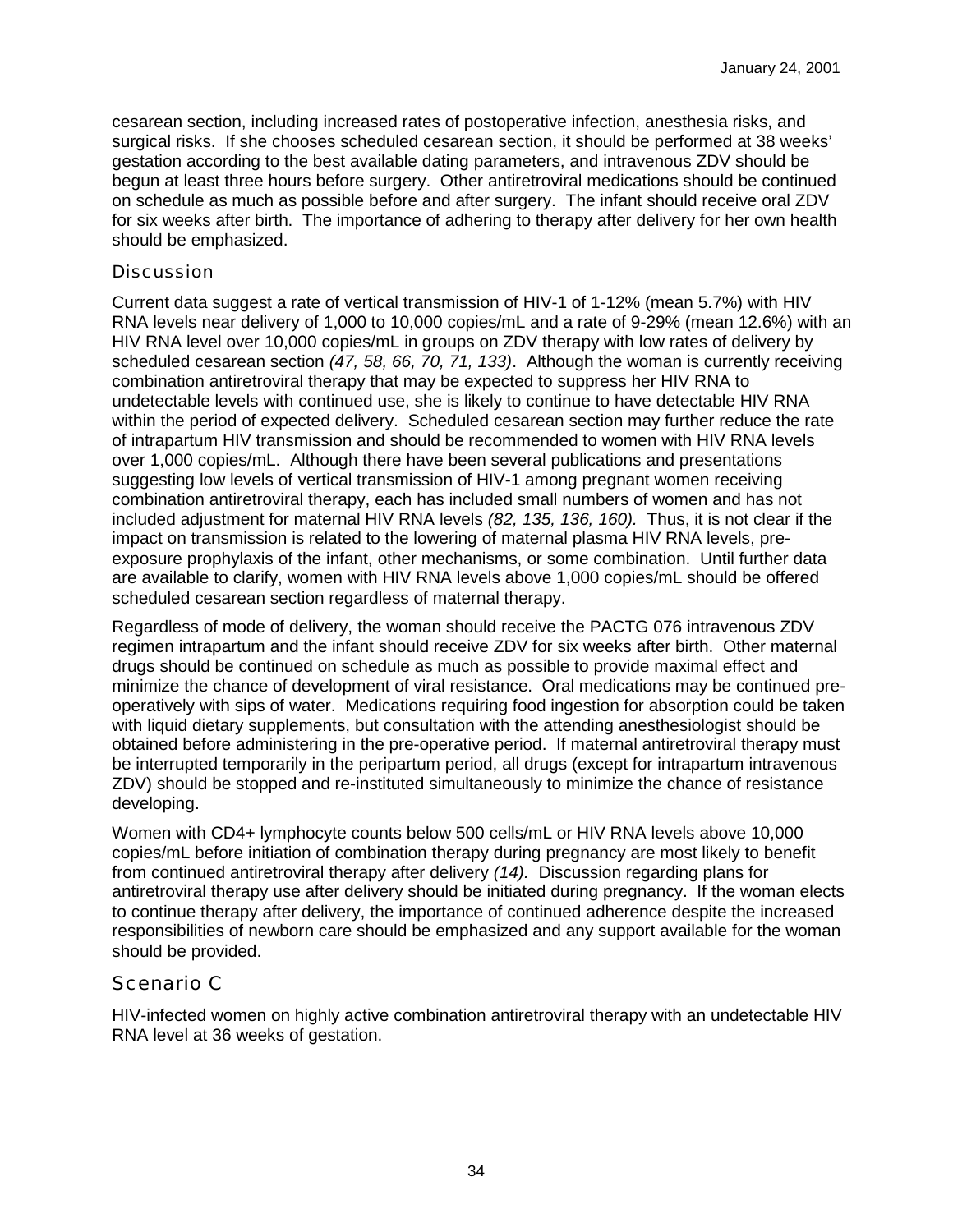### Recommendation

The woman should be counseled that her risk of perinatal transmission of HIV-1 with a persistently undetectable HIV RNA level is low, probably 2% or less, even with vaginal delivery. There is currently no information to evaluate whether performing a scheduled cesarean section will lower her risk further. Cesarean section has an increased risk of complications for the woman compared to vaginal delivery, and these risks must be balanced against the uncertain benefit of cesarean section in this case.

#### **Discussion**

Scheduled cesarean section has been shown to be beneficial among women on no antiretroviral therapy or on ZDV monotherapy with rates of transmission of HIV-1 of approximately 1-2% *(128, 129).* Maternal HIV RNA levels were not evaluated in these studies.Similar rates of transmission have been reported among women on antiretroviral therapy with undetectable HIV RNA levels near delivery *(70, 71, 134).* Data evaluating transmission rates among women with undetectable HIV RNA levels by mode of delivery are not currently available. While a benefit of cesarean section in reducing transmission may be present, it would be of small magnitude given the low risk of transmission among women with HIV RNA levels below 1,000 copies/mL on maternal antiretroviral therapy with vaginal delivery and must be weighed against the known increased risks to the woman with cesarean section. Cesarean section carries with it a several fold increased risk of postpartum infections including uterine infections and pneumonia, anesthesia risks, and surgical complications compared to vaginal delivery. These risks must be balanced against an uncertain benefit in reduction of transmission. However, given no data to indicate lack of benefit, if a woman chooses a scheduled cesarean section, her decision should be respected and cesarean scheduled.

If vaginal delivery is chosen, the duration of ruptured membranes should be minimized as the transmission rate has been shown to increase with longer duration of membrane rupture among predominantly untreated women *(131, 155, 156)* and among ZDV treated women in some *(9, 71)* but not all studies *(70, 133)*. Fetal scalp electrodes and operative delivery with forceps or the vacuum extractor may increase the risk of transmission and should be avoided *(157, 158).* Intravenous ZDV should be given during labor, and maternal drugs should be continued on schedule as much as possible to provide maximal effect and minimize the chance of development of viral resistance**,** and the infant should be treated with ZDV for six weeks after birth.

#### Scenario D

HIV-infected women who have elected scheduled cesarean section but present in early labor or shortly after rupture of membranes.

#### Recommendation

Intravenous ZDV should be started immediately since the woman is in labor or has ruptured membranes. If labor is progressing rapidly, the woman should be allowed to deliver vaginally. If cervical dilatation is minimal and a long period of labor is anticipated, some clinicians may choose to administer the loading dose of intravenous ZDV and proceed with cesarean section to minimize the duration of membrane rupture and avoid vaginal delivery. Others might begin pitocin augmentation to enhance contractions and potentially expedite delivery. If the woman is allowed to labor, scalp electrodes and other invasive monitoring and operative delivery should be avoided if possible. The infant should be treated with six weeks of ZDV therapy after birth.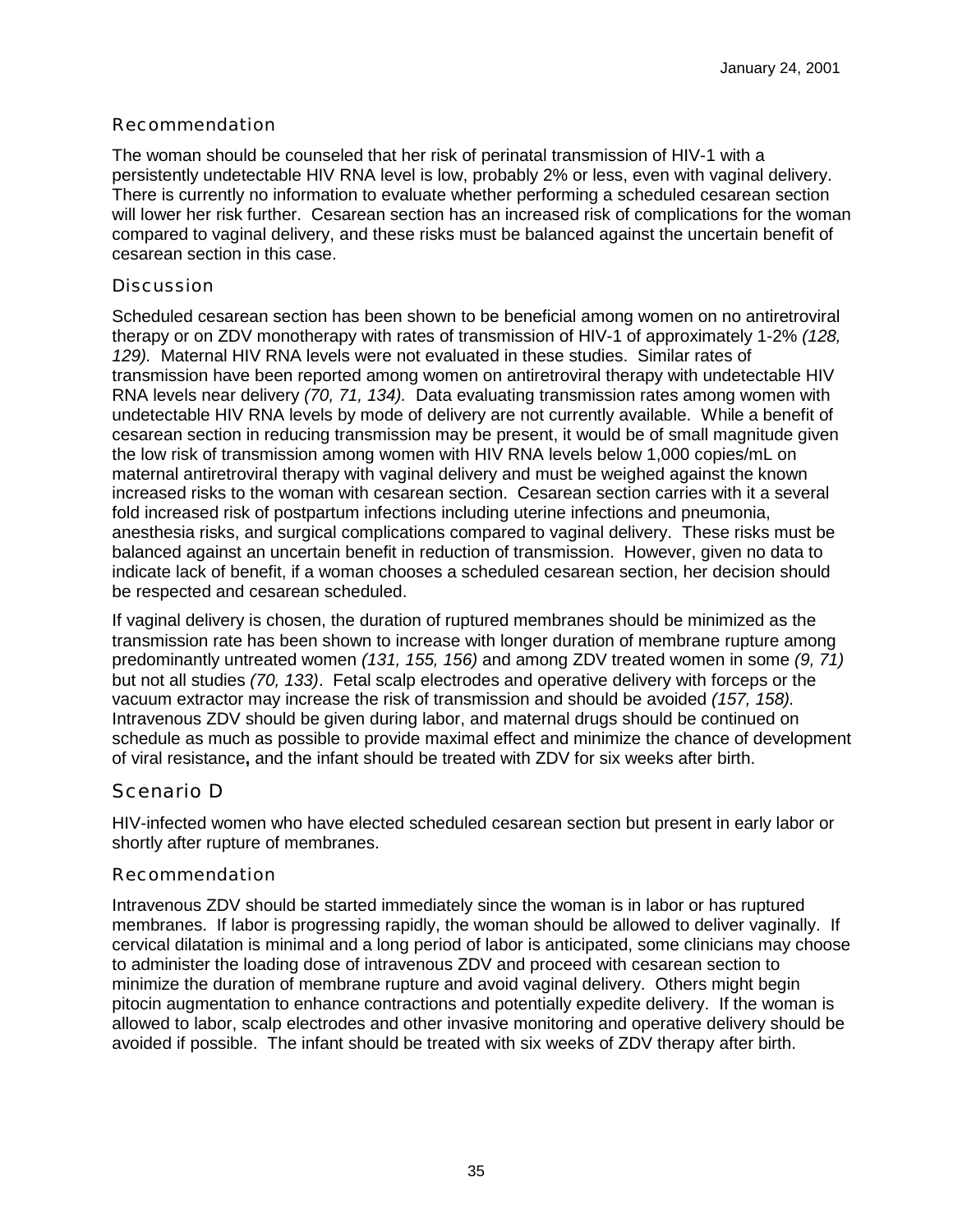#### **Discussion**

No data are available to address the question of whether performing cesarean section soon after membrane rupture to shorten labor and avoid vaginal delivery would decrease the risk of vertical transmission of HIV-1. Most studies have shown the risk of transmission with cesarean section done after labor and membrane rupture for obstetrical indications to be similar to that with vaginal delivery, although the duration of ruptured membranes in these women was often longer than four hours *(129, 161).* As discussed in scenario #3, in studies showing an effect, the risk of transmission was twice as high among women with ruptured membranes for four or more hours before delivery compared to those with shorter durations of membrane rupture, although the risk increases continuously with increasing duration of rupture.

In the situation where elective cesarean section had been planned and the woman presents with a short duration of ruptured membranes or labor, she should be informed that the benefit of cesarean section under these circumstances is unclear and be allowed to reassess her decision. If the woman presents after four hours of membrane rupture, it is less likely that cesarean section would impact transmission of HIV-1. The woman should be informed that the benefit of cesarean section is unclear and that her risks of perioperative infection increase with increasing duration of ruptured membranes.

If cesarean section is chosen, the loading dose of ZDV should be administered while preparations are made for cesarean delivery and the infusion continued until cord clamping. Prophylactic antibiotics given after cord clamping have been shown to reduce the rate of postpartum infection among women of unknown HIV-status undergoing cesarean section after labor or rupture or membranes and should be used routinely in this setting *(154).* If vaginal delivery is chosen, intravenous ZDV and other antiretrovirals the woman is currently taking should be administered and invasive procedures such as internal monitoring avoided. Pitocin should be used as needed to expedite delivery.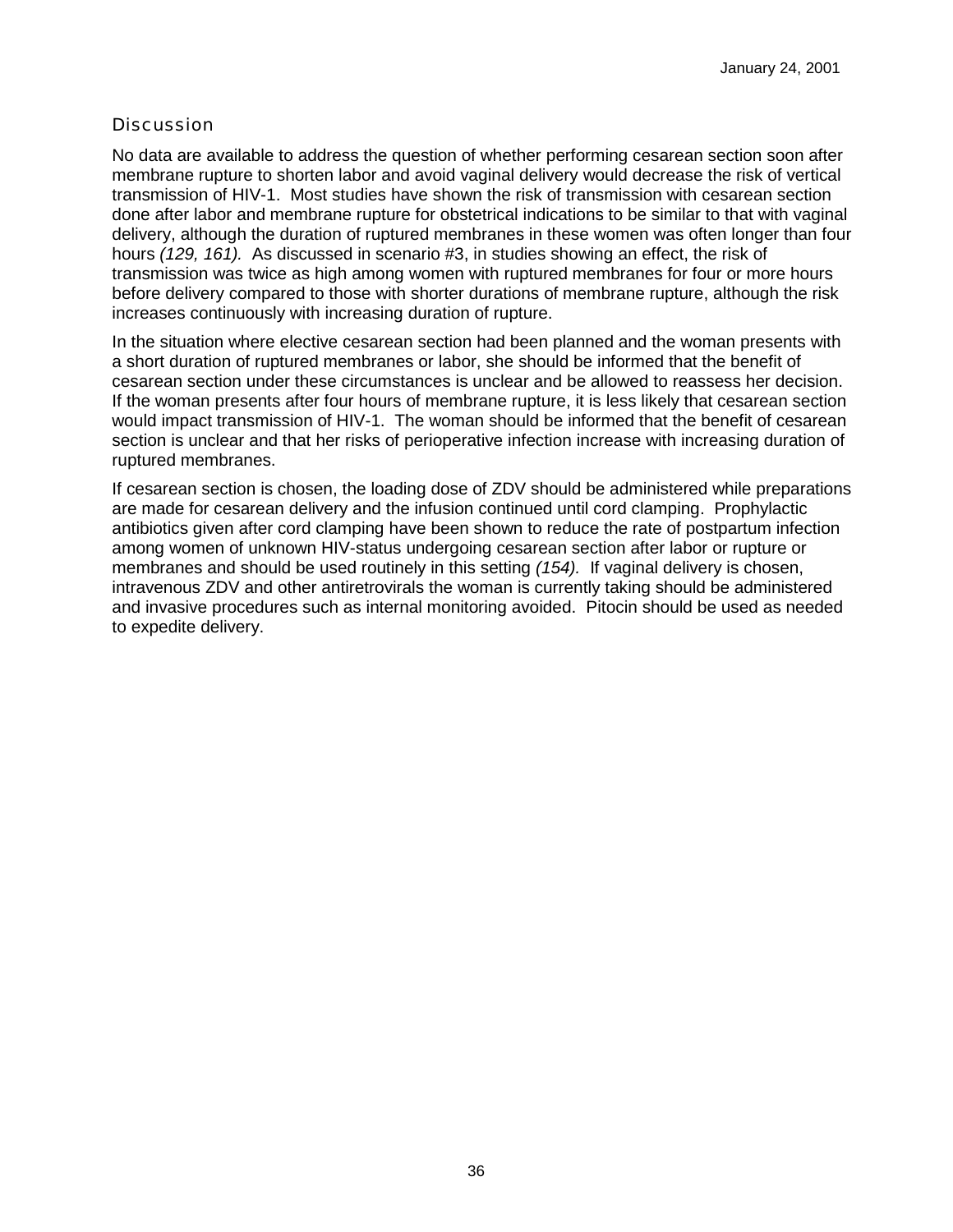Table 6. Clinical scenarios and recommendations regarding mode of delivery to reduce perinatal human immunodeficiency virus (HIV) transmission

| <b>Mode of Delivery Clinical</b><br><b>Scenario</b>                                                                                                                                                                                                                                                                                   | <b>Recommendations</b>                                                                                                                                                                                                                                                                                                                                                                                                                                                                                                                                                                                                                                                                                                                                                                                                                                                                                                                                                                                                                                                                                                                                                                                  |
|---------------------------------------------------------------------------------------------------------------------------------------------------------------------------------------------------------------------------------------------------------------------------------------------------------------------------------------|---------------------------------------------------------------------------------------------------------------------------------------------------------------------------------------------------------------------------------------------------------------------------------------------------------------------------------------------------------------------------------------------------------------------------------------------------------------------------------------------------------------------------------------------------------------------------------------------------------------------------------------------------------------------------------------------------------------------------------------------------------------------------------------------------------------------------------------------------------------------------------------------------------------------------------------------------------------------------------------------------------------------------------------------------------------------------------------------------------------------------------------------------------------------------------------------------------|
| <b>Scenario A</b><br>HIV-infected women presenting<br>in late pregnancy (after about 36<br>weeks of gestation), known to<br>be HIV-infected but not<br>receiving antiretroviral therapy,<br>and who have HIV RNA level<br>and lymphocyte subsets<br>pending but unlikely to be<br>available before delivery.                          | Therapy options should be discussed in detail. The woman<br>should be started on antiretroviral therapy including at least<br>the PACTG 076 ZDV regimen. The woman should be<br>counseled that scheduled cesarean section is likely to reduce<br>the risk of transmission to her infant. She should also be<br>informed of the increased risks to her of cesarean section,<br>including increased rates of postoperative infection,<br>anesthesia risks, and other surgical risks.<br>If cesarean section is chosen, the procedure should be<br>scheduled at 38 weeks of gestation based on the best<br>available clinical information. When scheduled cesarean<br>section is performed, the woman should receive continuous<br>intravenous ZDV infusion beginning three hours before<br>surgery and her infant should receive six weeks of ZDV<br>therapy after birth. Options for continuing or initiating<br>combination antiretroviral therapy after delivery should be<br>discussed with the woman as soon as her viral load and                                                                                                                                                                   |
| <b>Scenario B</b><br>HIV-infected women who<br>initiated prenatal care early in<br>the third trimester, are receiving<br>highly active combination<br>antiretroviral therapy, and have<br>an initial virologic response, but<br>have HIV RNA levels that<br>remain substantially over 1,000<br>copies/mL at 36 weeks of<br>gestation. | lymphocyte subset results are available.<br>The current combination antiretroviral regimen should be<br>continued as the HIV RNA level is dropping appropriately. The<br>woman should be counseled that although she is responding<br>to the antiretroviral therapy, it is unlikely that her HIV RNA<br>level will fall below 1,000 copies/mL before delivery.<br>Therefore, scheduled cesarean section may provide additional<br>benefit in preventing intrapartum transmission of HIV. She<br>should also be informed of the increased risks to her of<br>cesarean section, including increased rates of postoperative<br>infection, anesthesia risks, and surgical risks.<br>If she chooses scheduled cesarean section, it should be<br>performed at 38 weeks' gestation according to the best<br>available dating parameters, and intravenous ZDV should be<br>begun at least three hours before surgery. Other antiretroviral<br>medications should be continued on schedule as much as<br>possible before and after surgery. The infant should receive<br>oral ZDV for six weeks after birth. The importance of adhering<br>to therapy after delivery for her own health should be<br>emphasized. |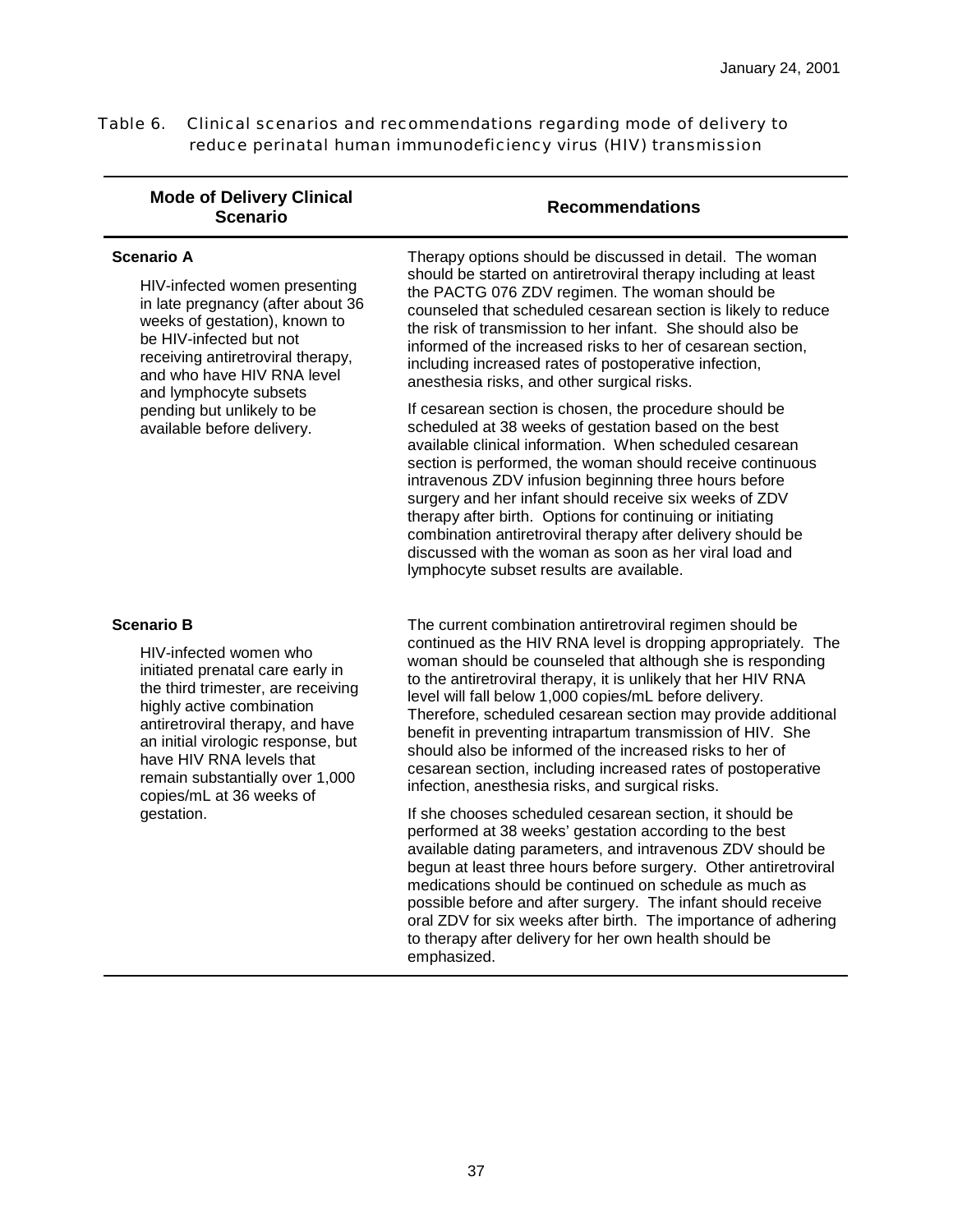Table 6. Clinical scenarios and recommendations regarding mode of delivery to reduce perinatal human immunodeficiency virus (HIV) transmission

| <b>Mode of Delivery Clinical</b><br><b>Scenario</b>                                                                                                                  | <b>Recommendations</b>                                                                                                                                                                                                                                                                                                                                                                                                                                                                                                                                                                                                                                                                                                                                                                                                |
|----------------------------------------------------------------------------------------------------------------------------------------------------------------------|-----------------------------------------------------------------------------------------------------------------------------------------------------------------------------------------------------------------------------------------------------------------------------------------------------------------------------------------------------------------------------------------------------------------------------------------------------------------------------------------------------------------------------------------------------------------------------------------------------------------------------------------------------------------------------------------------------------------------------------------------------------------------------------------------------------------------|
| <b>Scenario C</b><br>HIV-infected women on highly<br>active combination antiretroviral<br>therapy with an undetectable<br>HIV RNA level at 36 weeks of<br>gestation. | The woman should be counseled that her risk of perinatal<br>transmission of HIV-1 with a persistently undetectable HIV<br>RNA level is low, probably 2% or less, even with vaginal<br>delivery. There is currently no information to evaluate whether<br>performing a scheduled cesarean section will lower her risk<br>further. Cesarean section has an increased risk of<br>complications for the woman compared to vaginal delivery,<br>and these risks must be balanced against the uncertain benefit<br>of cesarean section in this case.                                                                                                                                                                                                                                                                        |
| <b>Scenario D</b><br>HIV-infected women who have<br>elected scheduled cesarean<br>section but present in early<br>labor or shortly after rupture of<br>membranes.    | Intravenous ZDV should be started immediately since the<br>woman is in labor or has ruptured membranes.<br>If labor is progressing rapidly, the woman should be allowed to<br>deliver vaginally. If cervical dilatation is minimal and a long<br>period of labor is anticipated, some clinicians may choose to<br>administer the loading dose of intravenous ZDV and proceed<br>with cesarean section to minimize the duration of membrane<br>rupture and avoid vaginal delivery. Others might begin pitocin<br>augmentation to enhance contractions and potentially expedite<br>delivery.<br>If the woman is allowed to labor, scalp electrodes and other<br>invasive monitoring and operative delivery should be avoided if<br>possible. The infant should be treated with six weeks of ZDV<br>therapy after birth. |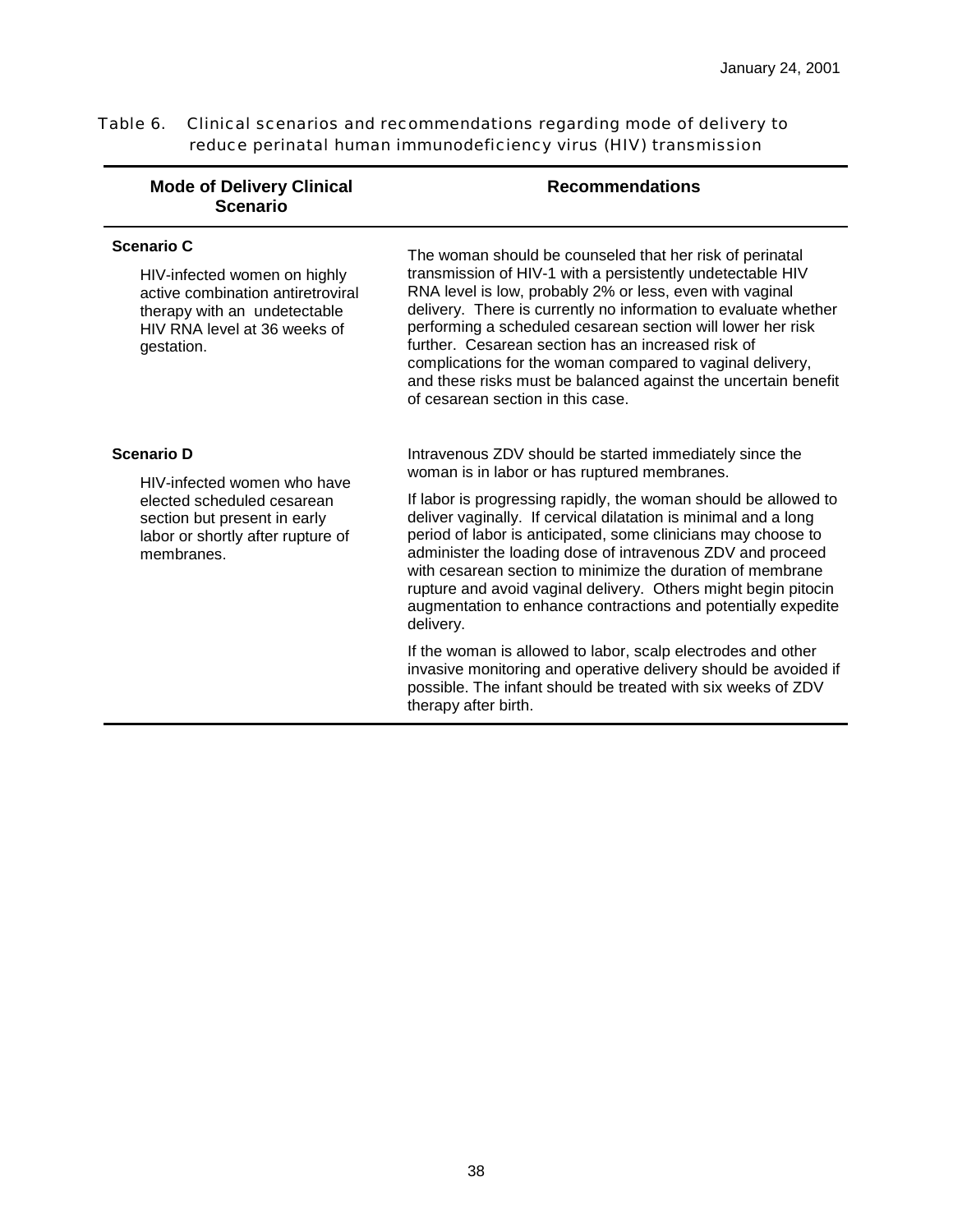# RECOMMENDATIONS FOR MONITORING OF WOMEN AND THEIR INFANTS

## Pregnant Woman and Fetus

HIV-1 infected pregnant women should be monitored according to the same standards for monitoring HIV-infected persons who are not pregnant. This monitoring should include measurement of CD4+ T-lymphocyte counts and HIV-1 RNA levels approximately every trimester (i.e., every three to four months) to determine a) the need for antiretroviral therapy of maternal HIV-1 disease, b) whether such therapy should be altered, and c) whether prophylaxis against *Pneumocystis carinii* pneumonia should be initiated. Changes in absolute CD4+ count during pregnancy may reflect the physiologic changes of pregnancy on hemodynamic parameters and blood volume as opposed to a long-term influence of pregnancy on CD4+ count; CD4+ percentage is likely more stable and may be a more accurate reflection of immune status during pregnancy *(162, 163)*. Long-range plans should be developed with the woman regarding continuity of medical care and antiretroviral therapy for her own health after the birth of her infant.

Monitoring for potential complications of the administration of antiretrovirals during pregnancy should be based on what is known about the side effects of the drugs the woman is receiving. For example, routine hematologic and liver enzyme monitoring is recommended for women receiving ZDV, and women receiving protease inhibitors should be monitored for the development of hyperglycemia. Because combination antiretroviral regimens have been used less extensively during pregnancy, more intensive monitoring may be warranted for women receiving drugs other than or in addition to ZDV.

Antepartum fetal monitoring for women who receive only ZDV chemoprophylaxis should be performed as clinically indicated, because data do not indicate that ZDV use in pregnancy is associated with increased risk for fetal complications. Less is known about the effect of combination antiretroviral therapy on the fetus during pregnancy. Thus, more intensive fetal monitoring should be considered for mothers receiving such therapy, including assessment of fetal anatomy with a level II ultrasound and continued assessment of fetal growth and well being during the third trimester.

## Neonate

A complete blood count and differential should be performed on the newborn as a baseline evaluation before administration of ZDV. Anemia has been the primary complication of the sixweek ZDV regimen in the neonate; thus, repeat measurement of hemoglobin is required at a minimum after the completion of the six-week ZDV regimen. Repeat measurement should be performed at 12 weeks of age, by which time any ZDV-related hematologic toxicity should be resolved. Infants who have anemia at birth or who are born prematurely warrant more intensive monitoring.

Data are limited concerning potential toxicities in infants whose mothers have received combination antiretroviral therapy. More intensive monitoring of hematologic and serum chemistry measurements during the first few weeks of life is advised in these infants.

To prevent *P. carinii* pneumonia, all infants born to HIV-1 infected women should begin prophylaxis at six weeks of age, following completion of the ZDV prophylaxis regimen *(164)*. Monitoring and diagnostic evaluation of HIV-1 exposed infants should follow current standards of care *(165)*. Data do not indicate any delay in HIV-1 diagnosis in infants who have received the ZDV regimen *(1, 166)*. However, the effect of combination antiretroviral therapy in the mother and/or newborn on the sensitivity of infant virologic diagnostic testing is unknown. Infants with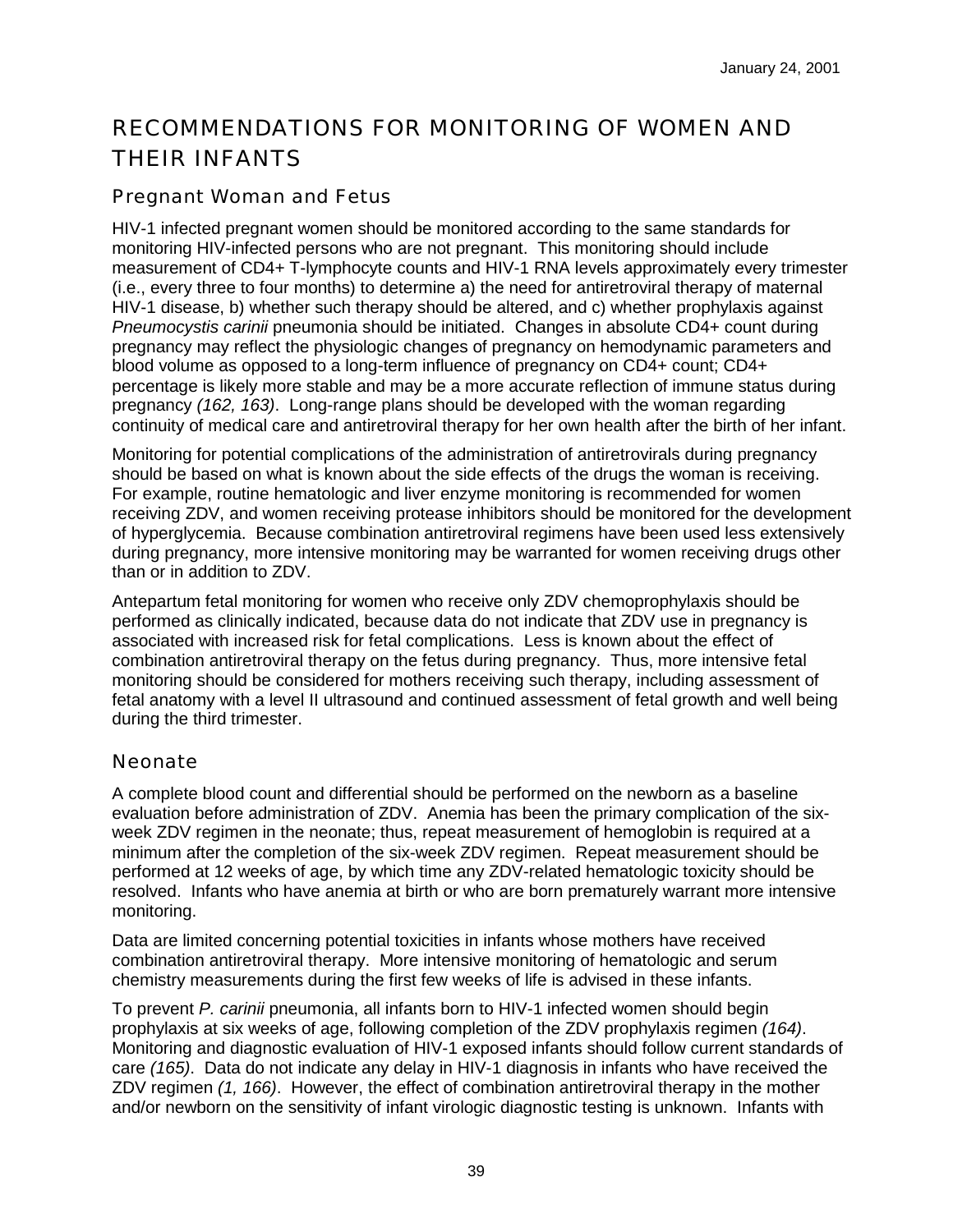negative virologic tests during the first six weeks of life should have diagnostic evaluation repeated after completion of the neonatal antiretroviral prophylaxis regimen.

### Postpartum Follow-Up of Women

Comprehensive care and support services are required for HIV-1 infected women and their families. Components of comprehensive care include the following medical and supportive care services: a) primary, obstetric, and HIV specialty care; b) family planning services; c) mental health services; d) drug-abuse treatment; and e) coordination of care through case management for the woman, her children, and other family members. Support services include case management, child care, respite care, assistance with basic life needs (e.g., housing, food, and transportation), and legal and advocacy services. This care should begin before pregnancy and should be continued throughout pregnancy and postpartum.

Maternal medical services during the postpartum period must be coordinated between obstetricians and HIV specialists. Continuity of antiretroviral treatment when such treatment is required for the woman's HIV infection is especially critical and must be ensured. All women should receive comprehensive health-care services that continue after pregnancy for their own medical care and for assistance with family planning and contraception.

Data from PACTG Protocols 076 and 288 do not indicate adverse effects through 18 months postpartum among women who received ZDV during pregnancy; however, continued clinical, immunologic, and virologic follow-up of these women is ongoing. Women who have received only ZDV chemoprophylaxis during pregnancy should receive appropriate evaluation to determine the need for antiretroviral therapy during the postpartum period.

### Long-Term Follow-Up of Infants

Data remain insufficient to address the effect that exposure to ZDV or other antiretroviral agents *in utero* might have on long-term risk for neoplasia or organ-system toxicities in children. Data from follow-up of PACTG 076 infants from birth through age 18-36 months do not indicate any differences in immunologic, neurologic, and growth parameters between infants who were exposed to the ZDV regimen and those who received placebo. Continued intensive follow-up through PACTG 219 is ongoing. PACTG 219 also will provide intensive follow-up for infants born to women who receive other antiretroviral drugs as part of PACTG perinatal protocols. Thus, some data regarding follow-up of exposure to other antiretroviral agents alone or in combination will be available in the future.

Innovative methods are needed to provide follow-up to infants with *in utero* exposure to ZDV or any other antiretrovirals. Information regarding such exposure should be part of the ongoing medical record of the child—particularly for uninfected children. Follow-up of children with antiretroviral exposure should continue into adulthood because of the theoretical concerns regarding potential for carcinogenicity of the nucleoside analogue antiretroviral drugs. Long-term follow-up should include yearly physical examination of all children exposed to antiretrovirals and for older adolescent females, gynecologic evaluation with pap smears. On a population basis, HIV-1 surveillance databases from states that require HIV-1 reporting provide an opportunity to collect information concerning *in utero* antiretroviral exposure. To the extent permitted by federal law and regulations, data from these confidential registries can be used to compare with information from birth defect and cancer registries to identify potential adverse outcomes.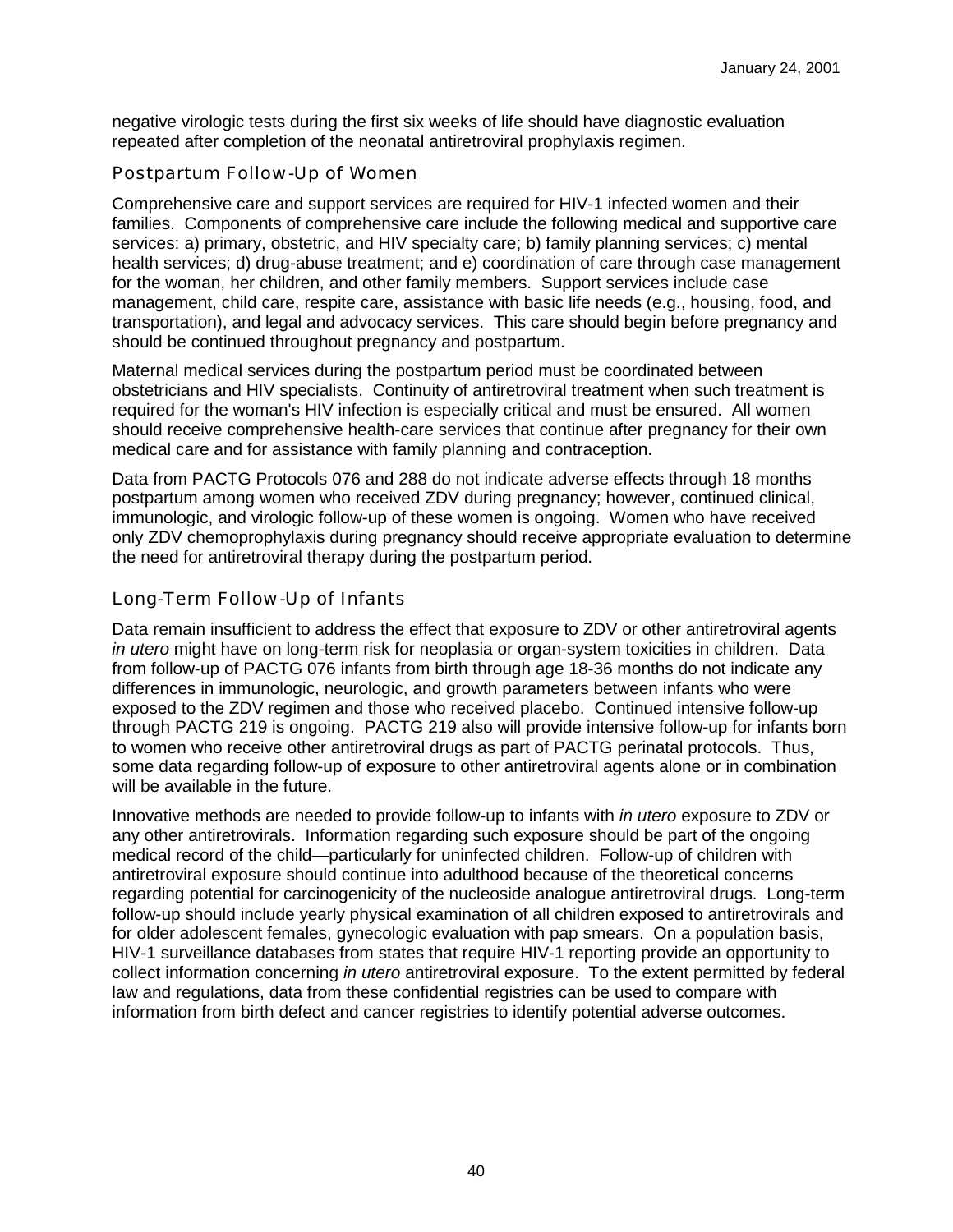# FUTURE RESEARCH NEEDS

An increasing number of HIV-1 infected women will be receiving antiretroviral therapy for their own health during pregnancy. Preclinical evaluations of antiretroviral drugs for potential pregnancy- and fetal-related toxicities should be completed for all existing and new antiretroviral drugs. More data are needed regarding the safety and pharmacokinetics of antiretroviral drugs in pregnant women and in their neonates, particularly when they are used in combination regimens. Results from several phase I studies will be available in the next year; these results will assist in delineating appropriate dosing and will provide data regarding short-term safety of these drugs in pregnant women and their infants. However, the long-term consequences of *in utero* antiretroviral exposure for the infant are unknown, and mechanisms must be developed to gather information about the long-term outcome for exposed infants. Innovative methods are needed to enable identification and follow-up of populations of children exposed to antiretroviral drugs *in utero*. Additional studies are needed to determine the long-term consequences of transient use of ZDV chemoprophylaxis during pregnancy for women who do not choose to receive combination therapy antenatally, including the risk for development of ZDV-resistance.

Although more potent antiretroviral combination regimens that dramatically diminish viral load also may theoretically prevent perinatal transmission, no data are available to support this hypothesis. The efficacy of combination antiretroviral therapy to decrease the risk for perinatal HIV-1 transmission needs to be evaluated in ongoing perinatal clinical trials. Additionally, epidemiologic studies and clinical trials are needed to delineate the relative efficacy of the various components of the three-part ZDV chemoprophylactic regimen. Improved understanding of the factors associated with perinatal HIV transmission despite ZDV chemoprophylaxis is needed to develop alternative effective regimens. Because of the dramatic decline in perinatal HIV-1 transmission with widespread implementation of ZDV chemoprophylaxis, an international, collaborative effort is required in the conduct of such epidemiologic studies and clinical trials.

Regimens that are more feasible for implementation in less developed areas of the world are needed. The three-part ZDV chemoprophylactic regimen is complex and may not be a feasible option in many developing countries for the following reasons: a) most pregnant women seek health care only near the time of delivery, b) widespread safe administration of intravenous ZDV infusions during labor may not be possible, and c) the cost of the regimen may be prohibitive and many times greater than the per capita health expenditures for the country. Several studies are ongoing in developing countries that are evaluating the efficacy of more practical, abbreviated modifications of the ZDV regimen. Additionally, several nonantiretroviral interventions also are being studied. Results of these studies will be available in the next few years.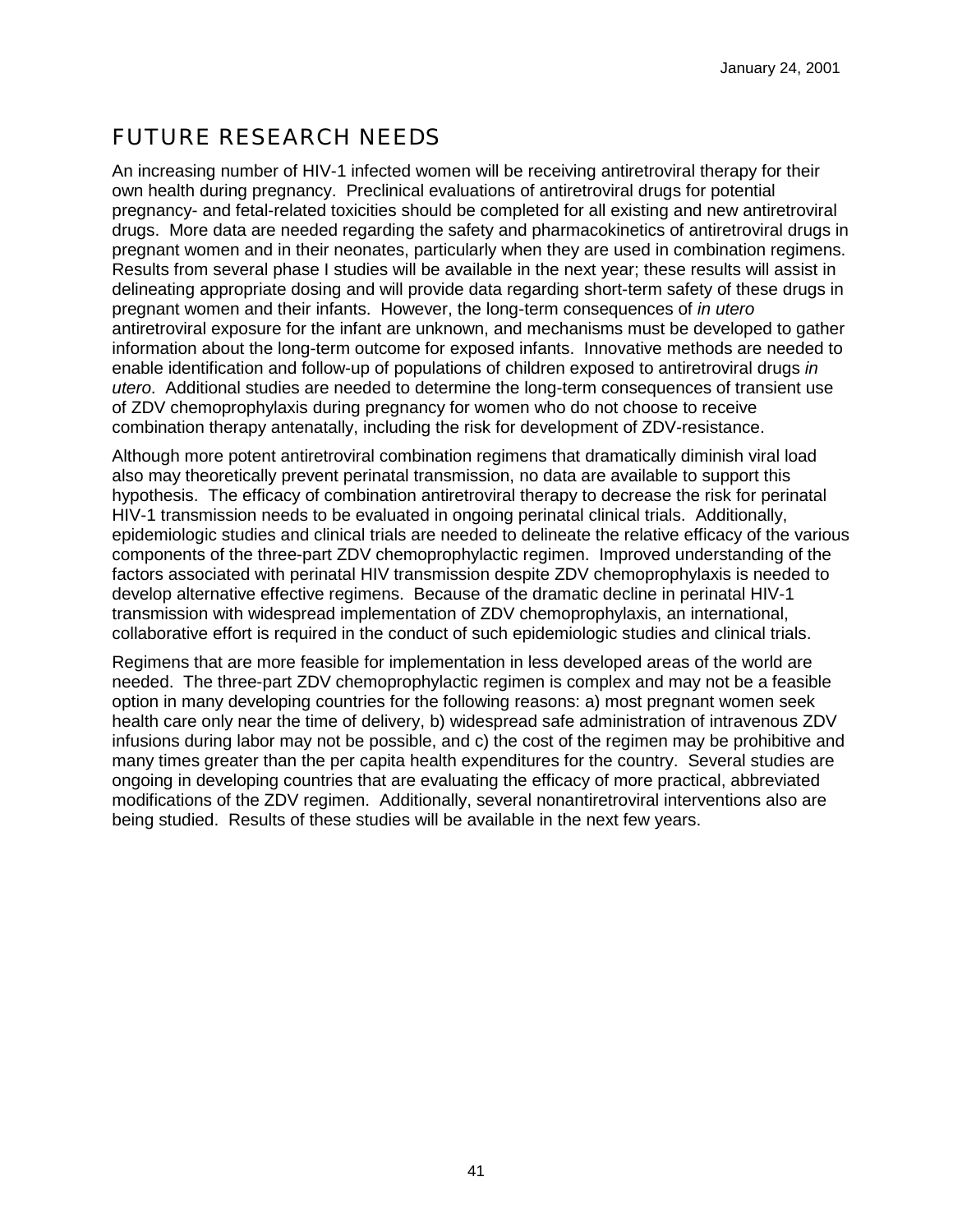## References

- 1. Connor EM, Sperling RS, Gelber R, et al., Reduction of maternal-infant transmission of human immunodeficiency virus type 1 with zidovudine treatment. *N Engl J Med*, 1994. 331: p. 1173-1180.
- 2. CDC, Recommendations of the Public Health Service Task Force on use of zidovudine to reduce perinatal transmission of human immunodeficiency virus. *MMWR*, 1994. 43(No. RR-11): p. 1-21.
- 3. CDC, U.S. Public Health Service recommendations for human immunodeficiency virus counseling and voluntary testing for pregnant women. *MMWR*, 1995. 44 (No. RR-7): p. 1- 14.
- 4. Cooper ER, Nugent RP, Diaz C, et al., After AIDS Clinical Trial 076: the changing pattern of zidovudine use during pregnancy, and the subsequent reduction in vertical transmission of human immunodeficiency virus in a cohort of infected women and their infants. *J Infect Dis*, 1996. 174: p. 1207-1211.
- 5. Fiscus SA, Adimora AA, Schoenbach VJ, et al., Perinatal HIV infection and the effect of zidovudine therapy on transmission in rural and urban counties. *JAMA*, 1996. 275: p. 1483-1488.
- 6. Fiscus SA, Adimora AA, Schoenbach VJ, et al., Trends in human immunodeficiency virus (HIV) counseling, testing, and antiretroviral treatment of HIV-infected women and perinatal transmission in North Carolina*. J Infect Dis*, 1999. 180: p. 99-105.
- 7. Thomas P, Singh T, Bornschlegel K, et al., Use of ZDV to prevent perinatal HIV in New York City (NYC) [Abstract]. Proceedings from the Fourth Conference on Retroviruses and Opportunistic Infections. January 22-26,1997 (Abstract 176). Washington. D.C.
- 8. Mayaux M-J, Teglas J-P, Mandelbrot L, et al., Acceptability and impact of zidovudine for prevention of mother-to-child human immunodeficiency virus-1 transmission in France. *J Pediatr*, 1997. 131: p. 857-862.
- 9. Simonds RJ, Steketee R, Nesheim S, et al., Impact of zidovudine use on risk and risk factors for perinatal transmission of HIV*. AIDS*, 1998. 12: p. 301-308.
- 10. Perelson AS, Neumann AU, Markowitz M, et al., HIV-1 dynamics in vivo: virion clearance rate, infected cell life span, and viral generation time*. Science*, 1996. 271: p. 1582-1586.
- 11. Havlir DV, Richman DD., Viral dynamics of HIV: implications for drug development and therapeutic strategies*. Ann Intern Med*, 1996. 124: p. 984-994.
- 12. Hammer SM, Squires KE, Hughes MD, et al., A controlled trial of two nucleoside analogues plus indinavir in persons with human immunodeficiency virus infection and CD4 cell counts of 200 per cubic millimeter or less*. N Engl J Med*, 1997. 337: p. 725-733.
- 13. Gulick RM, Mellors JW, Havlir D, et al., Treatment with indinavir, zidovudine and lamivudine in adults with human immunodeficiency virus infection and prior antiretroviral therapy*. N Engl J Med*, 1997. 337: p. 734-739.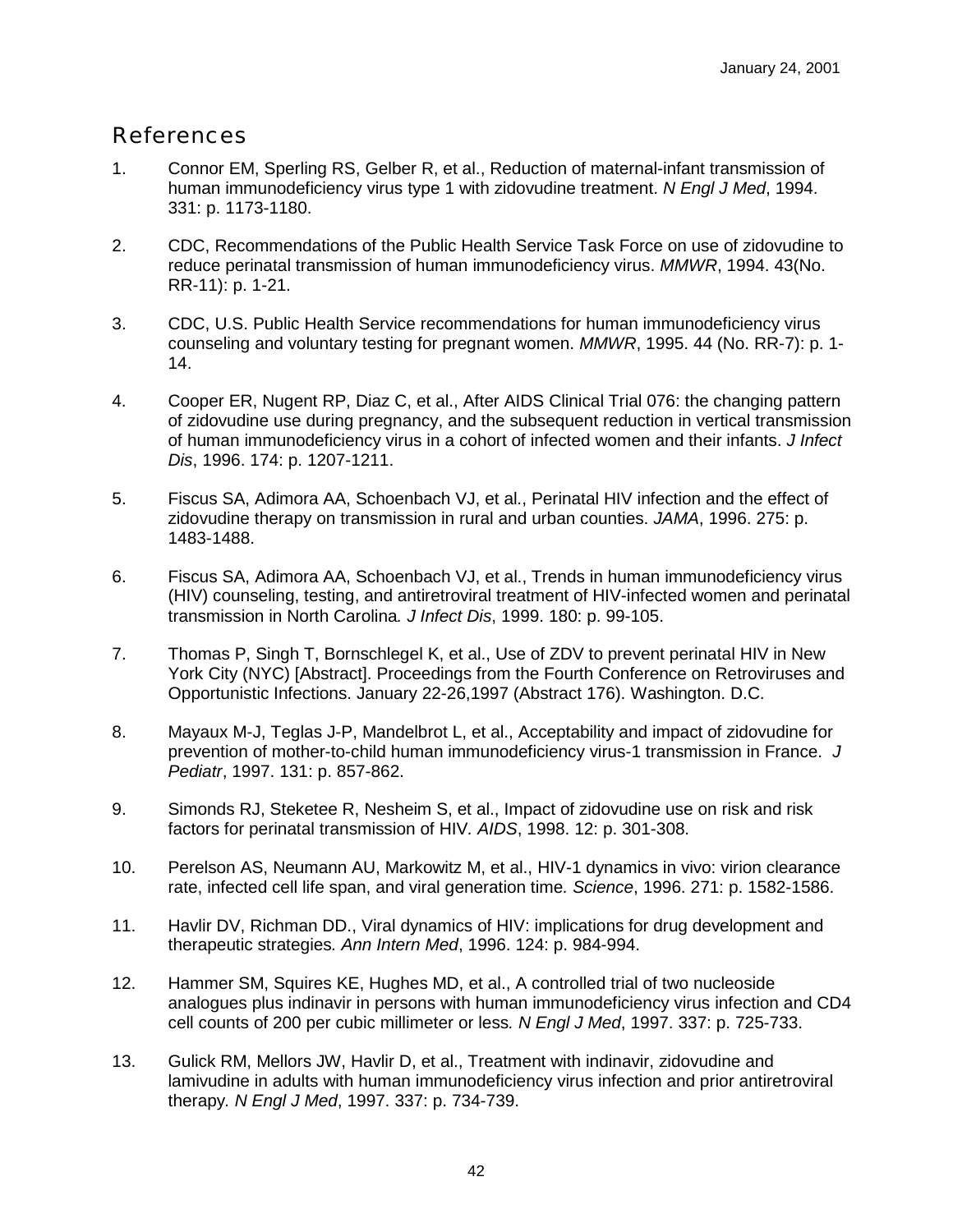- 14. CDC, Guidelines for the use of antiretroviral agents in HIV-infected adults and adolescents*. MMWR*, 1998. 47 (RR-5): p. 39-82 (and updates http://www.hivatis.org).
- 15. Mofenson LM, Interaction between timing of perinatal human immunodeficiency virus infection and the design of preventive and therapeutic interventions*. Acta Paediatr Suppl*, 1997. 491: p. 1-9.
- 16. Olivero OA, Anderson LM, Diwan BA, et al., Transplacental effects of 3'-azido-2',3' dideoxythymidine (AZT): tumorigenicity in mice and genotoxicity in mice and monkeys*. J Natl Cancer Inst*, 1997. 89: p. 1602-1608.
- 17. Minkoff H, Augenbraun M., Antiretroviral therapy for pregnant women*. Am J Obstet Gynecol*, 1997. 176: p. 478-489.
- 18. Mills JL, Protecting the embryo from X-rated drugs*. N Engl J Med*, 1995. 333: p. 124-125.
- 19. CDC, Pregnancy outcomes following systemic prenatal acyclovir exposure -- June 1, 1984-June 30, 1993*. MMWR*, 1993. 42: p. 806-809.
- 20. Lorenzi P, Spicher VM, Laubereau B, et al., Antiretroviral therapies in pregnancy: maternal, fetal and neonatal effects. Swiss HIV Cohort Study, the Swiss Collaborative HIV and Pregnancy Study, and the Swiss Neonatal HIV Study. *AIDS*, 1998. 12: p. F241- F247.
- 21. Martin R, Boyer P, Hammill H, et al., Incidence of premature birth and neonatal respiratory disease in infants of HIV-positive mothers. The Pediatric Pulmonary and Cardiovascular Complications of Vertically Transmitted Human Immunodeficiency Virus Infection Study Group*. J Pediatr*, 1997. 131: p. 851-856.
- 22. Leroy V, Ladner J, Nyiraziraje M, et al.., Effect of HIV-1 infection on pregnancy outcome in women in Kigali, Rwanda, 1992-1994. Pregnancy and HIV Study Group*. AIDS*, 1998. 12: p. 643-650.
- 23. Brocklehurst P, French R, The association between maternal HIV infection and perinatal outcome: a systematic review of the literature and meta-analysis*. Br J Obstet Gynaecol*, 1998. 105: p. 836-848.
- 24. Food and Drug Administration. FDA Public Health Advisory: reports of diabetes and hyperglycemia in patients receiving protease inhibitors for treatment of human immunodeficiency virus (HIV). Food and Drug Administration, Public Health Service, Department of Health and Human Services. Rockville, MD: June 11, 1997*.*
- 25. Visnegarwala F, Krause KL, Musher DM., Severe diabetes associated with protease inhibitor therapy [letter]*. Ann Intern Med*, 1997. 127: p. 947.
- 26. Eastone JA, Decker CF., New-onset diabetes mellitus associated with use of protease inhibitor [letter]*. Ann Intern Med*, 1997. 127: p. 948.
- 27. Dube M, Metabolic complications of antiretroviral therapies. *AIDS Clinical Care*, 1998. 10: p. 41-48.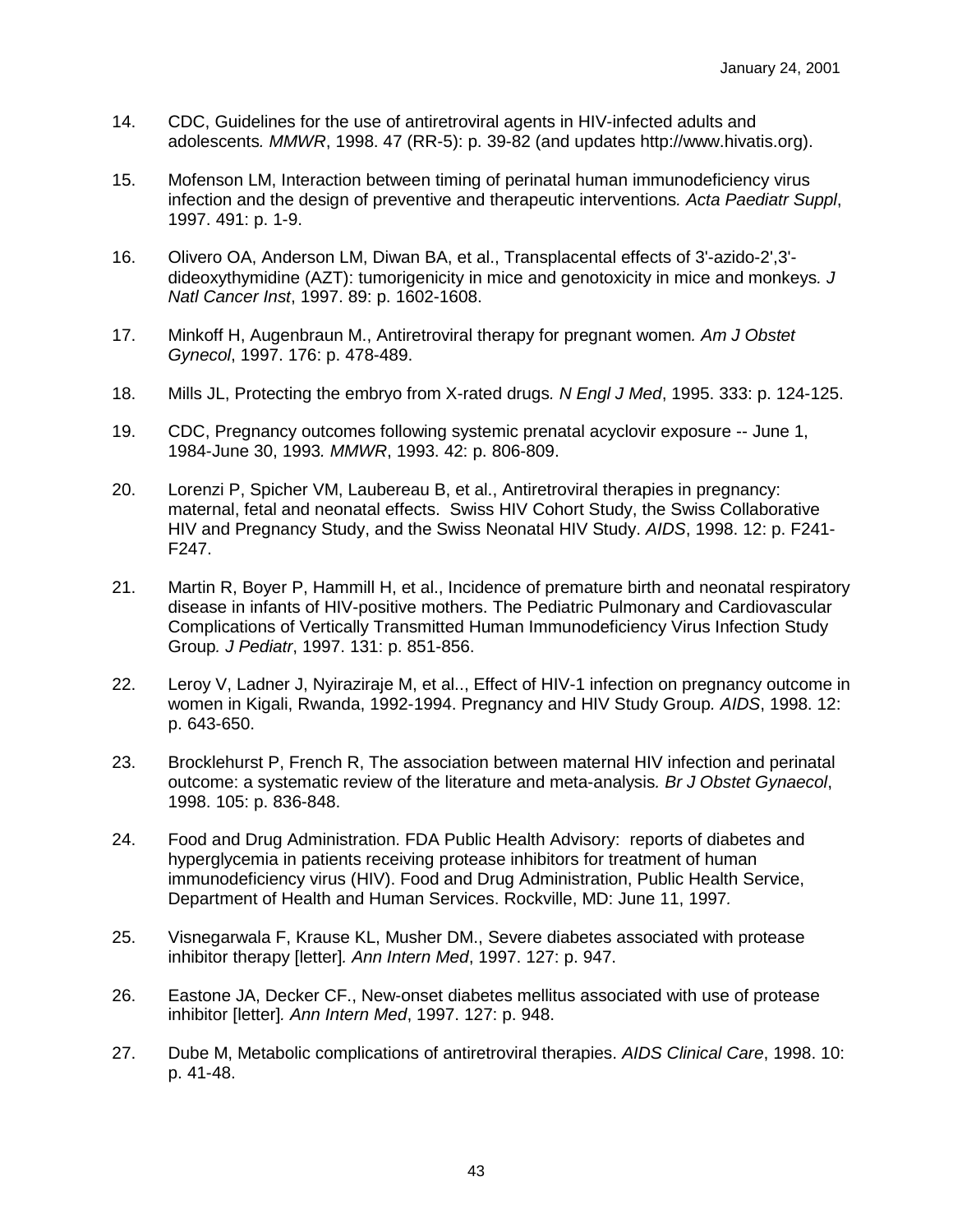- 28. Brinkman K, Ter Hofstede HJM, Burger DM, et al., Adverse effects of reverse transcriptase inhibitors: mitochondrial toxicity as common pathway*. AIDS*, 1998. 12: p. 1735-1744.
- 29. Martin JL, Brown DE, Matthews-Davis N, Reardon JE., Effects of antiviral nucleoside analogues on human DNA polymerases and mitochondrial DNA synthesis*. Antimicrobial Agents and Chemotherapy*, 1994. 38: p. 2743-2749.
- 30. Boxwell DE, Styrt BA., Lactic acidosis (LA) in patients receiving nucleoside reverse transcriptase inhibitors (NRTIs). 39th Interscience Conference on Antimicrobial Agents and Chemotherapy. San Francisco, CA, September 26-29, 1999 (Abstract 1284)*.*
- 31. Ibdah JA, Bennett MJ, Rinaldo P, et al., A fetal fatty-acid oxidation disorder as a cause of liver disease in pregnant women*. N Engl J Med*, 1999. 340: p. 1723-1731.
- 32. Strauss AW, Bennett MJ, Rinaldo P, et al., Inherited long-chain 3-hydroxyacyl-CoA dehydrogenase deficiency and a fetal-maternal interaction cause maternal liver disease and other pregnancy complications*. Semin Perinatol*, 1999. 23: p. 100-112.
- 33. Sims HF, Brackett JC, Powell CK, et al., The molecular basis of pediatric long-chain 3 hydroxyacyl Co-A dehydrogenase deficiency associated with maternal acute fatty liver of pregnancy*. Proc Natl Acad Sci USA*, 1995. 92: p. 841-845.
- 34. Ibdah JA, Yang Z, Bennett MJ., Minireview: Liver disease in pregnancy and fetal fatty acid oxidation defects*. Molecular Genetics and Metabolism*, 2000. 71: p. 182-189.
- 35. Grimbert S, Fromenty B, Fisch C, et al., Decreased mitochondrial oxidation of fatty acids in pregnant mice: possible relevance to development of acute fatty liver of pregnancy*. Hepatology*, 1993. 17: p. 628-637.
- 36. Grimbert S, Fisch C, Deschamps D, et al., Effects of female sex hormones on mitochondria: possible role of acute fatty liver of pregnancy*. Am J Physiol*, 1995. 268: p. 6107.
- 37. Fortgang IS, Belitsos PC, Chaisson RE, et al., Hepatomegaly and steatosis in HIVinfected patients receiving nucleoside analogue antiretroviral therapy*. Am J Gastroenterol*, 1995. 90: p. 1433-1436.
- 38. Gerard Y, Maulin L, Yazdanpanah Y, et al., Symptomatic hyperlactatemia: an emerging complication of antiretroviral therapy*. AIDS*, 2000. 14: p. 2723-2730.
- 39. Luzzati R, Del Bravo P, Di Perri G, et al., Riboflavine and severe lactic acidosis*. Lancet*, 1999. 353: p. 901-902.
- 40. Bristol-Myers Squibb Company. Healthcare Provider Important Drug Warning Letter*.* January 5, 2001.
- 41. Blanche S, T.M., Rustin P, et al., Persistent mitochondrial dysfunction and perinatal exposure to antiretroviral nucleoside analogues*. Lancet*, 1999. 354: p. 1084-1089.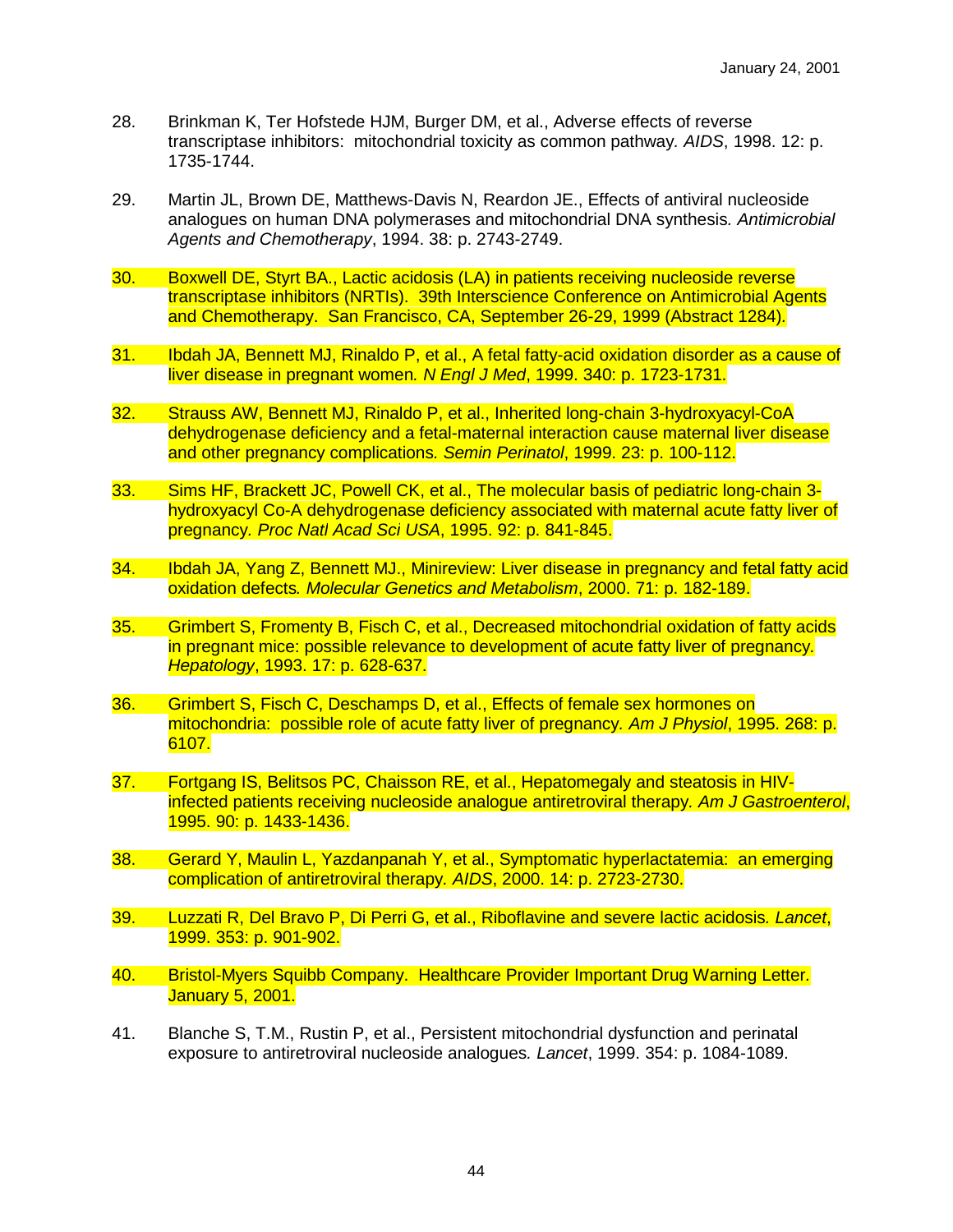- 42. Sperling RS, Shapiro DE, McSherry GD, et al, Safety of the maternal-infant zidovudine regimen utilized in the Pediatric AIDS Clinical Trials Group 076 Study*. AIDS*, 1998. 12: p. 1805-1813.
- 43. The Perinatal Safety Review Working Group. Nucleoside exposure in the children of HIVinfected women receiving antiretroviral drugs: absence of clear evidence for mitochondrial disease in children who died before 5 years of age in five United States cohorts*. J Acquir Immune Defic Syndr Hum Retrovirol*, 2000. 15: p. 261-268.
- 44. Lange J, Stellato R, Brinkman K, et al., Review of neurological adverse events in relation to mitochondrial dysfunction in the prevention of mother to child transmission of HIV: PETRA study. Second Conference on Global Strategies for the Prevention of HIV Transmission from Mothers to Infants. September 1-6, 1999, Montreal, Canada (Abstract 250).
- 45. Lipshultz SE, Easley KA, Orav EJ, et al., Absence of cardiac toxicity of zidovudine in infants*. N Engl J Med*, 2000. 343: p. 759-766.
- 46. Morris AAM, Carr A., HIV nucleoside analogues: new adverse effects on mitochondria? *Lancet*, 1999. 354: p. 1046-1047.
- 47. Sperling RS, Shapiro DE, Coombs RW, et al., Maternal viral load, zidovudine treatment, and the risk of transmission of human immunodeficiency virus type 1 from mother to infant. *N Engl J Med*, 1996. 335: p. 1621-1629.
- 48. Sandberg JA, Slikker W Jr., Developmental pharmacology and toxicology of anti-HIV therapeutic agents: dideoxynucleosides. *FASEB J*, 1995. 9: p. 1157-1163.
- 49. Qian M, Bui T, Ho RJY, Unadkat JD., Metabolism of 3'-azido-3'-deoxythymidine (AZT) in human placental trophoblasts and hofbauer cells. *Biochem Pharmacol*, 1994. 48: p. 383- 389.
- 50. Dancis J, Lee JD, Mendoza S, Liebes L., Transfer and metabolism of dideoxyinosine by the perfused human placenta. *J Acquir Immune Defic Syndr Hum Retrovirol*, 1993. 6: p. 2- 6.
- 51. Sandberg JA, Binienda Z, Lipe G, Slikker Jr W., Placental transfer and fetal disposition of dideoxycytidine (ddC) and dideoxyinosine (ddI) [Abstract]. *Toxicologist*, 1994. 14: p. 434.
- 52. Eastman PS, Shapiro DE, Coombs RW, et al., Maternal viral genotypic zidovudine resistance and infrequent failure of zidovudine therapy to prevent perinatal transmission of human immunodeficiency virus type 1 in Pediatric AIDS Clinical Trial Group Protocol 076*. J Infect Dis*, 1998. 177: p. 557-564.
- 53. Antiretroviral Pregnancy Registry. PharmaResearch Corporation, Wilmington, NC. January 1989 - July 1997.
- 54. Culnane M, Fowler MG, Lee SS, et al., Lack of long-term effects of in utero exposure to zidovudine among uninfected children born to HIV-infected women*. JAMA*, 1999. 281: p. 151-157.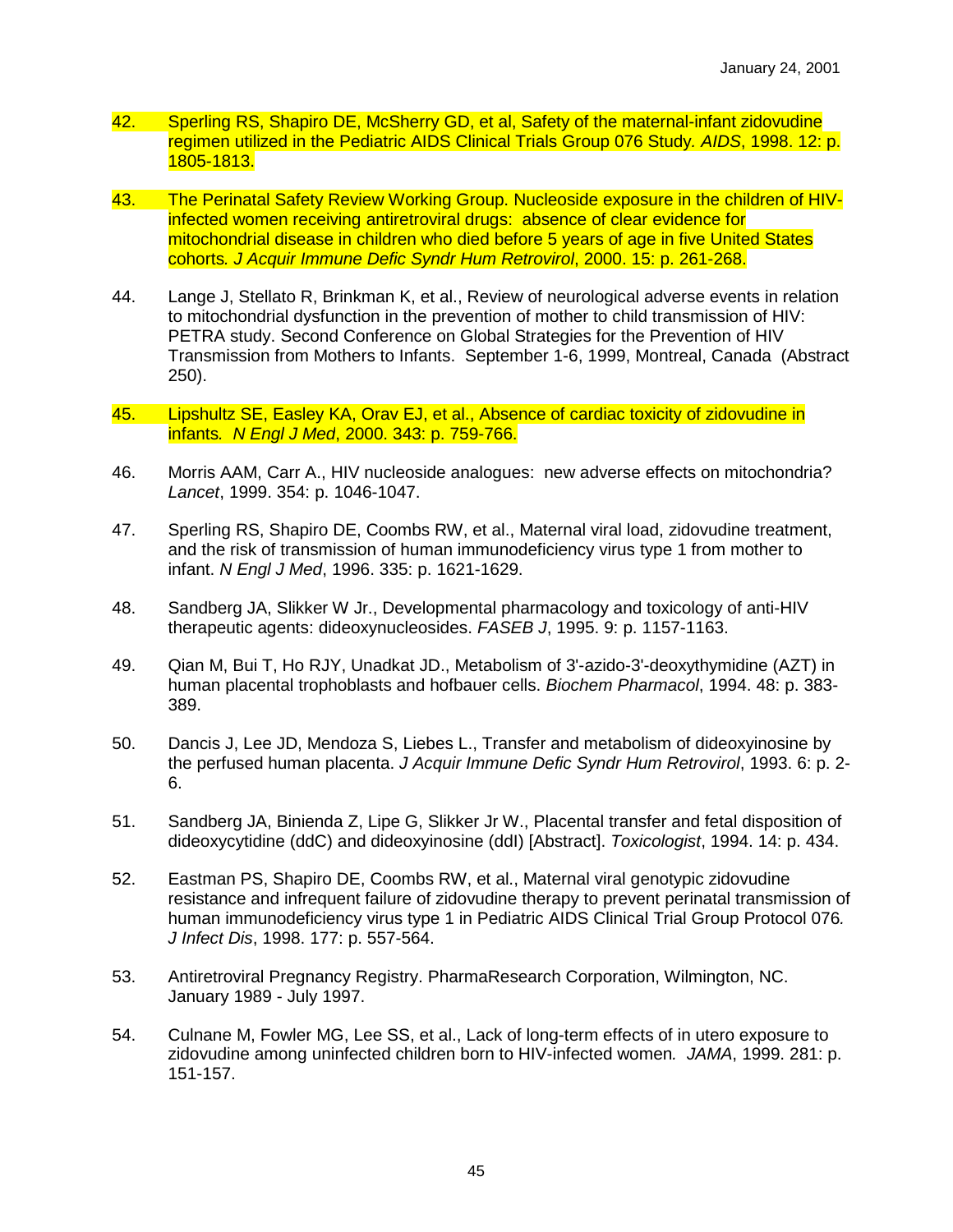- 55. Hanson IC, Antonelli TA, Sperling RS, et al., Lack of tumors in infants with perinatal HIV-1 exposure and fetal/neonatal exposure to zidovudine*. J Acquir Immune Defic Syndr Hum Retrovirol*, 1999. 20: p. 463-467.
- 56. Bardeguez A, Mofenson LM, Fowler M, et al., Lack of clinical or immunologic disease progression with transient use of zidovudine (ZDV) to reduce perinatal HIV transmission in PACTG 076. 12th World AIDS Conference. Geneva, Switzerland, June 28-July 3, 1998 (Abstract 12233)*.*
- 57. Stiehm ER, Lambert JS, Mofenson LM, et al., Efficacy of zidovudine and hyperimmune HIV immunoglobulin for reducing perinatal HIV transmission from HIV-infected women with advanced disease: results of Pediatric AIDS Clinical Trials Group Protocol 185*. J Infect Dis*, 1999. 179: p. 567-575.
- 58. Shaffer N, Chuachoowong R, Mock PA, et al., Short-course zidovudine for perinatal HIV-1 transmission in Bangkok, Thailand: a randomized controlled trial. *Lancet*, 1999. 353: p. 773-780.
- 59. Lallemant M, Jourdain G, Kim S, et al., A trial of shortened zidovudine regimens to prevent mother-to-child transmission of human immunodeficiency virus type 1. *N Engl J Med*, 2000. 343: p. 982-991.
- 60. Saba J on behalf of the PETRA Trial Study Team. Interim analysis of early efficacy of three short ZDV/3TC combination regimens to prevent mother-to-child transmission of HIV-1: the PETRA trial. Sixth Conference on Retroviruses and Opportunistic Infections. Chicago, IL, January 1999 (Abstract S-7).
- 61. Guay LA, Musoke P, Fleming T, et al., Intrapartum and neonatal single-dose nevirapine compared with zidovudine for prevention of mother-to-child transmission of HIV-1 in Kampala, Uganda: HIVNET 012 randomised trial. *Lancet*, 1999. 354: p. 795-802.
- 62. Wade NA, Birkhead GS, Warren BL, et al., Abbreviated regimens of zidovudine prophylaxis and perinatal transmission of the human immunodeficiency virus. *N Engl J Med*, 1998. 339: p. 1409-1414.
- 63. Wade N, Birkhead GS, French PT., Short courses of zidovudine and perinatal transmission of HIV*. N Engl J Med*, 1999. 340: p. 1042-1043.
- 64. CDC, Case-control study of HIV seroconversion in health-care workers after precutaneous exposure to HIV-infected blood -- France, United Kingdom, and United States, Janury 1988 August 1994. *MMWR*, 1995. 44: p. 929-933.
- 65. Cao Y, Krogstad P, Korber BT, et al., Maternal HIV-1 viral load and vertical transmission of infection: The Ariel Project for the prevention of HIV transmission from mother to infant. *Nature Medicine*, 1997. 3: p. 549-552.
- 66. Dickover RE, Garratty EM, Horman SA, et al., Identification of levels of maternal HIV-1 RNA associated with risk of perinatal transmission: effect of maternal zidovudine treatment on viral load. *JAMA*, 1996. 275: p. 599-605.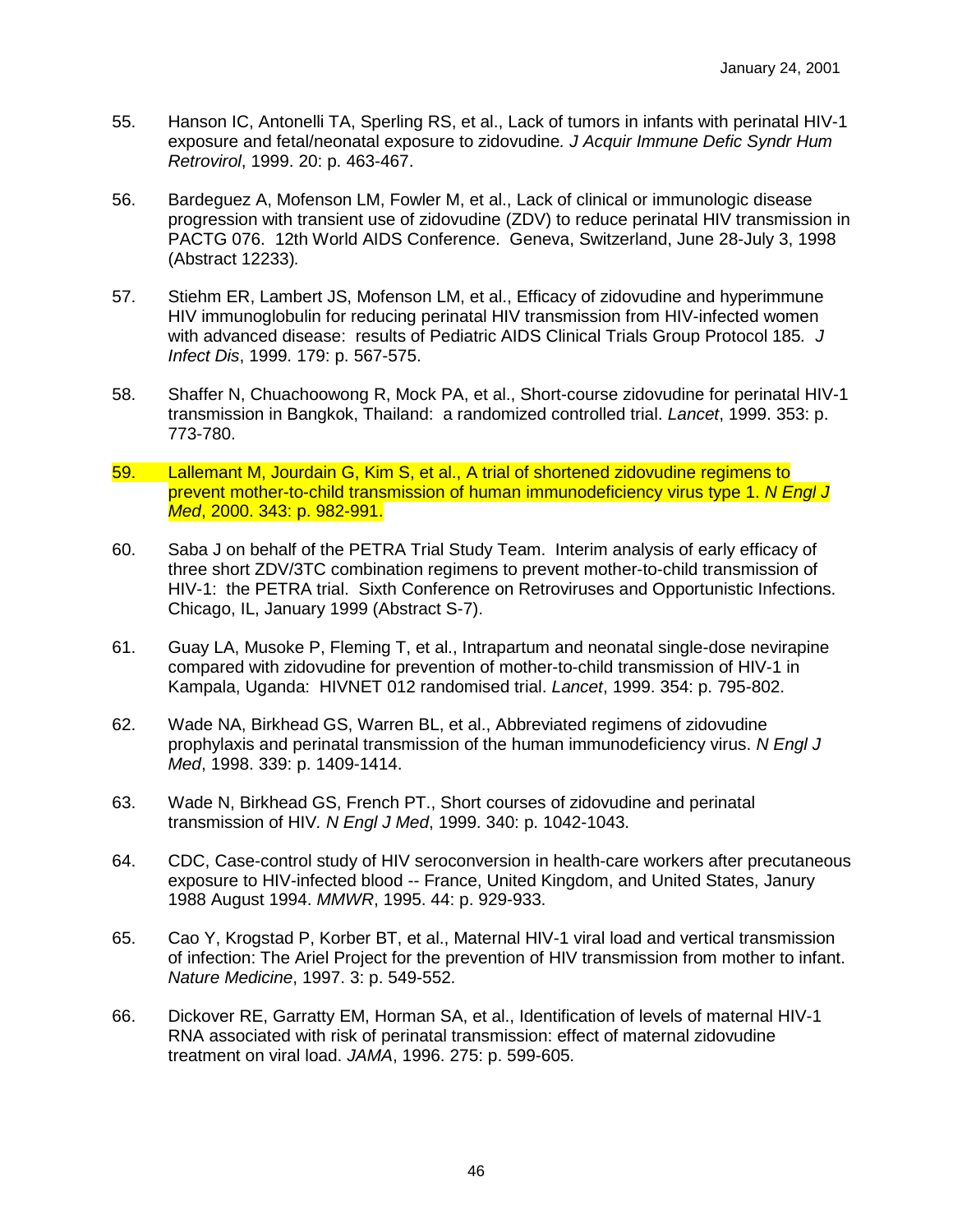- 67. Mayaux M-J, Dussaix E, Isopet J, et al., Maternal virus load during pregnancy and the mother-to- child transmission of human immunodeficiency virus type 1: the French Perinatal Cohort Studies. *J Infect Dis*, 1997. 175: p. 172-175.
- 68. Thea DM, Steketee RW, Pliner V, et al., The effect of maternal viral load on the risk of perinatal transmission of HIV-1*. J Infect Dis*, 1997. 175: p. 707-711.
- 69. Shapiro DE, Sperling RS, Coombs RW., Effect of zidovudine on perinatal HIV-1 transmission and maternal viral load. *Lancet*, 1999: p. 354:156.
- 70. Mofenson LM, Lambert JS, Stiehm ER, et al., Risk factors for perinatal transmission of human immunodeficiency virus type 1 in women treated with zidovudine. *N Engl J Med*, 1999. 341: p. 385-393.
- 71. Garcia PM, Kalish LA, Pitt J, et al., Maternal levels of plasma human immunodeficiency virus type 1 RNA and the risk of perinatal transmission. *N Engl J Med*, 1999. 341: p. 394- 402.
- 72. The European Collaborative Study. Maternal viral load and vertical transmission of HIV-1: an important factor but not the only one*. AIDS*, 1999. 13: p. 1377-1385.
- 73. Mock PA, Shaffer N, Bhadrakom C, et al., Maternal viral load and timing of mother-to-child transmission, Bangkok, Thailand. *AIDS*, 1999. 13: p. 407-414.
- 74. Shaffer N, Roongpisuthipong A, Siriwasin W, et al., Maternal virus load and perinatal human immunodeficiency virus subtype E transmission, Thailand. *J Infect Dis*, 1999. 179: p. 590-599.
- 75. Hart CE, Lennox JL, Pratt-Palmore M, et al., Correlation of human immunodeficiency virus type 1 RNA levels in blood and the female genital tract. *J Infect Dis*, 1999. 179: p. 871- 882.
- 76. Iverson AKN, Larsen AR, Jensen T, et al., Distinct determinants of human immunodeficiency virus type 1 RNA and DNA loads in vaginal and cervical secretions. *J Infect Dis*, 1998. 177: p. 1214-1220.
- 77. Shaheen F, Sison AV, McIntosh L, et al., Analysis of HIV-1 in cervicovaginal secretions and blood of pregnant and non-pregnant women. *J Hum Virol*, 1999. 2: p. 154-166.
- 78. Rasheed S, Li Z, Xu D, Kovacs, A. Presence of cell-free human immunodeficiency virus in cervicovaginal secretions is independent of viral load in the blood of human immunodeficiency virus-infected women. *Am J Obstet Gynecol*, 1996. 175: p. 122-129.
- 79. Chuachoowong R, Shaffer N, Siriwasin W, et al., Short-course antenatal zidovudine reduces both cervicovaginal human immunodeficiency virus type 1 RNA levels and risk of perinatal transmission. *J Infect Dis*, 2000. 181: p. 99-106.
- 80. Melvin AJ, Burchett SK, Watts DH, et al., Effect of pregnancy and zidovudine therapy on viral load in HIV-1-infected women*. J Acquir Immune Defic Syndr Hum Retrovirol*, 1997. 14: p. 232-236.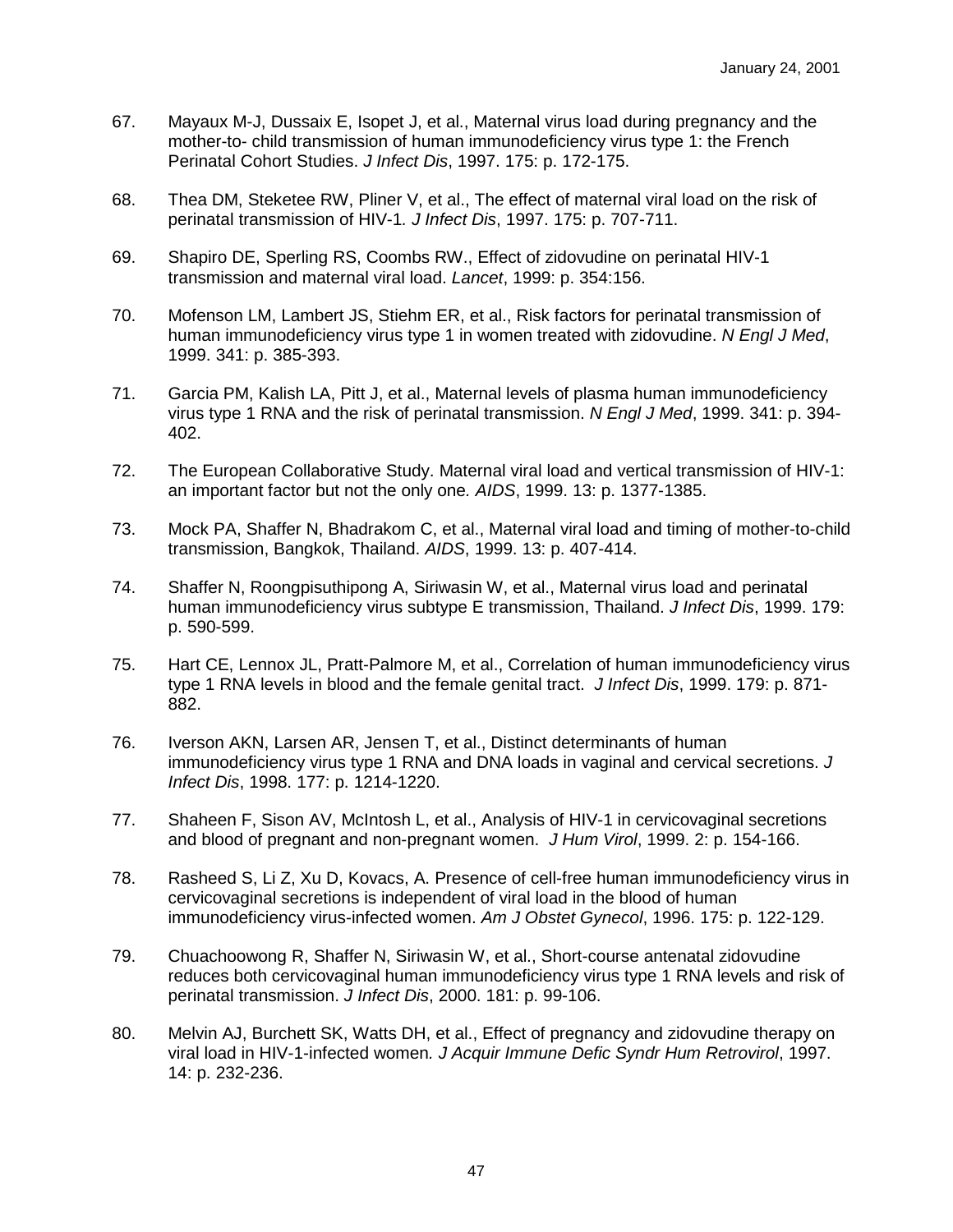- 81. Blattner W, Cooper E, Charurat M, et al., Effectiveness of potent antiretroviral therapies on reducing perinatal transmission of HIV-1. XIII International AIDS Conference. Durban, South Africa, July 9-14, 2000 (Abstract LbOr4).
- 82. McGowan JP, Crane M, Wiznia AA, Blum S., Combination antiretroviral therapy in human immunodeficiency virus-infected pregnant women*. Obstet Gynecol*, 1999. 94: p. 641-646.
- 83. Tuomala R, Shapiro D, Samelson R, et al., Antepartum antiretroviral therapy and viral load in 464 HIV-infected women in 1998-1999 (PACTG 367). *Am J Obstet Gynecol*, 2000. 182 (part 2): Abstract 285.
- 84. American College of Obstetricians and Gynecologist Technical Bulletin. Preconceptional Care. Number 205, May 1995.
- 85. Burns DN, Landesman S, Muenz LR, et al., Cigarette smoking, premature rupture of membranes and vertical transmission of HIV-1 among women with low CD4+ levels. *J Acquir Immune Defic Syndr Hum Retrovirol*, 1994. 7: p. 718-726.
- 86. Turner BJ, Hauck WW, Fanning R, Markson LE., Cigarette smoking and maternal-child HIV transmission. *J Acquir Immune Defic Syndr Human Retrovirol*, 1997. 14: p. 327-337.
- 87. Rodriguez EM, Mofenson LM, Chang B-H, et al., Association of maternal drug use during pregnancy with maternal HIV culture postivity and perinatal HIV transmission. *AIDS*, 1996. 10: p. 273-282.
- 88. Bulterys M, Landesman S, Burns DN, et al., Sexual behavior and injection drug use during pregnancy and vertical transmission of HIV-1. *J Acquir Immune Defic Syndr Human Retrovirol*, 1997. 15: p. 76-82.
- 89. Matheson PB, Thomas PA, Abrams EJ, et al., Heterosexual behavior during pregnancy and perinatal transmission of HIV-1*. AIDS*, 1996. 10: p. 1249-1256.
- 90. CDC, Recommendations for assisting in the prevention of perinatal transmission of human T-lymphotropic virus type III/lymphadenopathy-associated virus and acquired immunodeficiency syndrome*. MMWR*, 1985. 34: p. 721-726.
- 91. Rodman JH, Robbins BL, Flynn PM, Fridland A., A systemic and cellular model for zidovudine plasma concentrations and intracellular phosphorylation in patients. *J Infect Dis*, 1996. 174: p. 490-499.
- 92. Barry MG, Khoo SH, Beal GJ, et al., The effect of zidovudine dose on the formation of intracellular phosphorylated metabolites. *AIDS*, 1996. 10: p. 1361-1367.
- 93. Gambertoglio JG, Peter K., Zidovudine phosphorylation after short term and long term therapy with zidovudine in patients infected with HIV. *Clin Pharmacol Therapy*, 1996. 60: p. 168-176.
- 94. Mulder JW, Cooper DA, Mathiesen L, et al., Zidovudine twice daily in asymptomatic subjects with HIV infection and a high risk of progression to AIDS: a randomized, doubleblind placebo controlled study. *AIDS*, 1994. 8: p. 313-321.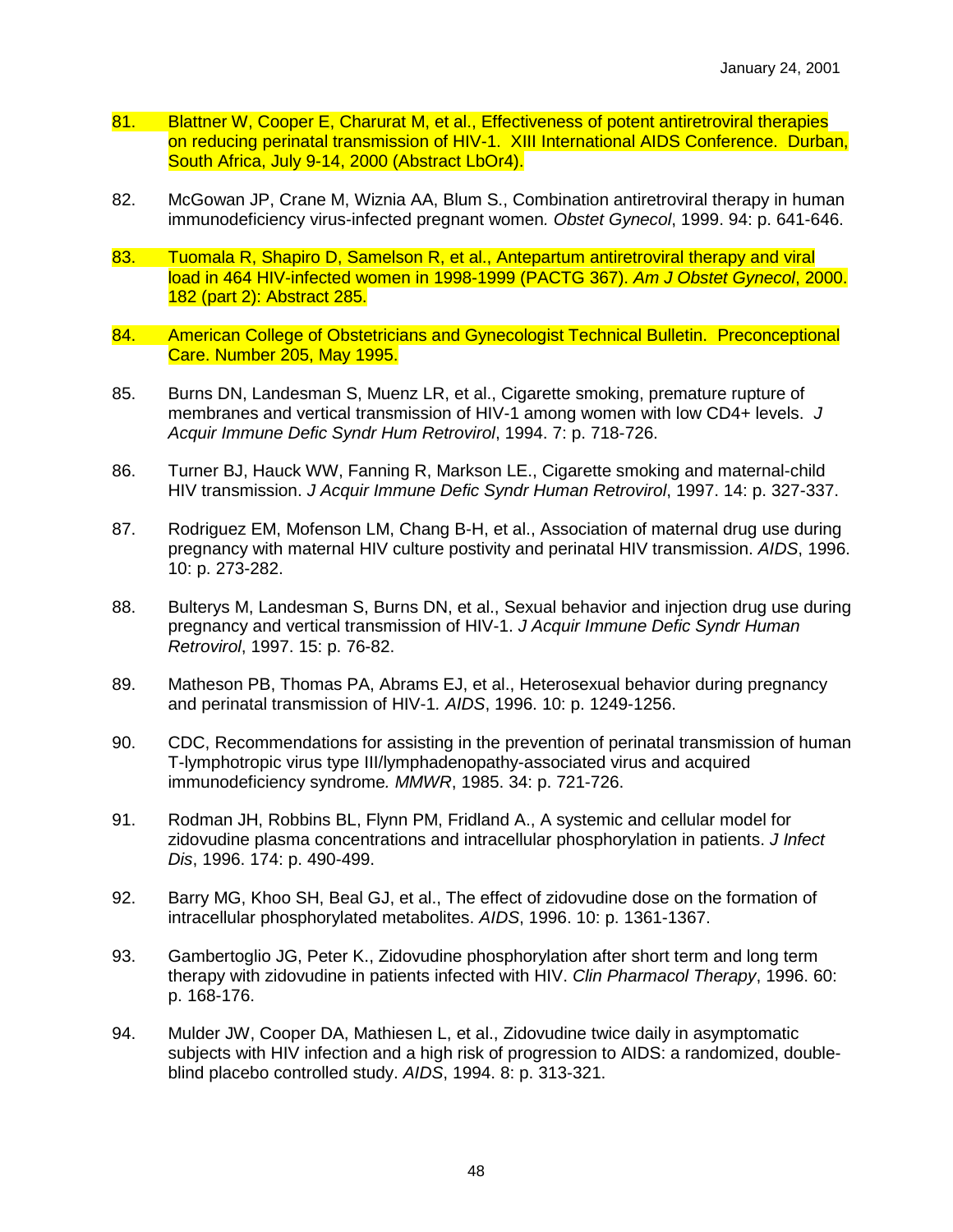- 95. Mannucci PM, Gringeri A, Savidge G, et al., Randomized double-blind, placebo-controlled trial of twice-daily zidovudine in asymptomatic haemophiliacs infected with the human immunodeficiency virus type 1*. Brit J Haematol*, 1994. 86: p. 174-179.
- 96. Cooper DA, Gatell JM, Kroon S, et al., Zidovudine in persons with asymptomatic HIV infection and CD4+ cell counts greater than 400 per cubic millimeter*. N Engl J Med*, 1993. 329: p. 297-303.
- 97. Boucher FD, Modlin JF, Weller S, et al., Phase I evaluation of zidovudine administered to infants exposed at birth to the human immunodeficiency virus*. J Pediatr*, 1993. 122: p. 1137-1144.
- 98. Mirochnick M, Capparelli E, Dankner W, et al., Zidovudine pharmacokinetics in premature infants exposed to human immunodeficiency virus*. Antimicrobial Agents Chemother*, 1998. 42: p. 808-812.
- 99. Clarke JR, Braganza R, Mirza A, et al., Rapid development of genotypic resistance to lamivudine when combined with zidovudine in pregnancy. *J Med Virol*, 1999. 59: p. 364- 368.
- 100. The Delta Coordinating Committee. Delta: a randomised double-blind controlled trial comparing combinations of zidovudine plus didanosine or zalcitabine with zidovudine alone in HIV-infected individuals. *Lancet*, 1996. 348: p. 283-291.
- 101. Hammer SM, Katzenstein DA, Hughes MD, et al., A trial comparing nucleoside monotherapy with combination therapy in HIV-infected adults with CD4 cell counts from 200 to 500 per cubic millimeter. *N Engl J Med*, 1996. 335: p. 1081-1090.
- 102. Saravolatz LD, Winslow DL, Collins G et al., Zidovudine alone or in combination with didanosine or zalcitabine in HIV-infected patients with the acquired immunodeficiency syndrome or fewer than 200 CD4 cells per cubic millimeter. *N Engl J Med*, 1996. 335: p. 1099-1106.
- 103. Kuritzkes DR, Clinical significance of drug resistance in HIV-1 infection. *AIDS*, 1996. 10 (suppl 5): p. S27-S31.
- 104. Japour AJ, Welles S, D'Aquila RT, et al., Prevalence and clinical significance of zidovudine resistance mutations in human immunodeficiency virus isolated from patients after long-term zidovudine treatment. *J Infect Dis*, 1995. 171: p. 1172-1179.
- 105. Jackson JB, Mracnz M, Guay L, et al., Selection of nevirapine (NVP) resistance mutations in Ugandan women and infants receiving NVP prophylaxis to prevent HIV-1 vertical transmission (HIVNET 012). XIII International AIDS Conference. Durban, South Africa, July 9-14, 2000 (Abstract LbOr13).
- 106. Jackson JB, Becker-Pergola G, Guay L, et al., Identification of the K103N resistance mutation in Ugandan women receiving nevirapine to prevent HIV-1 vertical transmission. *AIDS*, 2000. 14: p. F111-F115.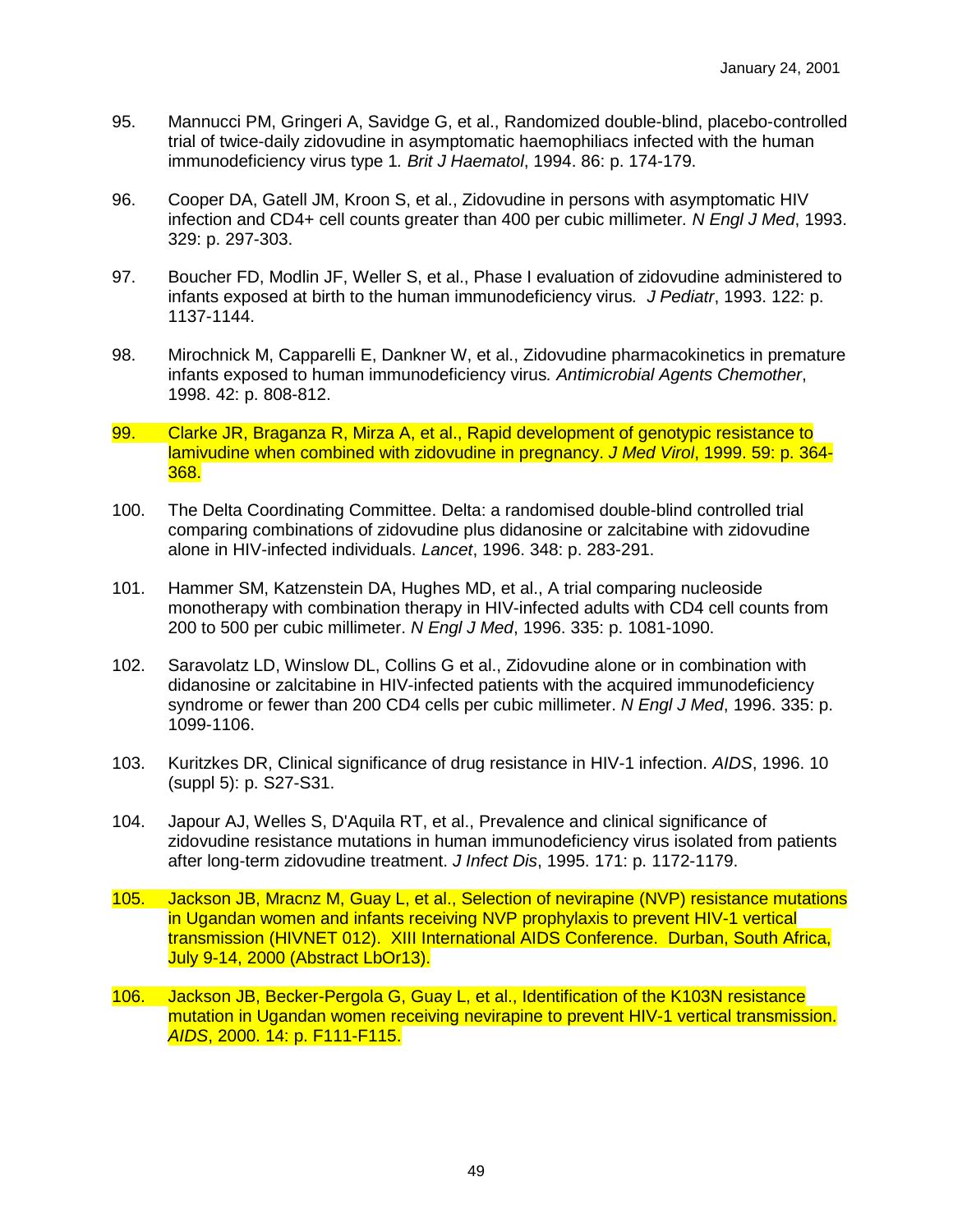- 107. Sullivan J, Cunningham C, Dorenbaum A, et al., Genotypic resistance analysis in women participating in PACTG 316 with HIV-1 RNA >=10,000 copies/mL. XIII International AIDS Conference. Durban, South Africa, July 9-14, 2000 (Abstract LbOr14).
- 108. Hirsch MS, Brun-Vezinet F, D'Aquila RT, et al for the International AIDS Society-USA Panel. Antiretroviral drug resistance testing in adult HIV-1 infection: recommendations of an International AIDS Society-USA Panel. *JAMA*, 2000. 283: p. 2417-2426.
- 109. Welles SL, Pitt J, Colgrove R, et al., HIV-1 genotypic zidovudine drug resistance and the risk of maternal-infant transmission in the Women and Infants Transmission Study. *AIDS*, 2000. 14: p. 263-271.
- 110. Colgrove RC, Pitt J, Chung PH, et al., Selective vertical transmission of HIV-1 antiretroviral resistance mutations*. AIDS*, 1998. 12: p. 2281-2288.
- 111. Kully C, Yerly S, Erb P, et al., Codon 215 mutations in human immunodeficiency virusinfected pregnant women*. J Infect Dis*, 1999. 179: p. 705-708.
- 112. Miotti PG, Taha TET, Kumwenda NI, et al., HIV transmission through breastfeeding a study in Malawi*. JAMA*, 1999. 282: p. 744-749.
- 113. Moodley D. The SAINT Trial: nevirapine (NVP) versus zidovudine (ZDV) + lamivudine (3TC) in prevention of peripartum HIV transmission. XIII International AIDS Conference. Durban, South Africa. July 2001. Abstract LbOr2.
- 114. Koup RA, Brewster F, Grob P, Sullivan JL., Nevirapine synergistically inhibits HIV-1 replication in combination with zidovudine, interferon or CD4 immunoadhesin. *AIDS*, 1993. 7: p. 1181-1184.
- 115. Musoke P, Gyay L, Bagenda D, et al., A phase I/II study of the saftey and pharmacokinetics of nevirapine in HIV-1-infected pregnant Ugandan women and their neonates (HIVNET 006). *AIDS*, 1999. 13: p. 479-486.
- 116. Zhang H, Dornadula G, Wu Y, Havlir D, Richman DD, Pomerantz RJ., Kinetic analysis of intravirion reverse transcription in the blood plasma of human immunodeficiency virus type 1-infected individuals: direct assessment of resistance to reverse transcriptase inhibitors in vivo*. J Virol*, 1996. 70: p. 628-634.
- 117. Frenkel LM, Wagner LE, Demeter LM, et al., Effects of zidovudine use during pregnancy on resistance and vertical transmission of human immunodeficiency virus type 1. *Clin Infect Dis*, 1995. 20: p. 1321-1326.
- 118. Wainberg MA, Friedland G., Public health implications of antiretroviral therapy and HIV drug resistance*. JAMA*, 1998. 279: p. 1977-1983.
- 119. Little SJ, Daar ES, D'Aquila RT, et al., Reduced antiretroviral drug susceptibility among patients with primary infection*. JAMA*, 1999. 282: p. 1142-1149.
- 120. Boden D, Hurley A, Zhang L, et al., HIV-1 drug resistance in newly infected individuals*. JAMA*, 1999. 282: p. 1135-1141.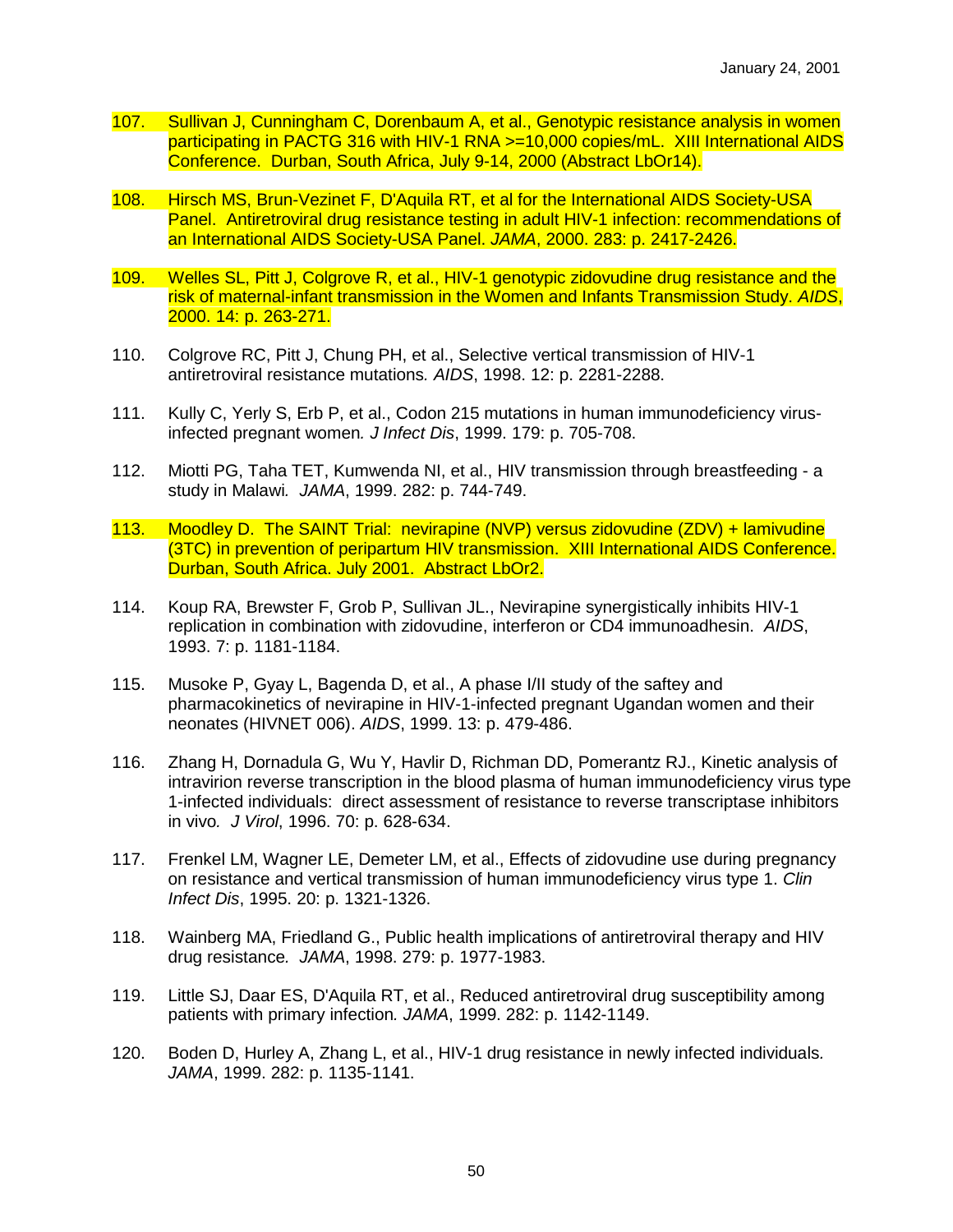- 121. Pomerantz RJ, Primary HIV-1 resistance: a new phase in the epidemic? *JAMA*, 1999. 282: p. 1177-1179.
- 122. Palumbo P, Dobbs T, Holland B, et al., Antiretroviral (ARV) resistance mutations among pregnant, HIV-infected women: frequency and clinical correlates. 2nd Conference on Global Strategies for the Prevention of HIV Transmission from Mothers to Infants. Montreal, Canada, September 1-6, 1999 (Abstract 256).
- 123. Van Rompay KKA, Otsyula MG, Marthas ML, et al., Immediate zidovudine treatment protects simian immunodeficiency virus-infected newborn macaques against rapid onset of AIDS*. Antimicrob Agents Chemother*, 1995. 39: p. 125-131.
- 124. Tsai C-C, Follis KE, Sabo A, et al., Prevention of SIV infection in macaques by (R)-9-(2 phosphonylmethoxypropyl)adenine. *Science*, 1995. 270: p. 1197-1199.
- 125. Bottiger D, Johansson N-G, Samuelsson B, et al., Prevention of simian immunodeficiency virus, SIVsm, or HIV-2 infection in cynomolgus monkeys by pre- and postexposure administration of BEA-005*. AIDS*, 1997. 11: p. 157-162.
- 126. Mathes LE, Polas PJ, Hayes KA, et al., Pre- and post-exposure chemoprophylaxis: evidence that 3'-azido-3'dideoxythymidine (AZT) inhibits feline leukemia virus diseases by a drug-induced vaccine effect. *Antimicrob Agents Chemother*, 1992. 36: p. 2715-2721.
- 127. Dunn DT, Brandt CD, Krivine A, et al., The sensitivity of HIV-1 DNA polymerase chain reaction in the neonatal period and the relative contributions of intra-uterine and intrapartum transmission*. AIDS*, 1995. 9: p. F7-F11.
- 128. The International Perinatal HIV Group. The Mode of Delivery and the Risk of Vertical Transmission of Human Immunodeficiency Virus Type 1 - a Meta-Analysis of 15 Prospective Cohort Studies. *N Engl J Med*, 1999. 340: p. 977-987.
- 129. The European Mode of Delivery Collaboration. Elective cesarean-section versus vaginal delivery in prevention of vertical HIV-1 transmission: a randomized clinical trial. *Lancet*, 1999. 353: p. 1035-1039.
- 130. American College of Obstetricians and Gynecologists Committee Opinion. Scheduled cesarean delivery and the prevention of vertical transmission of HIV infection. Number 234, May 2000*.*
- 131. Burns DN, Landesman S, Wright DJ, et al., Influence of other maternal variables on the relationship between maternal virus load and mother-to-infant transmission of human immunodeficiency virus type 1. *J Infect Dis*, 1997. 175: p. 1206-1210.
- 132. Coll O, Hernandez M, Boucher CAB, et al., Vertical HIV-1 transmission correlates with a high maternal viral load at delivery. *J Acquir Immune Defic Syndr Hum Retrovirol*, 1997. 14: p. 26-30.
- 133. Van Dyke RB, Korber BT, Popek E, et al., The Ariel Project: A prospective cohort study of maternal-child transmission of human immunodeficiency virus type 1 in the era of maternal antiretroviral therapy. *J Infect Dis*, 1999. 179: p. 319-328.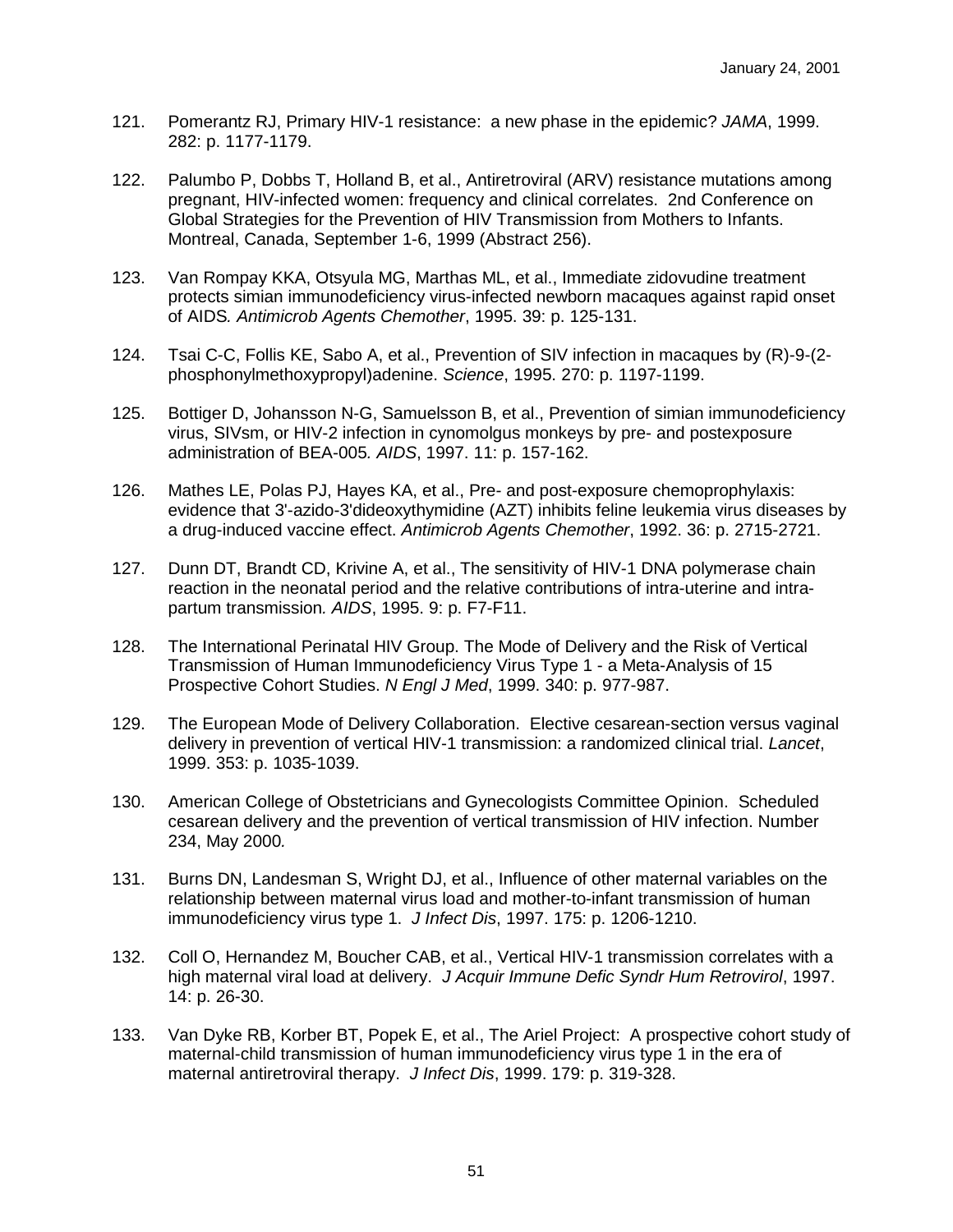- 134. Samelson R, Shapiro D, Tuomala, et al., HIV vertical transmission rates according to antiretroviral therapy and viral load during pregnancy among 347 mother-child pairs 1998- 99 (PACTG 367). Society for Maternal Fetal Medicine Annual Meeting, Miami Beach, FL, January, 2000, Abstract 276.
- 135. Clarke SM, Mulcahy F, Healy CM, et al., The efficacy and tolerability of combination antiretroviral therapy in pregnancy: infant and maternal outcome. *Internat J STD AIDS*, 2000. 11: p. 220-223.
- 136. Beckerman KP, Morris AB, Stek A., Mode of delivery and the risk of vertical transmission of HIV-1. (letter)*. N Engl J Med*, 1999. 341: p. 205.
- 137. Helfgott A, Eriksen N, Lewis S, et al., Highly active antiretroviral therapy for the prevention of perinatal HIV. Society for Maternal Fetal Medicine Annual Meeting, Miami Beach, FL, January, 2000, Abstract 289.
- 138. Nielsen TF, Hakegaard KH., Postoperative cesarean section morbidity: a prospective study. *Am J Obstet Gynecol*, 1983. 146: p. 911-915.
- 139. Hebert PR, Reed G, Entman SS, et al., Serious maternal morbidity after childbirth: prolonged hospital stays and readmissions. *Obstet Gynecol*, 1999. 94: p. 942-947.
- 140. Roman J, Bakos O, Cnattingius S., Pregnancy outcomes by mode of delivery among term breech births: Swedish experience 1987-1993. *Obstet Gynecol*, 1998. 92: p. 945-950.
- 141. Gregory KD, Henry OA, Ramicone E, et al., Maternal and infant complications in high and normal weight infants by method of delivery. *Obstet Gynecol*, 1998. 92: p. 507-513.
- 142. Schiff E, Friedman SA, Mashiach S, et al., Maternal and neonatal outcome of 846 term singleton breech deliveries: seven-year experience at a single center. *Am J Obstet Gynecol*, 1996. 175: p. 18-23.
- 143. Van Ham MAPC, van Dongen PWJ, Mulder J., Maternal consequences of caesarean section. A retrospective study of intra-operative and postoperative maternal complications of caesarean section during a 10-year period. *Eur J Obstet Gynecol Repro Biol*, 1997. 74: p. 1-6.
- 144. McMahon MJ, Luther ER, Bowes WA Jr., Olshan AF., Comparison of a trial of labor with an elective second cesarean section. *N Engl J Med*, 1996. 335: p. 689-695.
- 145. Watts DH, Lambert JS, Stiehm ER, et al for the Pediatric AIDS Clinical Trials Group 185 Team., Complications according to mode of delivery among HIV-infected women with CD4 lymphocyte counts of 500 or less. *Amer J Obstet Gynecol*, 2000. 173: p. 100-107.
- 146. Read J, Kpamegan E, Tuomala R, et al., Mode of delivery and postpartum morbidity among HIV-infected women: The Women and Infants Transmission Study (WITS). In: Abstracts of the 6th Conference on Retroviruses and Opportunistic Infections, Chicago, January 31-February 4, 1999. Abstract 683.
- 147. Semprini AE, Castagna C, Ravizza M, et al., The incidence of complications after cesarean section in 156 HIV-positive women. *AIDS*, 1996. 9: p. 913-917.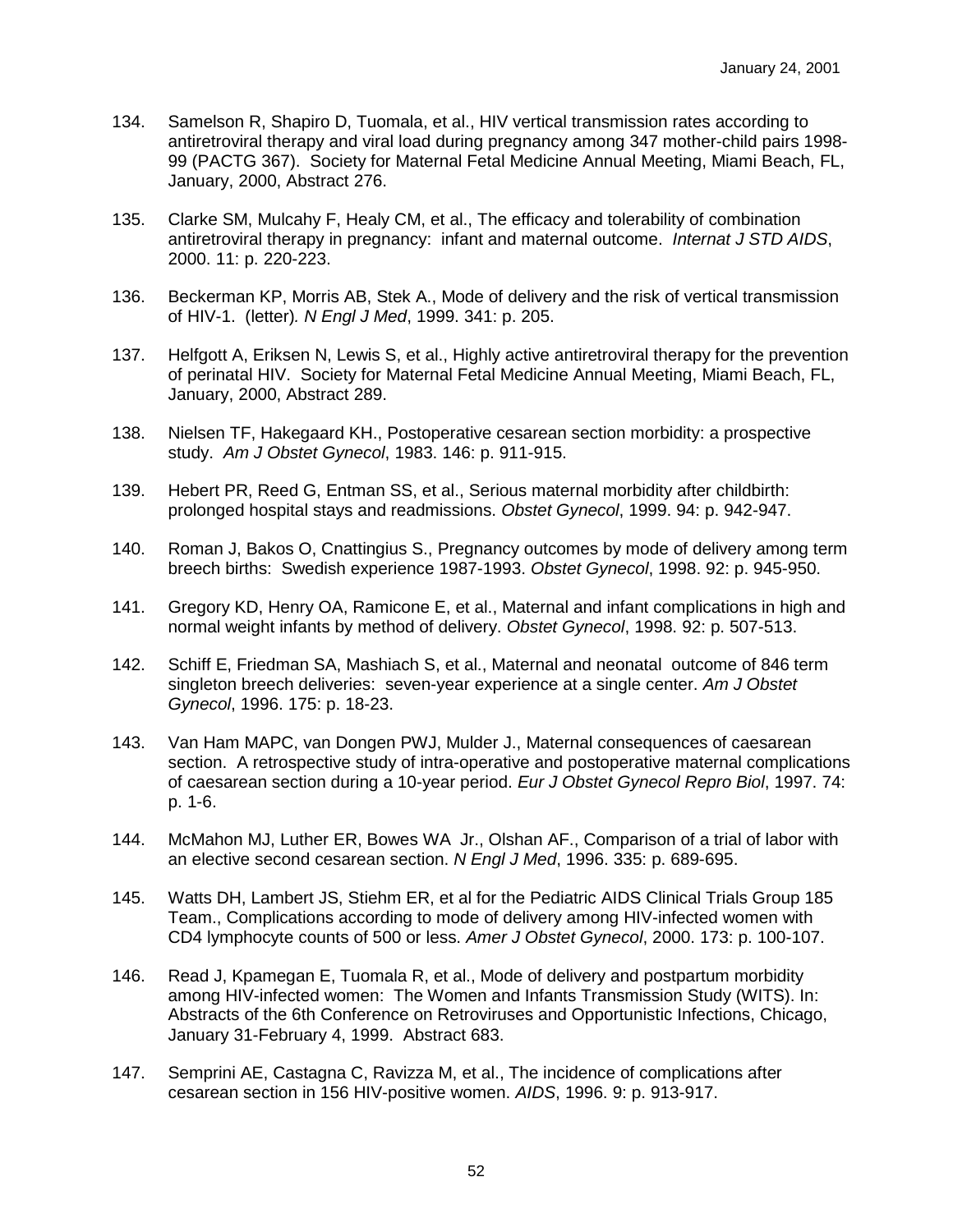- 148. Grubert TA, Reindell D, Kastner R, et al., Complications after caesarean section in HIV-1 infected women not taking antiretroviral treatment. *Lancet*, 1999. 354: p. 1612-1613.
- 149. Maiques-Montesinos V, Cervera-Sanchez J, Bellver-Pradas J, et al., Post-cesarean section morbidity in HIV-positive women. *Acta Obstet Gynecol Scand*, 1999. 78: p. 789- 792.
- 150. Vimercati A, Greco P, Loverro G, et al., Maternal complications after caesarean section in HIV infected women. *Europ J Obstet Gynecol Reprod Biol*, 2000. 90: p. 73-76.
- 151. American College of Obstetricians and Gynecologists Educational Bulletin. Assessment of fetal lung maturity. Number 230. November, 1996.
- 152. Parilla BV, Dooley SL, Jansen RD, Socol ML., Iatrogenic respiratory distress syndrome following elective repeat cesarean delivery. *Obstet Gynecol*, 1993. 81: p. 392-395.
- 153. Madar J, Richmond S, Hey E., Surfactant-deficient respiratory distress after elective delivery at "term". *Acta Paediatr*, 1999. 88: p. 1244-1248.
- 154. American College of Obstetricians and Gynecologists Educational Bulletin. Antimicrobial therapy for obstetric patients. Number 245, March 1998.
- 155. Minkoff H, Burns DN, Landesman S, et al., The relationship of the duration of ruptured membranes to vertical transmission of human immunodeficiency virus. *Am J Obstet Gynecol*, 1995. 173: p. 585-589.
- 156. Landesman SH, Kalish LA, Burns DN, et al., Obstetrical factors and the transmission of human immunodeficiency virus type 1 from mother to child. *N Engl J Med*, 1996. 334: p. 1617-1623.
- 157. Mandelbrot L, Mayaux MJ, Bongain A, et al., Obstetric factors and mother-to-child transmission of human immunodeficiency virus type 1: The French Perinatal Cohorts. SEROGEST French Pediatric HIV Infection Study Group. *Am J Obstet Gynecol*, 1996. 175: p. 661-667.
- 158. Shapiro DE, Sperling RS, Mandelbrot L et al., Risk factors for perinatal human immunodeficiency virus transmission in patients receiving zidovudine prophylaxis. Pediatric AIDS Clinical Trials Group protocol 076 Study Group. *Obstet Gynecol*, 1999. 94: p. 897-908.
- 159. Boyer PJ, Dillon M, Navaie M, et al., Factors predictive of maternal-fetal transmission of HIV-1: preliminary analysis of zidovudine given during pregnancy and/or delivery. *JAMA*, 1994. 271: p. 1925-1930.
- 160. The Women and Infants Transmission Study Investigators. Trends in mother-to-infant transmission of HIV in the WITS cohort: Impact of 076 and HAART therapy. Presented at the XIII International AIDS Conference, Durban, South Africa, July, 2000, Abstract LBOr4.
- 161. Kind C, Rudin C, Siegrisi CA et al., Prevention of vertical HIV transmission: additive protective effect of elective cesarean section and zidovudine prophylaxis. *AIDS*, 1998. 12: p. 205-210.